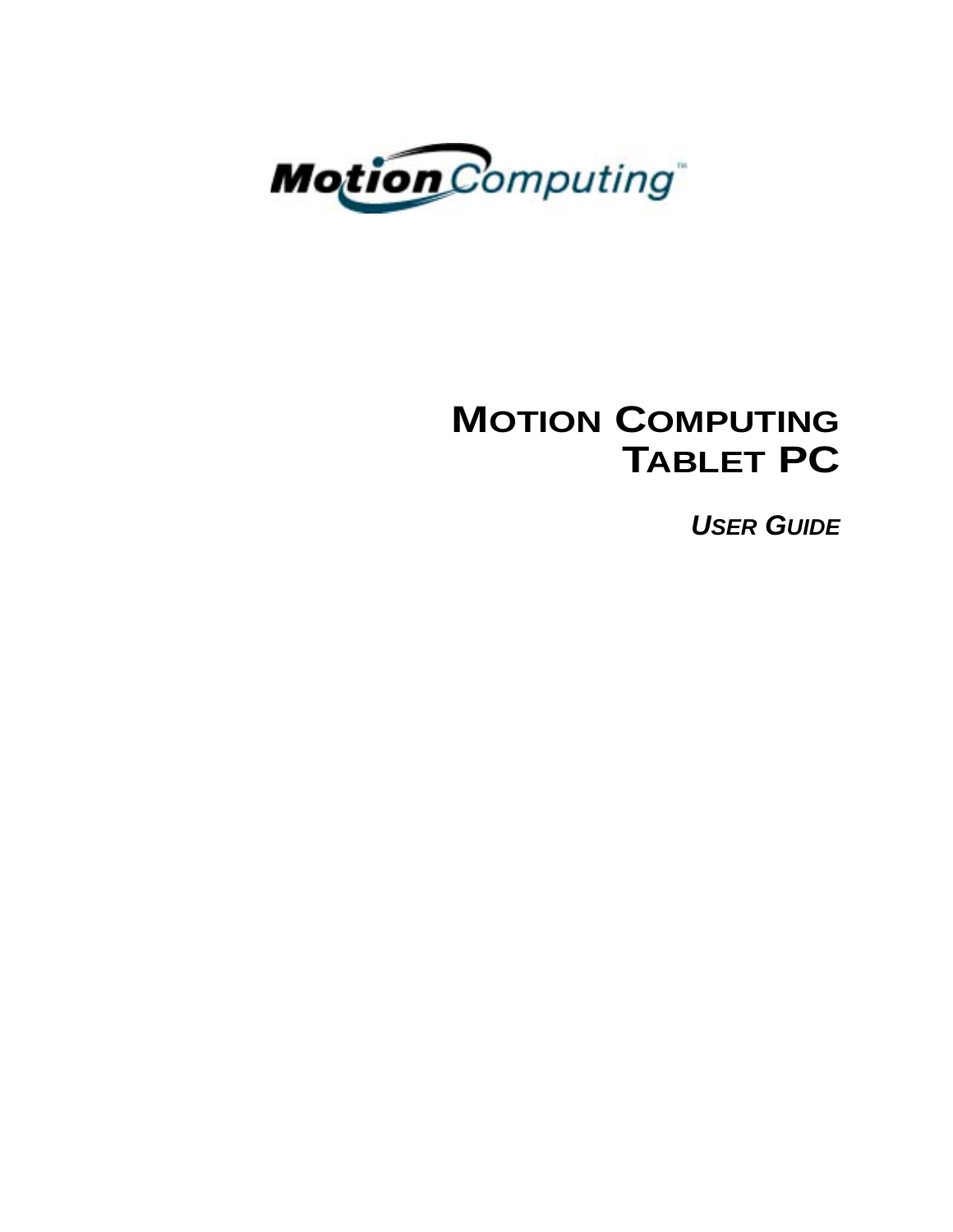# **Copyright Information**

Acrobat is a registered trademark of Adobe Systems Incorporated.

Microsoft Windows, Windows XP, Windows XP Tablet PC Edition, and Windows Journal are either registered trademarks or trademarks of Microsoft Corporation in the United States and/ or other countries.

Realtek is a trademark of Realtek Semiconductor Corporation.

Intel, Intel Centrino, Intel Inside, the Intel Centrino logo, the Intel Inside logo, and Pentium are trademarks or registered trademarks of Intel Corporation or its subsidiaries in the United States and other countries.

PCTEL is a registered trademark of PCTEL, Inc.

Sigmatel is a registered trademark of Sigmatel Corporation.

VirtualDrive is a trademark of FarStone Technologies, Inc.

Wi-Fi is a registered trademark of the Wi-Fi Alliance.

Motion Computing, Inc. has made every effort to identify trademarked properties and owners on this page. All brands and product names used in this document are for identification purposes only and may be trademarks or registered trademarks of their respective companies.

NOTICE: The information in this publication is subject to change without notice. MOTION COMPUTING, INC. SHALL NOT BE HELD LIABLE FOR TECHNICAL OR EDITORIAL ERRORS OR OMISSIONS CONTAINED HEREIN NOR FOR ACCIDENTAL OR CONSEQUENTIAL DAMAGES RESULTING FROM THE FURNISHING, PERFORMANCE, OR USE OF THIS MATERIAL. The information contained in this document is provided "as is" without warranty of any kind and is subject to change without notice. The warranties for Motion Products are set forth in the express limited warranty statements accompanying such products. Nothing herein should be construed as constituting an additional warranty. This publication contains information protected by copyright. No part of this publication may be photocopied or reproduced in any form without prior written consent from Motion Computing, Inc.

© 2003 Motion Computing, Inc. Motion Computing and the Motion logo are trademarks of Motion Computing, Inc. (October 2003) P/N 024-02-0016 Rev.A09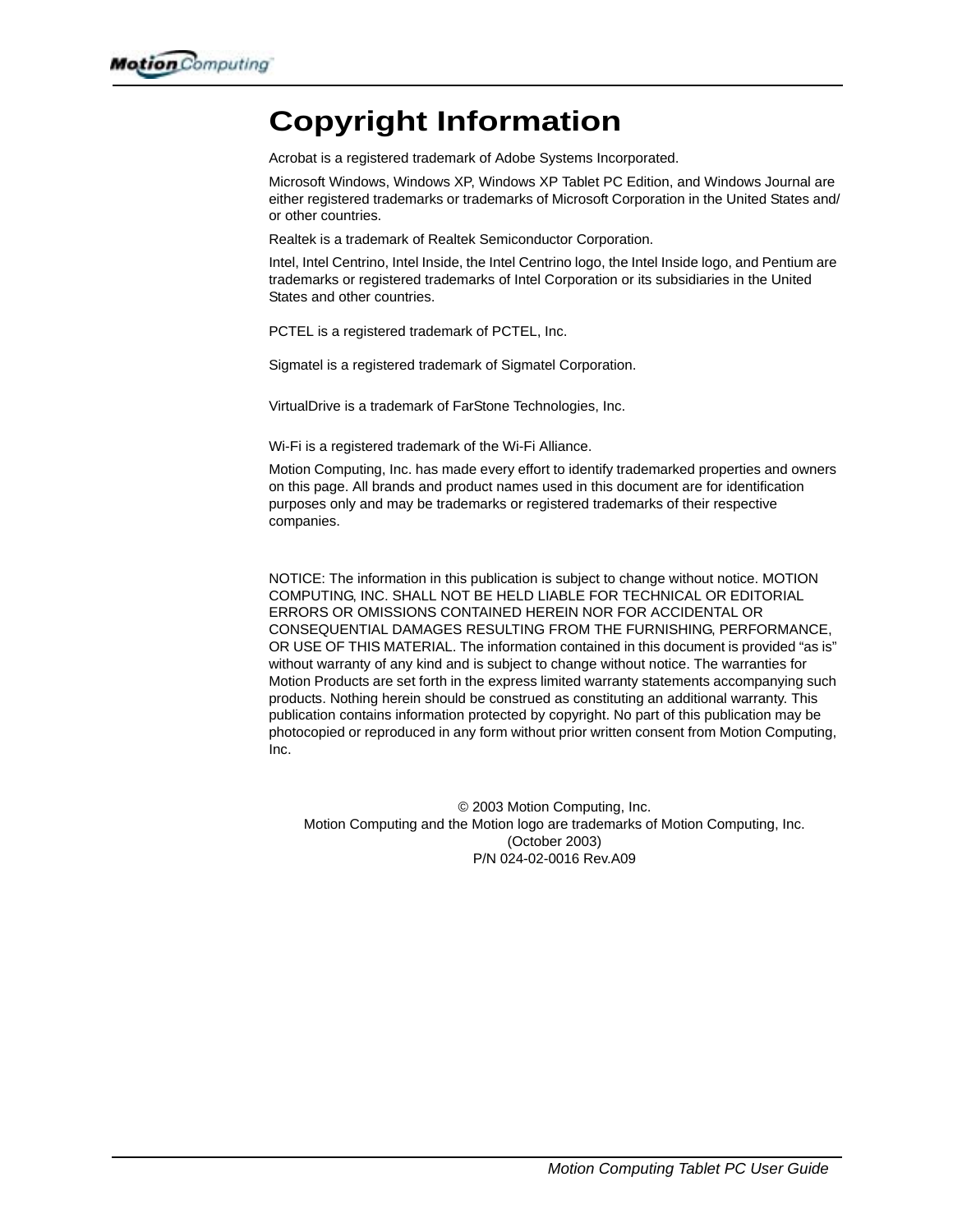# **About This User Guide**

| <b>CAUTIONS,</b>                                       | The following notices are found in this User Guide:                                                                                                                                                                                                                                                                                                                                                                                                                                                                                                                                                                                                                          |  |  |
|--------------------------------------------------------|------------------------------------------------------------------------------------------------------------------------------------------------------------------------------------------------------------------------------------------------------------------------------------------------------------------------------------------------------------------------------------------------------------------------------------------------------------------------------------------------------------------------------------------------------------------------------------------------------------------------------------------------------------------------------|--|--|
| <b>WARNINGS AND</b><br><b>NOTICES</b>                  | WARNING: Text set off in this way indicates that failure to follow<br>directions in the warning could result in bodily harm or loss of life.                                                                                                                                                                                                                                                                                                                                                                                                                                                                                                                                 |  |  |
|                                                        | <b>CAUTION:</b> Text set off in this way indicates that failure to follow<br>directions in the Caution could result in damage to the equipment or<br>loss of information.                                                                                                                                                                                                                                                                                                                                                                                                                                                                                                    |  |  |
|                                                        | <b>IMPORTANT:</b> Text set off in this way presents information or instructions that<br>should be followed or information of particular interest.                                                                                                                                                                                                                                                                                                                                                                                                                                                                                                                            |  |  |
|                                                        | <b>NOTE:</b> Text set off in this way presents information or instructions.                                                                                                                                                                                                                                                                                                                                                                                                                                                                                                                                                                                                  |  |  |
| <b>MENU ITEMS,</b><br>BUTTONS,<br><b>ICONS</b>         | Menu items, icons, and instructions found in the procedures in this User<br>Guide are set apart by capitalizing them exactly as shown on screen. For<br>example, the Start menu, Dashboard, Tablet and Pen Settings icon,<br>Apply, Reset, etc. Buttons on the chassis are identified through diagrams.                                                                                                                                                                                                                                                                                                                                                                      |  |  |
| <b>WRITING ON</b><br><b>THE DISPLAY</b>                | Writing on the Motion Tablet PC digitizer display in this User Guide<br>refers to any hand-written input using the specially-designed Motion<br>digitizer Pen, provided. The display responds only to this Motion Pen<br>and not to any other type of pen or to a stylus or other device such as<br>those used with personal digital assistants (PDAs). The display surface<br>may be damaged by ink pens or other pointed objects.                                                                                                                                                                                                                                          |  |  |
| <b>INK</b>                                             | Reference to <i>ink</i> in the documentation means text entered in handwritten<br>format and converted to an object that can be displayed exactly as you<br>write it.                                                                                                                                                                                                                                                                                                                                                                                                                                                                                                        |  |  |
| <b>REFERENCES</b><br><b>TO USING THE</b>               | Notations for using the Motion Digitizer Pen, which are found<br>throughout this User Guide, are described below:                                                                                                                                                                                                                                                                                                                                                                                                                                                                                                                                                            |  |  |
| <b>PEN AND</b><br><b>PEN FUNCTION</b><br><b>BUTTON</b> | • Tap $-$ Tap the Pen on the Tablet PC display, without pressing the<br>function button on the Pen<br>• Double-tap — Double-tap the Pen on the display, without pressing the<br>function button on the Pen<br>• Right-click — Press the function button on the Pen and tap the Pen on<br>the display (equivalent to a mouse right-click)<br>• Press and hold — Press and hold the tip of the Pen to the display,<br>without pressing the function button on the Pen (equivalent to a mouse<br>right-click)<br>• Tap and drag — Tap and drag the Pen on the display<br>• Select/Highlight — Tap on the item on the Tablet PC display with the<br>Pen to activate the function |  |  |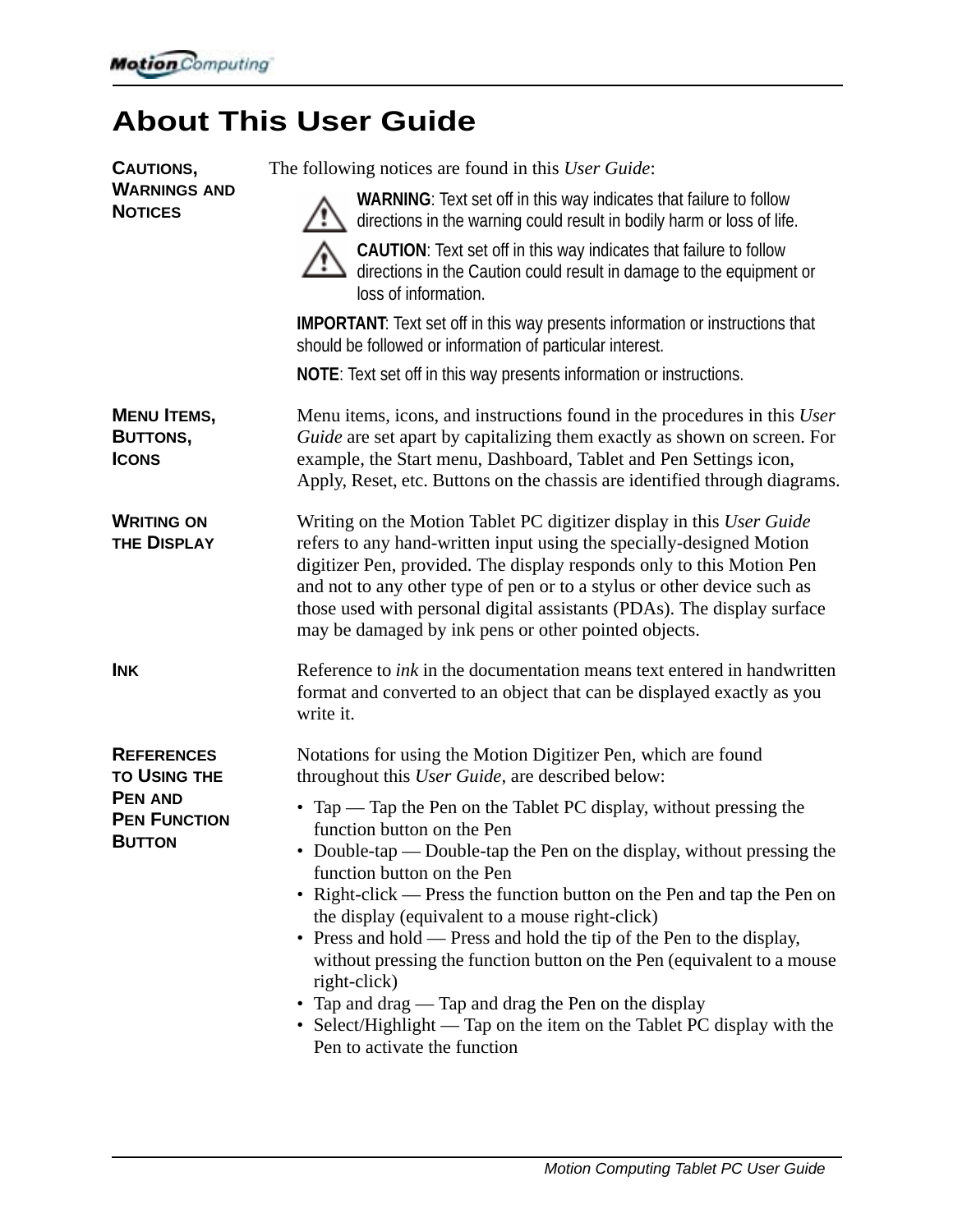# *Table of Contents*

# **About This User Guide**

Cautions, Warnings and Notices Menu Items, Buttons, Icons Writing on the Display Ink References to Using the Pen and Pen Function Button

# **Table of Contents**

# **Chapter 1 Getting Started with the Motion Tablet PCs**

| Motion Tablet PC Features 5                                                  |  |
|------------------------------------------------------------------------------|--|
| What's New with the Motion M1300 $\ldots \ldots \ldots \ldots \ldots \ldots$ |  |
|                                                                              |  |
|                                                                              |  |
| Some Hints About What To Do First8                                           |  |
|                                                                              |  |
|                                                                              |  |
|                                                                              |  |
| Motion Resources Page and Online User Guide 9                                |  |
| Microsoft Help and Resources Center Page 10                                  |  |
|                                                                              |  |
|                                                                              |  |
|                                                                              |  |

# **Chapter 2 Motion Tablet PC Hardware**

| Tablet PC Display and Writing Surfaces 11 |
|-------------------------------------------|
|                                           |
|                                           |
|                                           |
|                                           |
|                                           |
|                                           |
|                                           |
|                                           |
|                                           |
|                                           |
|                                           |
|                                           |
|                                           |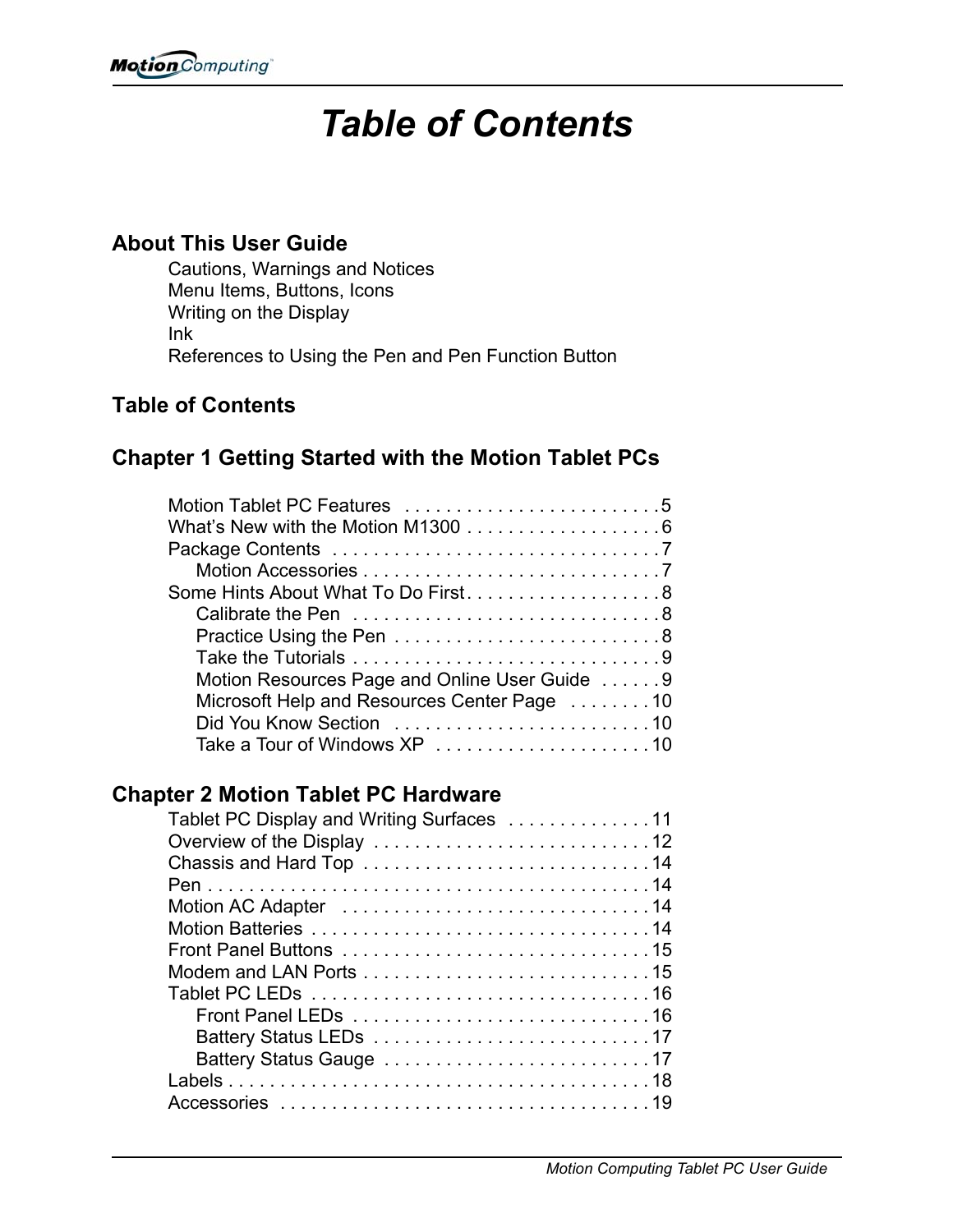# **Chapter 3 Motion Tablet PC Software**

| Motion System Recovery CDs 23 |  |
|-------------------------------|--|
|                               |  |
|                               |  |
|                               |  |
| Motion Dashboard 25           |  |
|                               |  |
|                               |  |
|                               |  |

# **Chapter 4 Using Your Motion Tablet PC**

| Required Equipment and Information 28                    |
|----------------------------------------------------------|
| Optional Connections, Equipment, and Information 28      |
| Windows Initialization Procedure 29                      |
|                                                          |
| Starting and Stopping the Motion M1200 Tablet PC 30      |
|                                                          |
|                                                          |
|                                                          |
| Conserving Power Using Stand By or Hibernate 31          |
| Launching Stand By or Hibernate from the Start Button 32 |
| Setting Up Stand By or Hibernate from the Power Button32 |
| Resuming Work from Stand By or Hibernate. 32             |
| Operating the Motion Digitizer Pen 32                    |
| Calibrating the Pen to Increase Its Accuracy. 33         |
|                                                          |
| Adjusting Pen Properties for Ease of Use 35              |
| Hints for Optimizing Your Display Window 36              |
| Making Best Use of the Tablet PC Input Panel 36          |
| Hints for Working with the Tablet PC Input Panel 36      |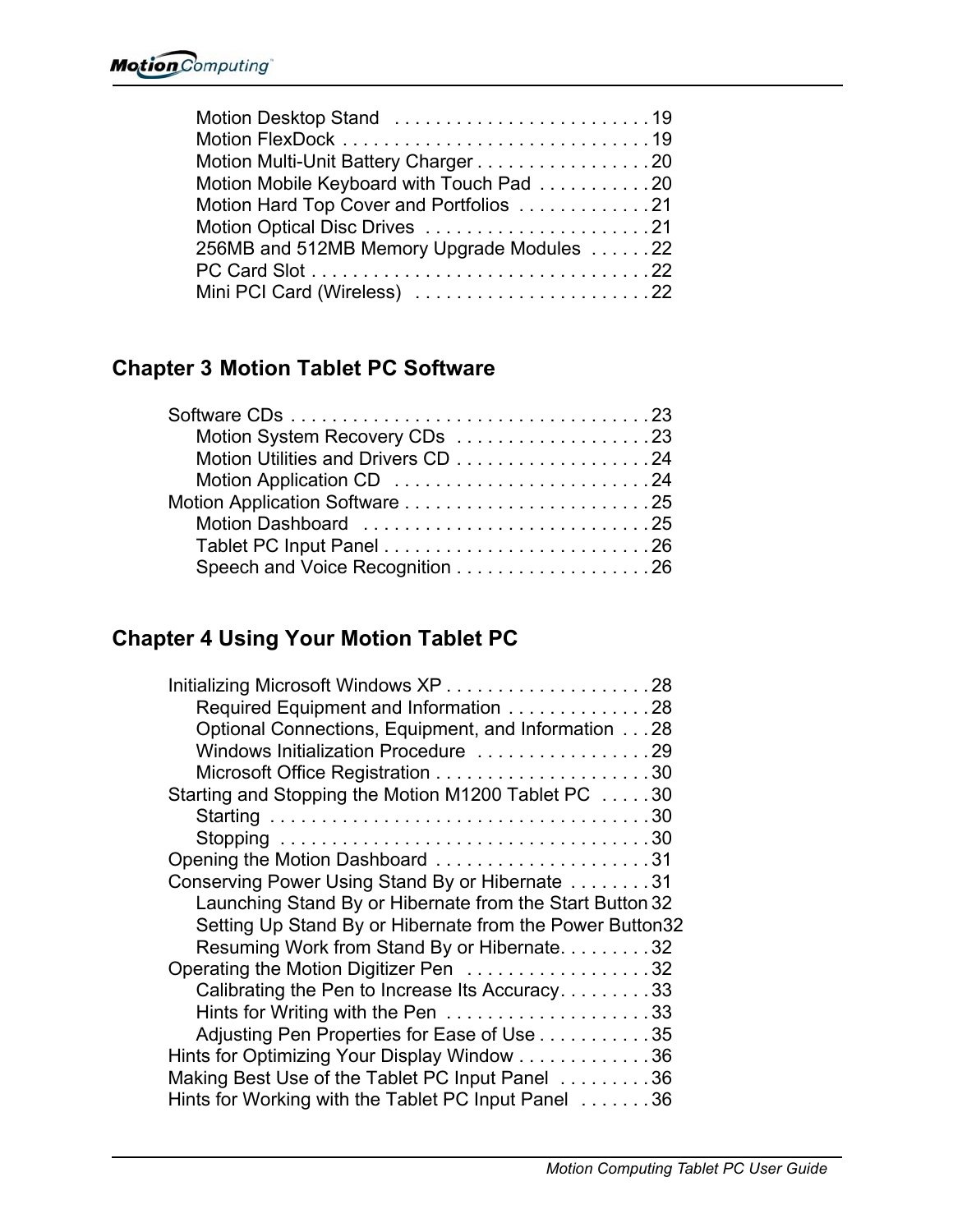| Input Panel Text Preview Window38                         |  |
|-----------------------------------------------------------|--|
| "Sending as Ink" (Handwriting/Drawings) from the          |  |
|                                                           |  |
| Eliminating Paper with Windows Journal 39                 |  |
| Creating Forms and Editing Them in the Windows Journal 39 |  |
| Have Sticky Notes Handy for Jotting Down Information 40   |  |
| Changing Screen Orientation 40                            |  |
|                                                           |  |
| Adjusting Brightness for Different Lighting Scenarios42   |  |
| Identifying the Right AC Power Adapter 42                 |  |
| Keeping Tabs on Your Battery Power 42                     |  |
| Reading Battery Power from the Tablet PC Display 42       |  |
| Reading Battery Power from the Battery Gauge 43           |  |
| Reading Battery Power from the Power Meter 43             |  |
| Creating a New Power Scheme 43                            |  |
| Setting Up Max Battery Mode43                             |  |
| Charging the Battery 44                                   |  |
|                                                           |  |
| Disposing of Used Batteries 45                            |  |
| Battery and Power Management Hints 45                     |  |
| Adding Memory to Improve System Performance 45            |  |
|                                                           |  |
| Mirroring or Extending Your Display 48                    |  |
| Connect the VGA Monitor and Tablet PC 48                  |  |
| Setting Up a Mirrored Display 48                          |  |
| Setting Up an Extended Desktop. 48                        |  |
| Setting Up a Wireless Connection 50                       |  |
| Setting Up Speech Recognition for Dictation 50            |  |
| Using Speech Recognition Commands 51                      |  |
| Changing Screen Resolution 51                             |  |
| Creating a Screen-Resolution Scheme for an External       |  |
| Monitor or Similar Device 52                              |  |
|                                                           |  |
| Setting Up Tablet PC Security 52                          |  |
| Setting the Windows Operating System Password 53          |  |
| Setting the BIOS Passwords 53                             |  |
| Clearing Tablet PC Security 54                            |  |
| Caring for the and Its Accessories 55                     |  |
|                                                           |  |
|                                                           |  |
| Caring for the Motion Digitizer Pen 56                    |  |
| Ordering New Pens 56                                      |  |
| Traveling With the Tablet PC 56                           |  |
| Packing the Tablet PC 56                                  |  |
|                                                           |  |
|                                                           |  |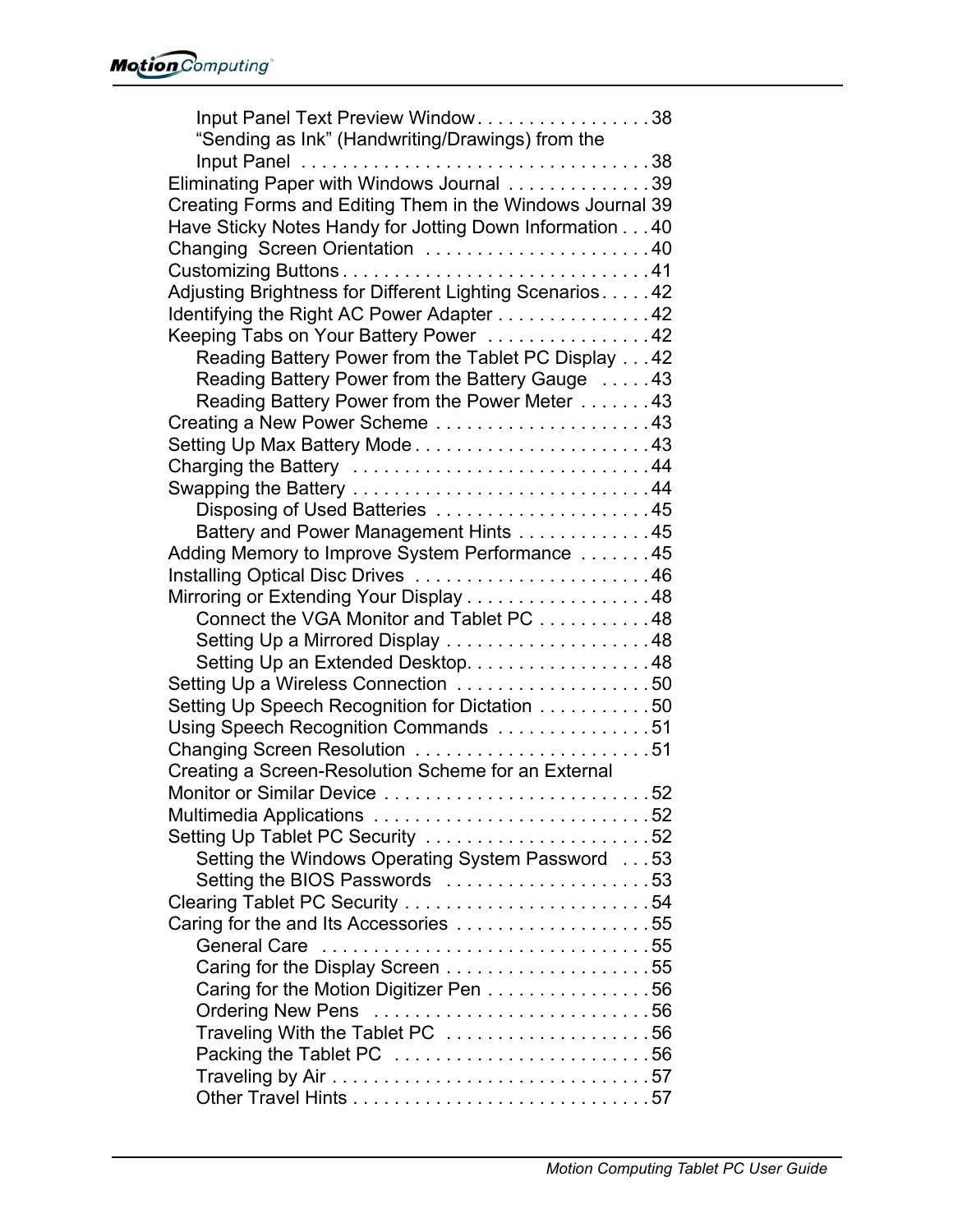# **Appendix A Troubleshooting and Support**

**Appendix B Specifications**

**Appendix C Wireless Mini-PCI Installation**

**Index**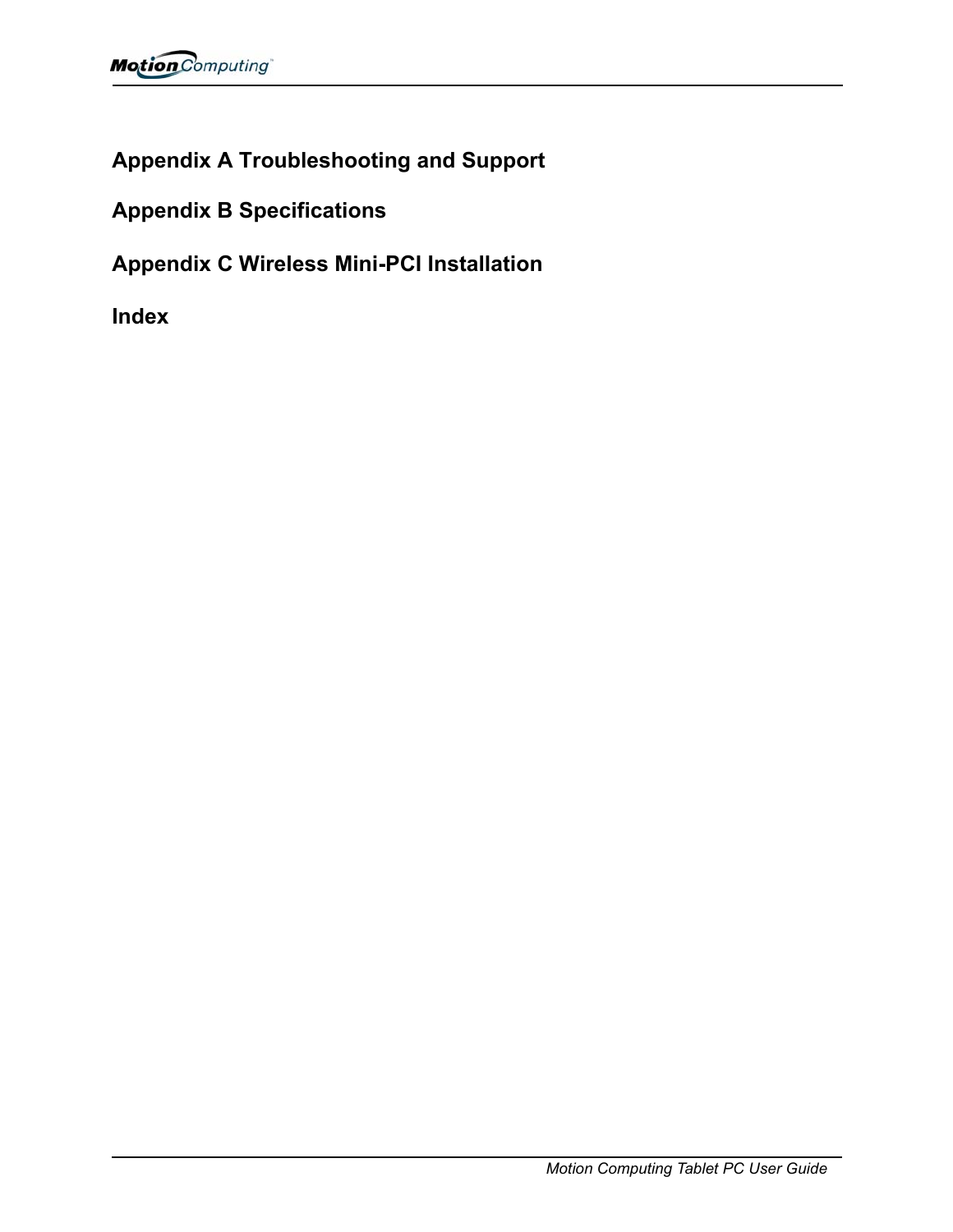# **Chapter 1**

# **Getting Started with Your Motion Tablet PC**

Thank you for deciding to purchase a Tablet PC from Motion Computing  $TM!$ Motion Tablet PCs combine the best features of desktop computing and notebooks with more power than any touchscreen PC or personal digital assistant (PDA) can provide.

**MOTION TABLET PC FEATURES**

- The Motion M1200 Tablet PC offers these unique features:
- Intel*®* Pentium*®* III M processor (ULV)
- Intel 830GM chipset family
- IEEE 802.11b wireless LAN mini-PCI card capability
- USB 1.1
- PC133 SDRAM memory slot
- Graphics resolution 1800 x 1440 (maximum)

The Motion M1300 Tablet PC offers these unique features:

- Intel<sup>®</sup> Centrino™ mobile technology, which includes:
	- Intel Pentium M processor (ULV)
	- Intel 855 chipset family
	- Intel PRO/Wireless 2100 Network Connection that supports IEEE 802.11b or WMIB-100 GS that supports IEEE 802.11g; Wi-Fi<sup>TM</sup> compliant
- USB 2.0
- PC266 DDR memory slot
- Graphics resolution 2048 x 1536 (maximum)

Motion Tablet PCs offer these standard features: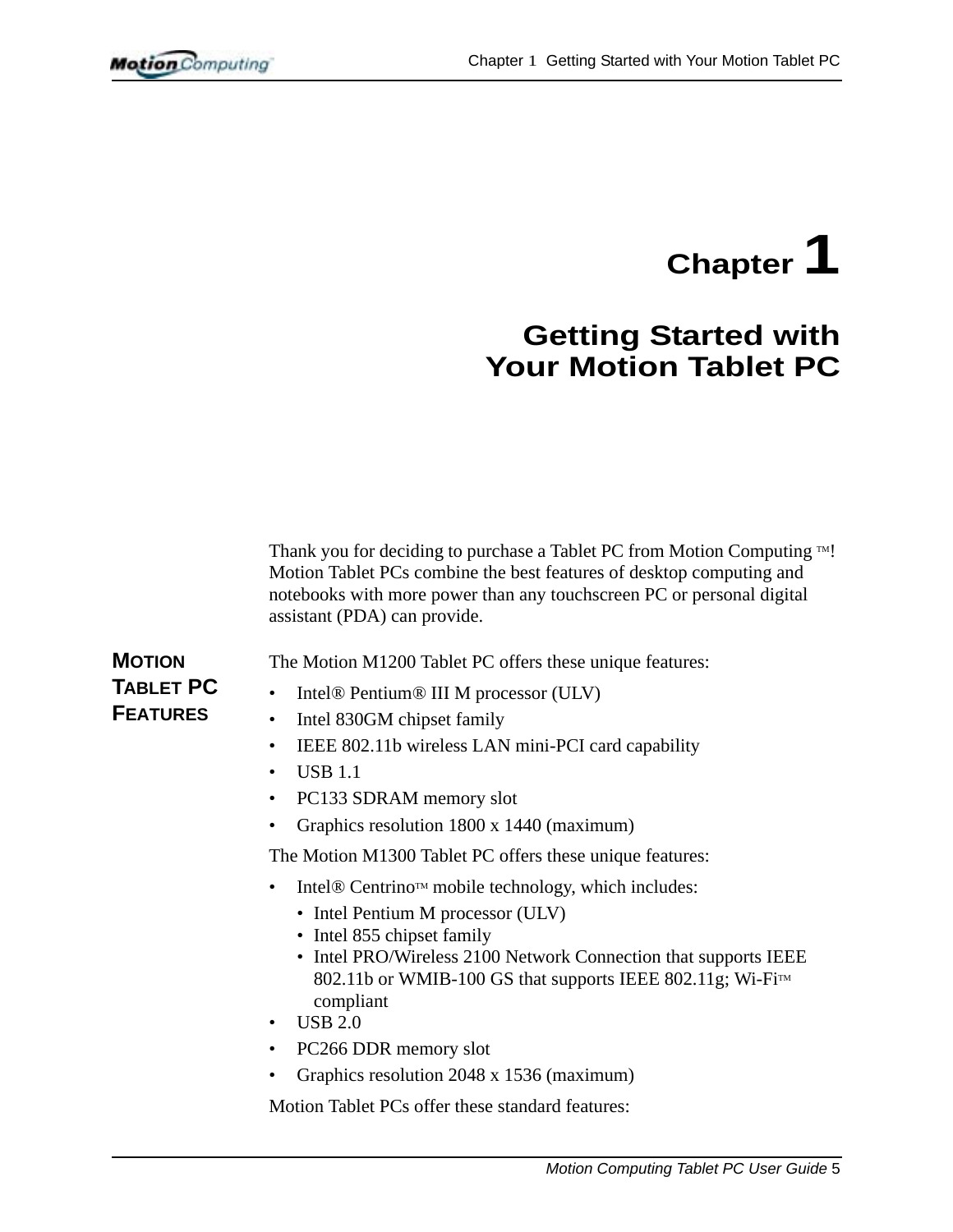|                   | 12.1-inch XGA TFT LCD display<br>$\bullet$                                                                                                                   |
|-------------------|--------------------------------------------------------------------------------------------------------------------------------------------------------------|
|                   | Motion Digitizer Pen<br>$\bullet$                                                                                                                            |
|                   | 256MB base RAM, upgradeable to 1GB; minimum 20GB hard drive<br>٠                                                                                             |
|                   | Front panel status LEDs<br>$\bullet$                                                                                                                         |
|                   | Front panel function Buttons<br>٠                                                                                                                            |
|                   | Motion Dashboard for easy access to Tablet PC functions<br>٠                                                                                                 |
|                   | Screen rotation; handwriting and drawing recognition; voice recognition<br>٠<br>software; dual-head video controller                                         |
|                   | Power switch On/Off; with Stand By and Hibernate modes<br>$\bullet$                                                                                          |
|                   | AC Power Adapter and power cord<br>٠                                                                                                                         |
|                   | I/O: Microphone in; Headphone out; DC power in; two USB ports; IEEE<br>٠<br>1394 port; external VGA monitor port; RJ-11 (modem); RJ-45 (Ethernet<br>network) |
|                   | Pen storage slot and Pen tether anchor on the Tablet PC chassis<br>$\bullet$                                                                                 |
|                   | PC card slot, for networking, memory expansion or accessory connec-<br>$\bullet$<br>tions                                                                    |
|                   | USB keyboard and mouse support<br>$\bullet$                                                                                                                  |
|                   | 3- and 6-cell, prismatic Lithium-ion battery<br>٠                                                                                                            |
|                   | Programmable power-saving schemes<br>٠                                                                                                                       |
|                   | Lightweight Magnesium alloy chassis<br>٠                                                                                                                     |
|                   | Kensington lock slot<br>٠                                                                                                                                    |
| <b>WHAT'S NEW</b> | Intel Centrino mobile technology                                                                                                                             |
| <b>WITH THE</b>   | Higher CPU performance<br>$\bullet$                                                                                                                          |
| <b>MOTION</b>     | Improved graphics performance<br>$\bullet$                                                                                                                   |
| M1300             | Integrated 802.11b wireless LAN capability<br>٠                                                                                                              |
|                   | USB 2.0 interface                                                                                                                                            |
|                   | Peripheral-to-PC connection speed: 480 Mbps; 40 times faster<br>٠<br>than USB 1.1                                                                            |

• Microsoft*®* Windows*®* XP Tablet PC Edition operating system

• Fully backward compatible to USB 1.1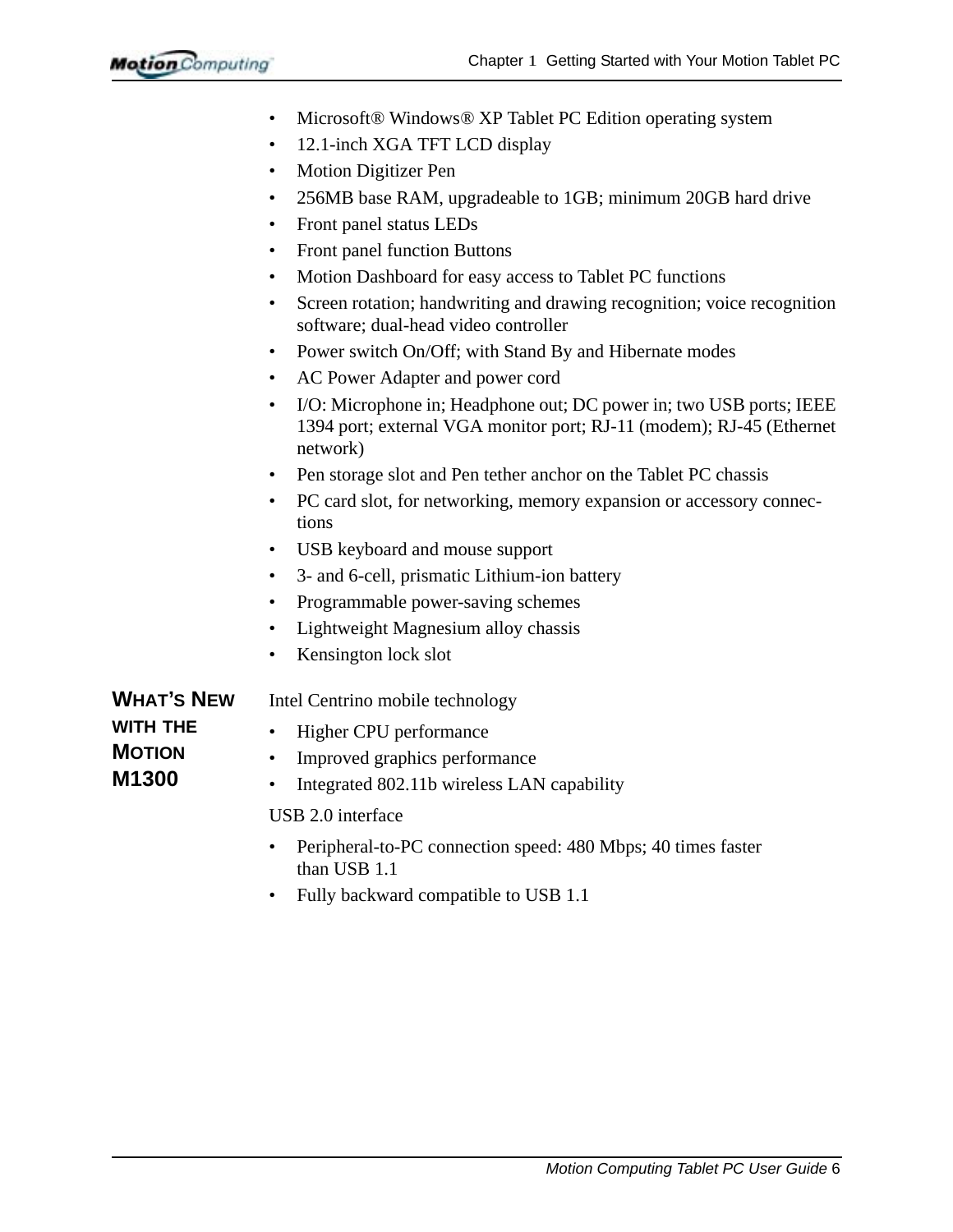Motion Tablet PC packages may contain the following Motion equipment:

- **PACKAGE CONTENTS**
- Motion M1200 or M1300 Tablet PC
- Digitizer Pen, extra Pen tips, and Pen tip replacement tool
- AC Adapter, Power Cord, and AC Mini Plug
- Hardtop Cover
- Adjustable desktop stand
- Cloth for cleaning the display
- System software CDs (for a list of CDs, see Chapter 3 of this *User Guide*)
- Product documentation

**NOTE**: Before discarding any shipping containers, check that you've unpacked all the items. If anything appears to be missing from your order, read the invoice to see if the part was back ordered. To check your order, contact your Motion Computing, if you bought the Tablet PC directly from us, or your Motion reseller.

# **Motion Accessories**

You can purchase any of the following Motion accessories:

**NOTE**: New accessories may be added from time to time. Visit the Motion Computing website at www.motioncomputing.com/accessories for the most current list of options.

- Motion FlexDock docking station with Microphone in; Headphone out; DC power in; three USB ports, one IEEE 1394 port; VGA monitor port; pass-through to an RJ-11 (modem) port on the Tablet PC; RJ-45 (Ethernet LAN/network) port; docking connector for the Tablet PC
- Mobile Keyboard with Touch Pad
- Motion Hardtop Keyboard
- Replacement Hardtop cover
- Executive Portfolio or Clamshell Portfolios
- Rubber Edge Protector
- Battery charger
- Extra batteries
- Extra pens
- Optical Disc Drives
- 256MB or 512MB Memory Upgrade Modules
- 40GB or 60GB Hard Drives
- PC card options
- Additional software (For a list of software, see Chapter 3.)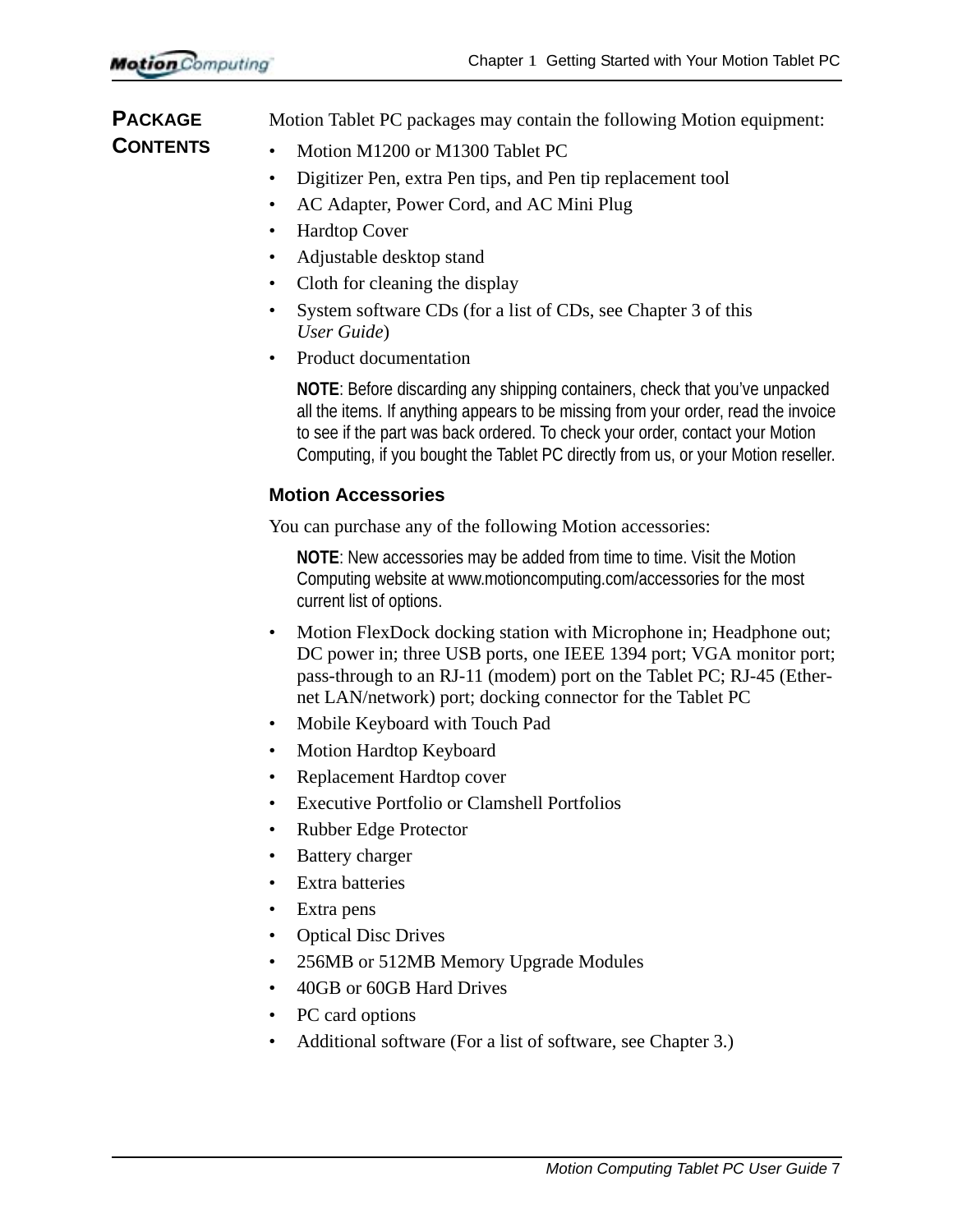# **SOME HINTS ABOUT WHAT TO DO FIRST**

Congratulations on selecting a Motion Tablet PC! By now you have read the Installation Poster, probably started your Tablet PC, and started Windows XP. We recommend that you now take the following steps:

**NOTE**: If you are reading this *User Guide* from our website, you may not have set up nor used a Tablet PC before. When you begin using your unit, you may be required to attach a standard USB keyboard to initialize Windows XP operating system software. This procedure is described in Chapter 4 of this *User Guide*.

- Calibrate the Pen.
- Practice using the Pen.
- Play Inkball.
- Go through the tutorials.
- Check out the Using Your Motion Tablet PC page.
- See what's on the Windows Help and Support Center page.
- Take the Microsoft Windows XP tour.

Each of these is briefly described in the following sections.

# **Calibrate the Pen**

Your Digitizer Pen will function better and you'll be more successful using it if you calibrate it immediately and recalibrate it occasionally. For information about calibrating the Pen, see the section "Calibrating the Pen" in Chapter 4 of this *User Guide*.

# **Practice Using the Pen**

The Motion Digitizer Pen is one of the unique components of the Tablet PC, but it may take a little practice to use. Here are some hints:

- When you write with the Pen, you can rest your hand or arm anywhere on the Tablet PC display without disturbing any open programs or damaging the display surface.
- Watch the Pen cursor instead of the Pen tip when you write. The cursor is a guide for your Pen movements.
- Practice writing and learn how hard and where to tap on the Tablet PC display. You need these skills for writing recognition and for activating programs, menus, or other Tablet PC functions.
- The Pen can be held like any other writing tool. Learn how to hold it and when and how to press the Pen function button, which activates rightclick functions.

For other hints about using the Pen, see the section "Using the Pen" in Chapter 4 of this *User Guide.*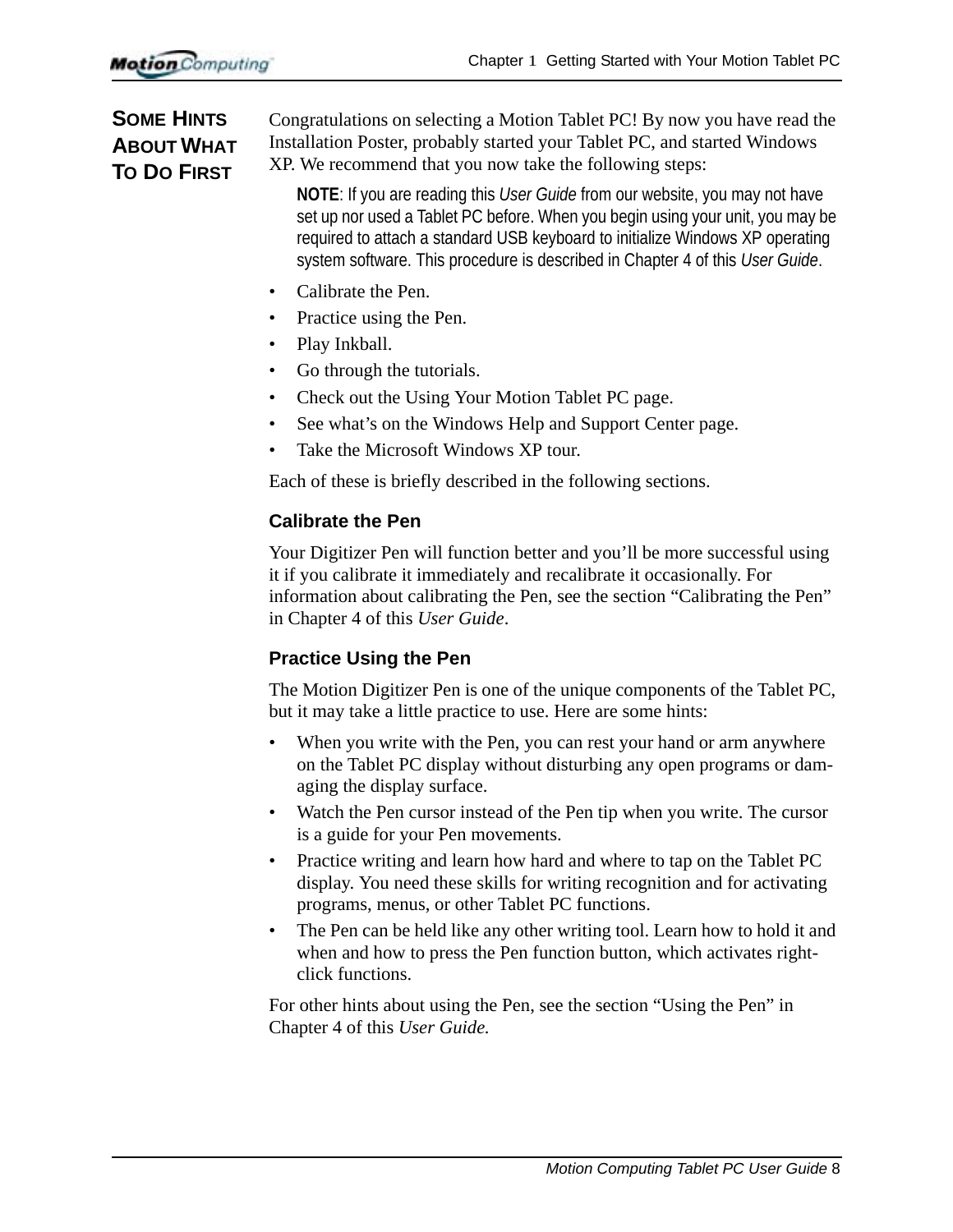# **Play Inkball**

Practice your Digitizer Pen skills on this game, which is activated from Start, All Programs, Games, Inkball.



# **Take the Tutorials**

When you start your Tablet PC, several Tutorials are offered to help you learn about its various functions, such as the Windows Journal, Tablet PC Input Panel, and Speech recognition.

The Tutorials are short, quick, and informative and we highly recommend them as a starting place to begin a successful Tablet PC experience.



**NOTE**: Microsoft Windows XP for Tablet PC offers several tutorials. One set appears each time you start the Tablet PC (unless you deactivate this option). Others can be found by selecting Start, Using Your Motion Tablet PC, or from Start, Get Going with Tablet PC.

# **Motion Resources Page and Online User Guide**

The link to the *Motion Tablet PC User Guide* is provided on the Using Your Motion Tablet PC page, shown here. In addition to this link, other instructions for using the Pen, Dashboard, and other applications are included there.

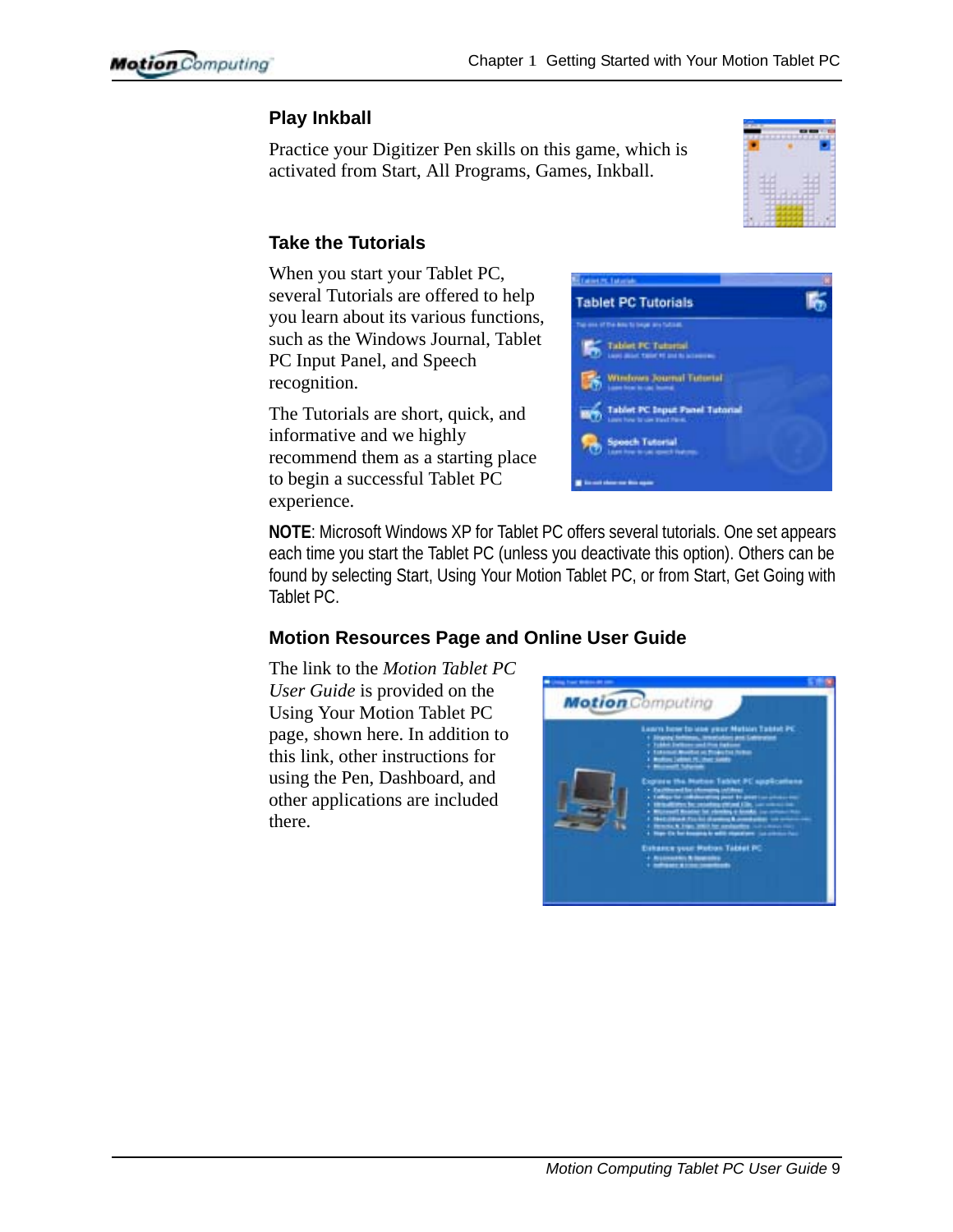# **Microsoft Help and Resources Center Page**

You can find additional information about your Tablet PC and the Microsoft Windows XP operating system in the Microsoft Help and Support Center. The Help and Support Center is installed on your Tablet PC. To access Help, select Start, then Help and Support.

#### **Did You Know Section**



Whenever you open the Help and

Support Center while your Tablet PC is connected to the Internet, the "Did You Know" section checks for updates from Microsoft and Motion Computing, such as system-use hints, or notices from Motion Computing about your Tablet PC.

# **Take a Tour of Windows XP**

If this is your first experience with the Windows XP operating system, this tour is a good introduction. You can find this by selecting Start, then Windows Help and Support Center, and finally What's New in Windows XP.

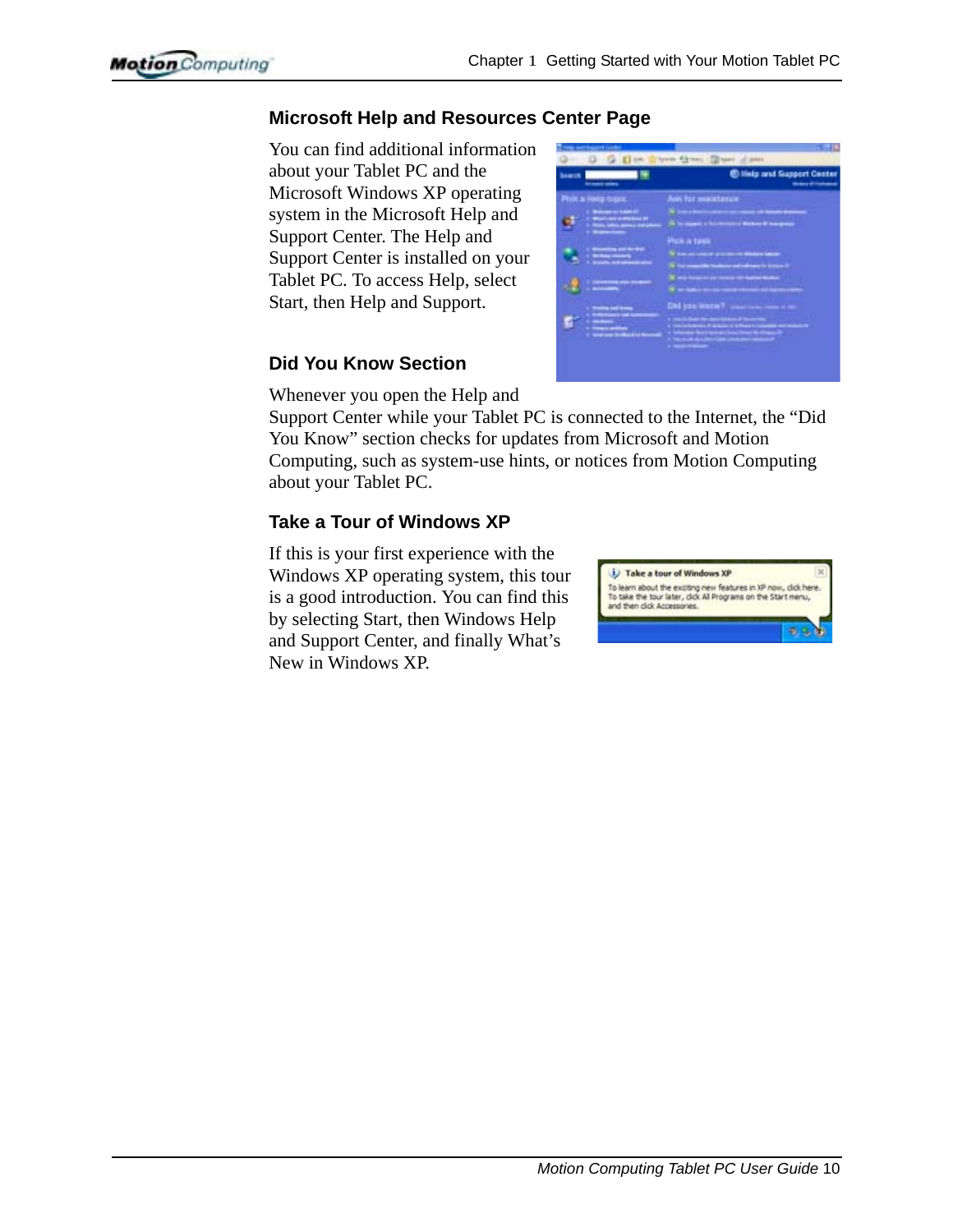

# **Motion Tablet PC Hardware**

This chapter describes the Motion Tablet PC, including components, LEDs, hardware, and accessories.

**TABLET PC DISPLAY AND WRITING SURFACES**

All Motion Computing Tablet PC displays and writing surfaces combine three key components:

- A highly-readable, liquidcrystal display
- An acrylic protective layer that provides a hard writing surface, minimizes glare, and improves viewability
- Under the display, a digitizer panel that allows on-screen keyboard data entry, plus hand-written entry with a speciallydesigned Digitizer Pen



The Motion Tablet PC display, unlike touchscreens and personal digital assistants (PDAs), responds to the Motion Digitizer Pen, but not to a PDA stylus or to finger taps.

You can steady your hand on the display surface when you write. The pressure of your hand won't affect any open programs or data input.

**NOTE**: For more information about the care and maintenance of the Tablet PC display and writing surface, see Chapter 4 of this *User Guide*.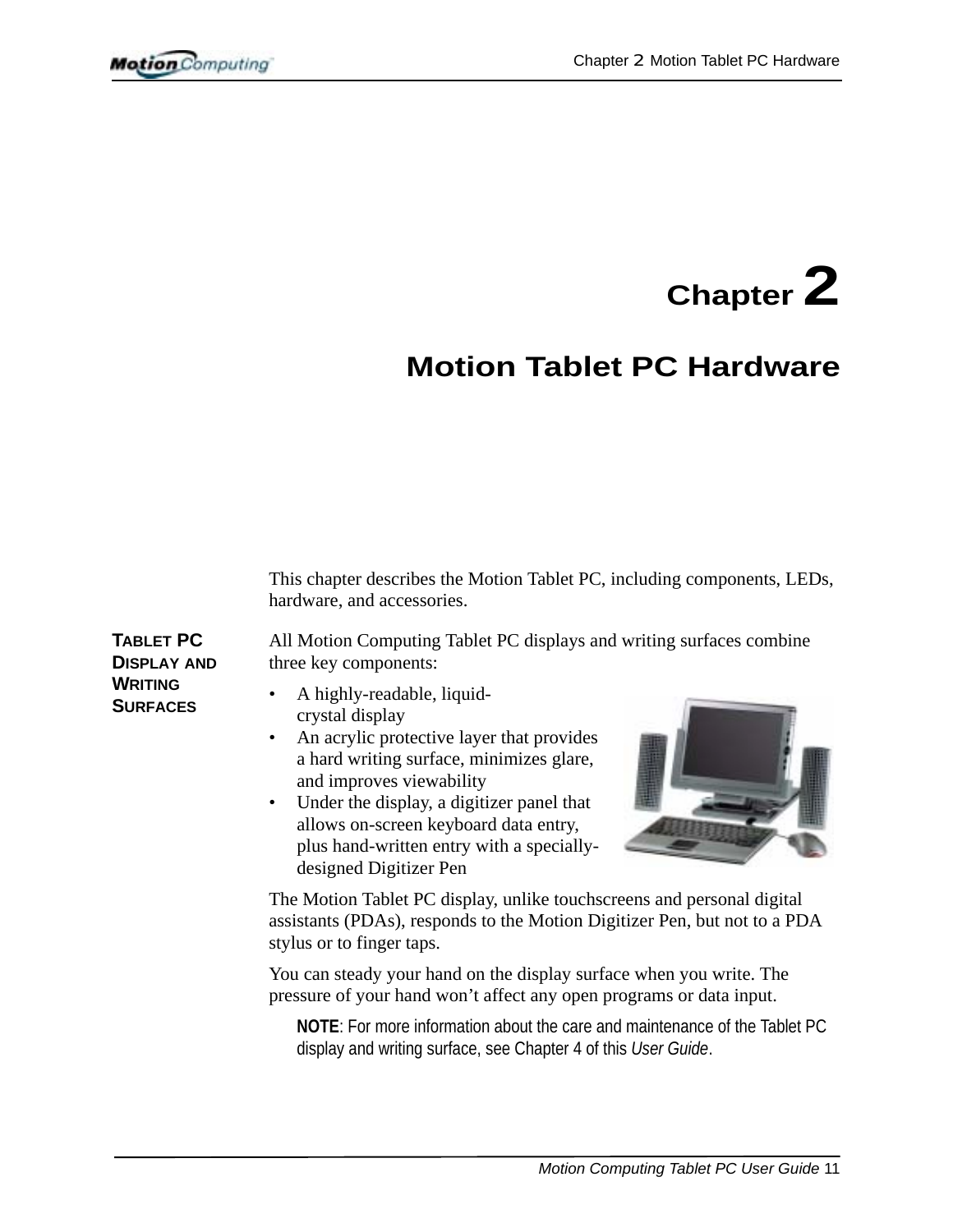**OVERVIEW OF THE DISPLAY** The following diagram shows the LEDs, buttons, connectors, and other components on the Tablet PC.

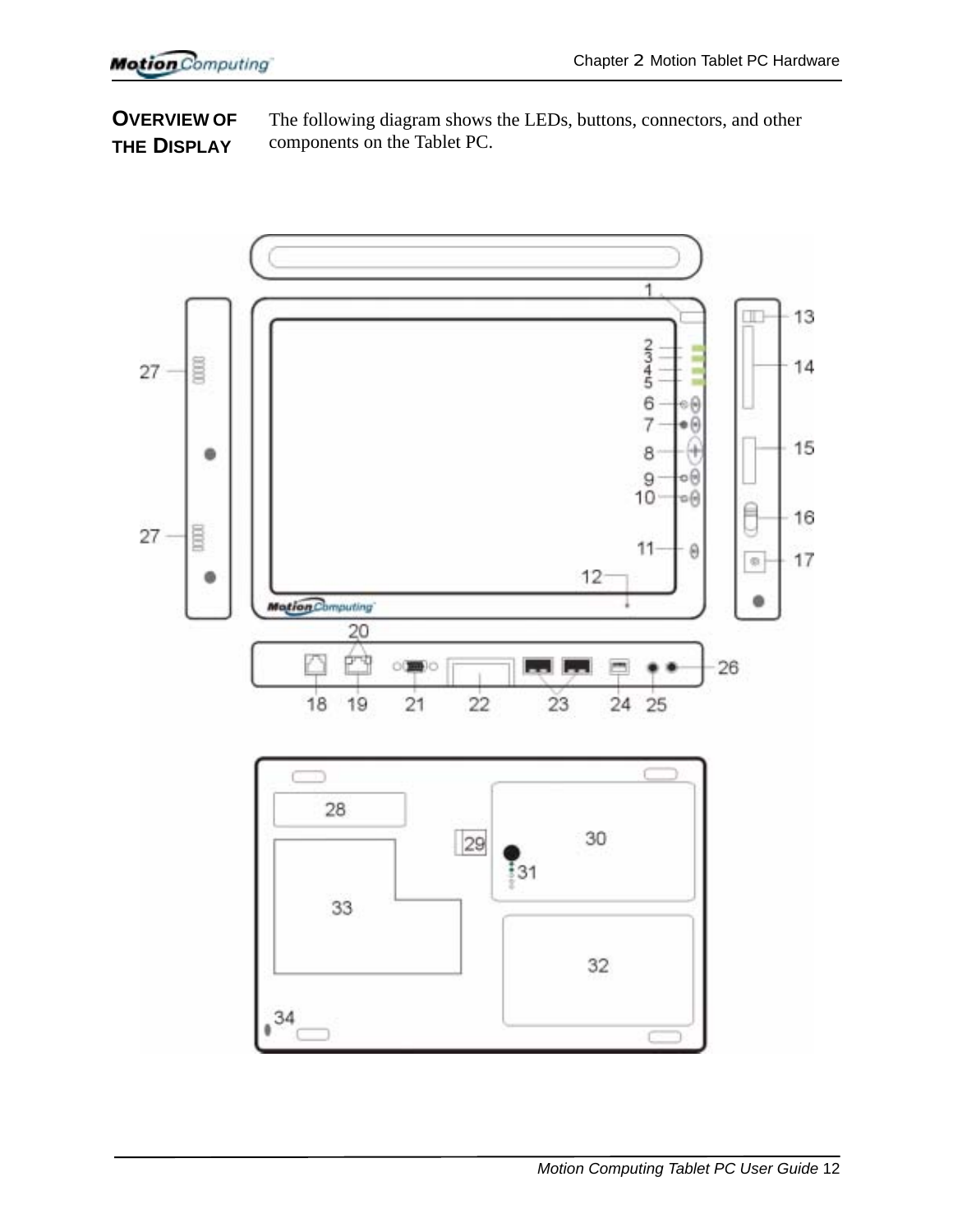|                                          | Table 2-1 Tablet PC LEDs, Buttons, Connectors, and Other Components                                                                                                                              |  |
|------------------------------------------|--------------------------------------------------------------------------------------------------------------------------------------------------------------------------------------------------|--|
| 1 Pen holder                             | Storage bay for the Motion Digitizer Pen                                                                                                                                                         |  |
| 2 Power LED                              | Displays power status                                                                                                                                                                            |  |
| 3 Battery LED                            | Displays battery status                                                                                                                                                                          |  |
| 4 Hard Disk Drive LED                    | Displays Hard Disk Drive (HDD) activity                                                                                                                                                          |  |
| 5 Wireless LED                           | Displays wireless activity and on/off status                                                                                                                                                     |  |
| 6 Escape button                          | Primary function (not programmable): Esc. Secondary function (programmable): Alt+Tab                                                                                                             |  |
| 7 Function button                        | Press this Function button + another button to activate Secondary functions                                                                                                                      |  |
| 8 Five-way directional<br>control button | Primary functions (not programmable): Scrolls Up/Down/Right/Left + Enter<br>Secondary functions (programmable): Left arrow-Shift+Tab; Right arrow-Tab; Up<br>arrow-Page Up; Down arrow-Page Down |  |
| 9 Hot Key #1                             | Primary function (programmable): Displays the Motion Dashboard<br>Secondary function (programmable): Opens the Microsoft Windows Journal                                                         |  |
| 10 Hot Key #2                            | Primary function (programmable): Changes the Tablet PC display orientation<br>Secondary function (programmable): Opens the Tablet PC Input Panel.                                                |  |
| 11 Security button                       | Primary function: Ctrl-Alt-Del; Secondary function: None                                                                                                                                         |  |
| 12 Microphone                            | Works at a natural distance; disabled when an external microphone is plugged in                                                                                                                  |  |
| 13 Pen tether post                       | Post to which you can secure the Pen by means of a plastic loop                                                                                                                                  |  |
| 14 PC card slot                          | Holds one Type-II PC card for networking, memory expansion or accessory connections.<br>A plastic blank ships in this slot in the Tablet PC; leave this installed when not in use.               |  |
| 15 Antenna cover                         | 802.11 wireless networking antenna cover; this area does not open                                                                                                                                |  |
| 16 Power switch                          | Turns the Tablet PC on and off; can configure to activate Hibernate or Stand By modes                                                                                                            |  |
| 17 AC power jack                         | Connects to the Motion AC Adapter through a right-angled connector on the Adapter. Use<br>only a Motion AC Adapter with the Tablet PC.                                                           |  |
| 18 RJ-11 modem port                      | Connector for a 56.6K V.90 modem                                                                                                                                                                 |  |
| 19 RJ-45/LAN                             | Standard RJ-45 connector for a 10/100 Mbps network                                                                                                                                               |  |
| 20 RJ-45 LEDs (2)                        | Display LAN connection status; blink green/amber for a connection                                                                                                                                |  |
| 21 VGA connector                         | A standard DB-15 monitor connector for an external monitor                                                                                                                                       |  |
| 22 Docking connector                     | Docks with the Motion FlexDock                                                                                                                                                                   |  |
| 23 USB ports (2)                         | Stands for Universal Serial Bus; a port connect for connecting USB devices, such as a<br>mouse, printer, or digital camera                                                                       |  |
| 24 IEEE 1394 port                        | Connects 4-pin accessories, such as DVD players, optical disc drives, video cameras and<br>other electronics                                                                                     |  |
| 25 Audio-in/Microphone                   | Input jack for 3.5mm plug for a microphone                                                                                                                                                       |  |
| 26 Audio-out/Headphone                   | Input jack for a 3.5mm plug for a headset; mutes the built-in speakers                                                                                                                           |  |
| 27 Speakers (2)                          | Integrated speakers that mute when you connect a headset or external speakers                                                                                                                    |  |
| 28 Product identification                | Serial numbers and system certifications marks and labels                                                                                                                                        |  |
| 29 Battery release latch                 | Latch that releases the battery from the battery bay                                                                                                                                             |  |
| 30 Battery                               | Self-monitoring battery tracks the amount of charge                                                                                                                                              |  |
| 31 Battery gauge                         | Displays the battery's charge                                                                                                                                                                    |  |
| 32 Hard drive bay                        | Bay that houses the HDD; 20GB HDD memory (standard); optional 40GB and 60GB<br>capacity                                                                                                          |  |
| 33 Memory/mini-PCI<br>access             | Bay that houses the memory modules and mini-PCI card; 256MB memory (standard),<br>upgradeable to 1GB                                                                                             |  |
| 34 Security lock slot                    | Fits a cable lock for securing the unit to a desk, etc.                                                                                                                                          |  |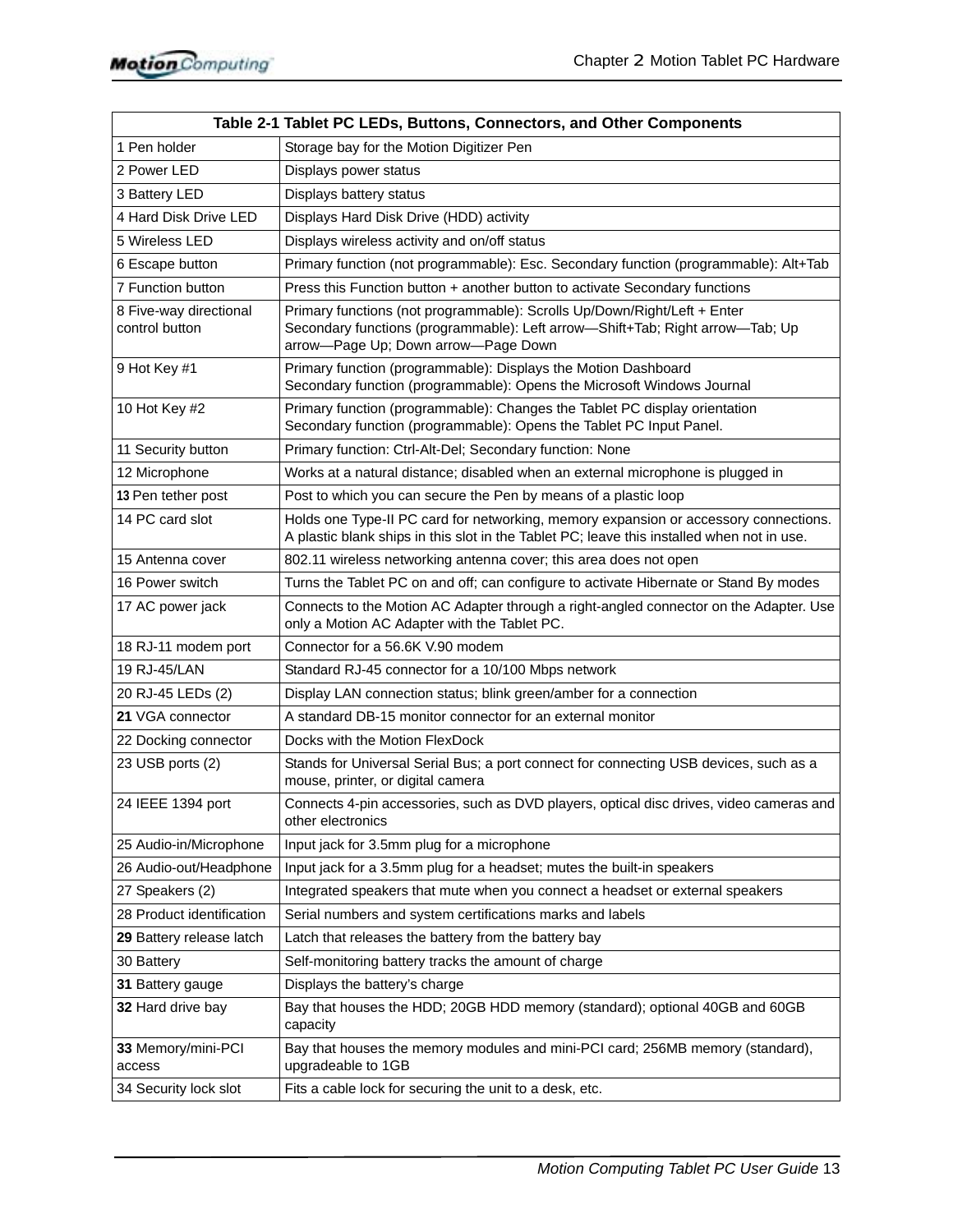| <b>CHASSIS AND</b><br><b>HARDTOP</b><br><b>COVER</b> | The Motion Tablet PC chassis are constructed of magnesium alloy, which is<br>lightweight, durable, and easy to maintain. The Motion Hardtop Cover is<br>molded of a tough plastic. It snaps over the display, to protect it when the<br>Tablet PC is not in use or snaps onto the bottom of the Tablet PC for<br>convenient storage. |  |  |  |
|------------------------------------------------------|--------------------------------------------------------------------------------------------------------------------------------------------------------------------------------------------------------------------------------------------------------------------------------------------------------------------------------------|--|--|--|
| <b>PEN</b>                                           | The Motion Digitizer Pen is a sensitive, electronic data-entry device<br>designed in conjunction with the Tablet PC display. It contains no batteries<br>and requires no external power. To help prevent Pen loss attach it to the<br>built-in pen tether post on the chassis.                                                       |  |  |  |
|                                                      | <b>NOTE:</b> For best results, we recommend that you calibrate your Pen before using<br>it for the first time. For information about this and other Pen procedures, see<br>Chapter 4 of this User Guide.                                                                                                                             |  |  |  |
| <b>MOTION</b>                                        | The Motion AC Adapter has three components:                                                                                                                                                                                                                                                                                          |  |  |  |
| <b>AC ADAPTER</b>                                    | • AC power adapter (with a right-angled connector)<br>•Power cord<br>• AC mini-plug with folding prongs for travel                                                                                                                                                                                                                   |  |  |  |
|                                                      | <b>CAUTION:</b> Use the appropriate AC Adapter with your<br>Motion Tablet PC. This adapter should not be used to power any other<br>electronic devices. If you do so, you may damage the accessory or<br>other device.                                                                                                               |  |  |  |
| <b>MOTION</b><br><b>BATTERIES</b>                    | A standard configuration Motion Tablet PC ships with a 6-cell Lithium-ion<br>battery in the battery bay. Fully charged, a new 6-cell battery can power the<br>Tablet PC for 3-4 hours, depending on operating conditions.                                                                                                            |  |  |  |
|                                                      | Extra batteries are available from Motion Computing. Use only Motion<br>Lithium-ion batteries in your Motion Tablet PC.                                                                                                                                                                                                              |  |  |  |
|                                                      | WARNING: To avoid personal injury, handle the battery with care. Do<br>not open, puncture, short, or expose it to fire or water. Keep the battery<br>in an ambient temperature of less than $140^{\circ}$ F (60 $^{\circ}$ C); for example,<br>don't leave it in a closed car in hot weather for extended periods of time.           |  |  |  |
|                                                      | NOTE: For more information about the battery LEDs, see the section "Battery<br>Status LEDs" in this chapter; and for more information about battery care, see<br>Chapter 4 of this User Guide.                                                                                                                                       |  |  |  |
|                                                      |                                                                                                                                                                                                                                                                                                                                      |  |  |  |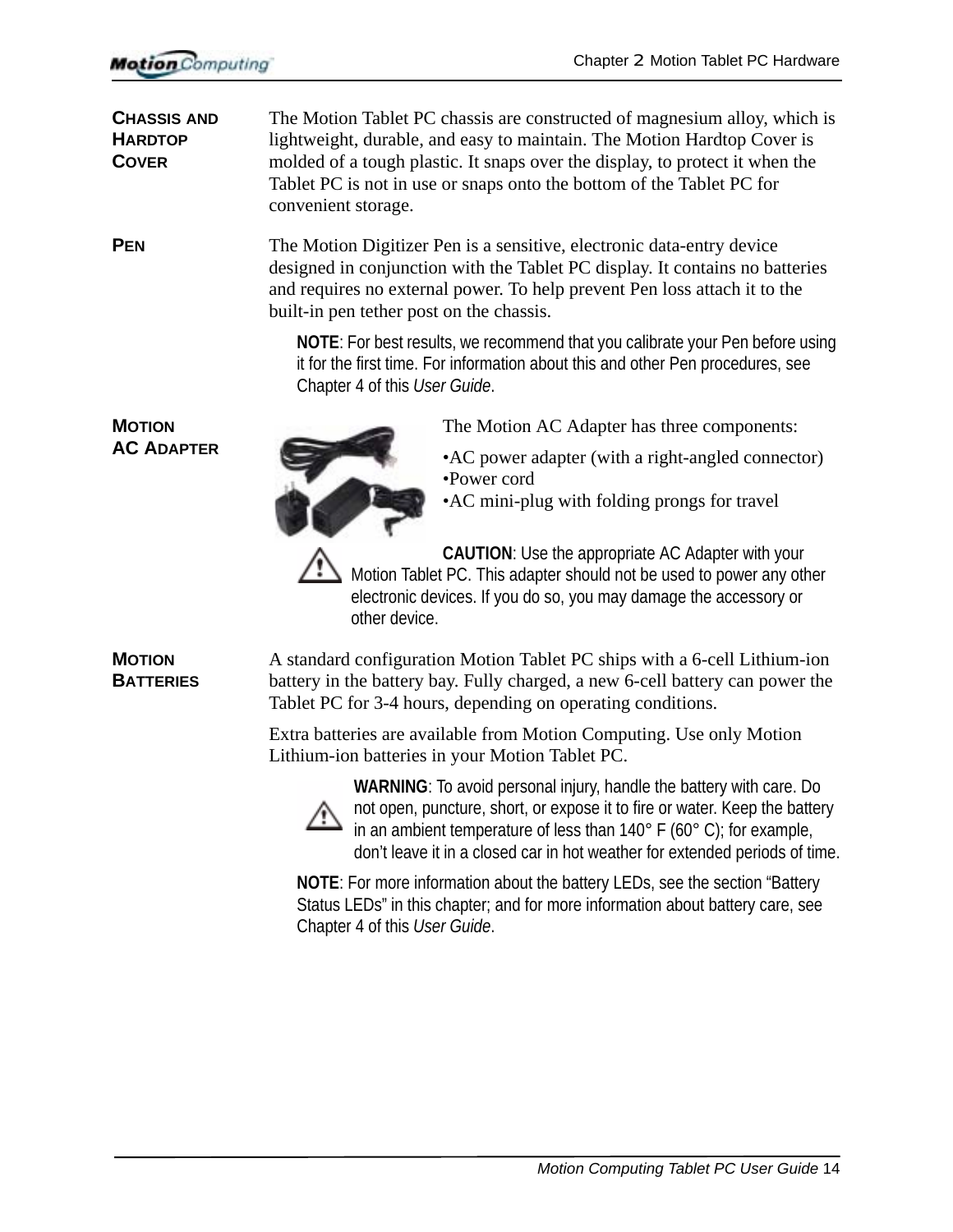# **FRONT PANEL BUTTONS**

The front panel of the Motion Tablet PC contains six buttons, shown in Table 2-2. Most of these buttons have both primary and secondary functions. In addition, some may be re-programmed for other functions.

|                                                      | Table 2-2<br><b>Default Button Functions</b>                  |                                                                                                                  |                                                                                                 |
|------------------------------------------------------|---------------------------------------------------------------|------------------------------------------------------------------------------------------------------------------|-------------------------------------------------------------------------------------------------|
|                                                      | <b>Button</b>                                                 | <b>Primary Function</b>                                                                                          | <b>Secondary Function</b><br>(Press Function + this button)                                     |
|                                                      | Escape <sup>2</sup>                                           | Same as keyboard Esc key                                                                                         | Equivalent to Alt + Tab                                                                         |
| $\otimes\textcircled{\scriptsize{0}}$                | Function <sup>3</sup>                                         | Function + other button<br>activates secondary function                                                          | None                                                                                            |
| $\bullet$ (0)<br>(⊲ଡ଼ି⊳<br>$\mathbf{\circ}$ (e)<br>◎ | Five-way<br><b>Directional Control</b><br>Button <sup>2</sup> | Works like the arrow keys<br>on a keyboard. The center<br>of the button works like the<br>Enter key.             | Left $arrow = Shift+Tab$<br>$Right arrow = Tab$<br>Up arrow = Page Up<br>Down arrow = Page Down |
|                                                      | Hot Key #1 1 & 2                                              | Opens the Motion Dashboard.                                                                                      | Opens the Windows Journal.                                                                      |
| 0                                                    | Hot Key #2 1 & 2                                              | Rotates the display.                                                                                             | Opens the Tablet PC Input Panel.                                                                |
|                                                      | Security <sup>3</sup>                                         | Opens the Windows Task<br>Manager (Ctrl + Alt + Del). Also<br>used for domain authentication<br>or logon screen. | None                                                                                            |
|                                                      |                                                               | NOTE: <sup>1</sup> Primary function programmable. <sup>2</sup> Secondary function programmable.                  |                                                                                                 |

<sup>3</sup>Not programmable. For information about programming buttons, see Chapter 4.

#### **MODEM AND LAN CONNECTORS**

The Motion Tablet PC modem and LAN (network connection) communication ports are found on the connector edge, as shown below.



# **Modem and LAN Connectors:** (1) RJ-45 LEDs; (2) RJ-11 Modem; (3) RJ-45 LAN

**NOTE**: The Motion FlexDock has no built-in modem port. When using a FlexDock, you must connect to the modem port on the Tablet PCs through the FlexDock opening designed for this purpose.

- **Modem** (RJ-11 port) Built-in, V.90 modem that operates at a maximum of 56.6K throughput and has fax capabilities; port supports a standard phone cord connector; connect the modem only to an analog telephone jack, not to a digital telephone (PBX) network jack
- **Ethernet LAN** (RJ-45) Connects a network, cable modem, or xDSL; contains two status LEDs



**CAUTION**: Do not plug a standard RJ-11 phone cord into the RJ-45 port or you may damage the RJ-45 LAN port.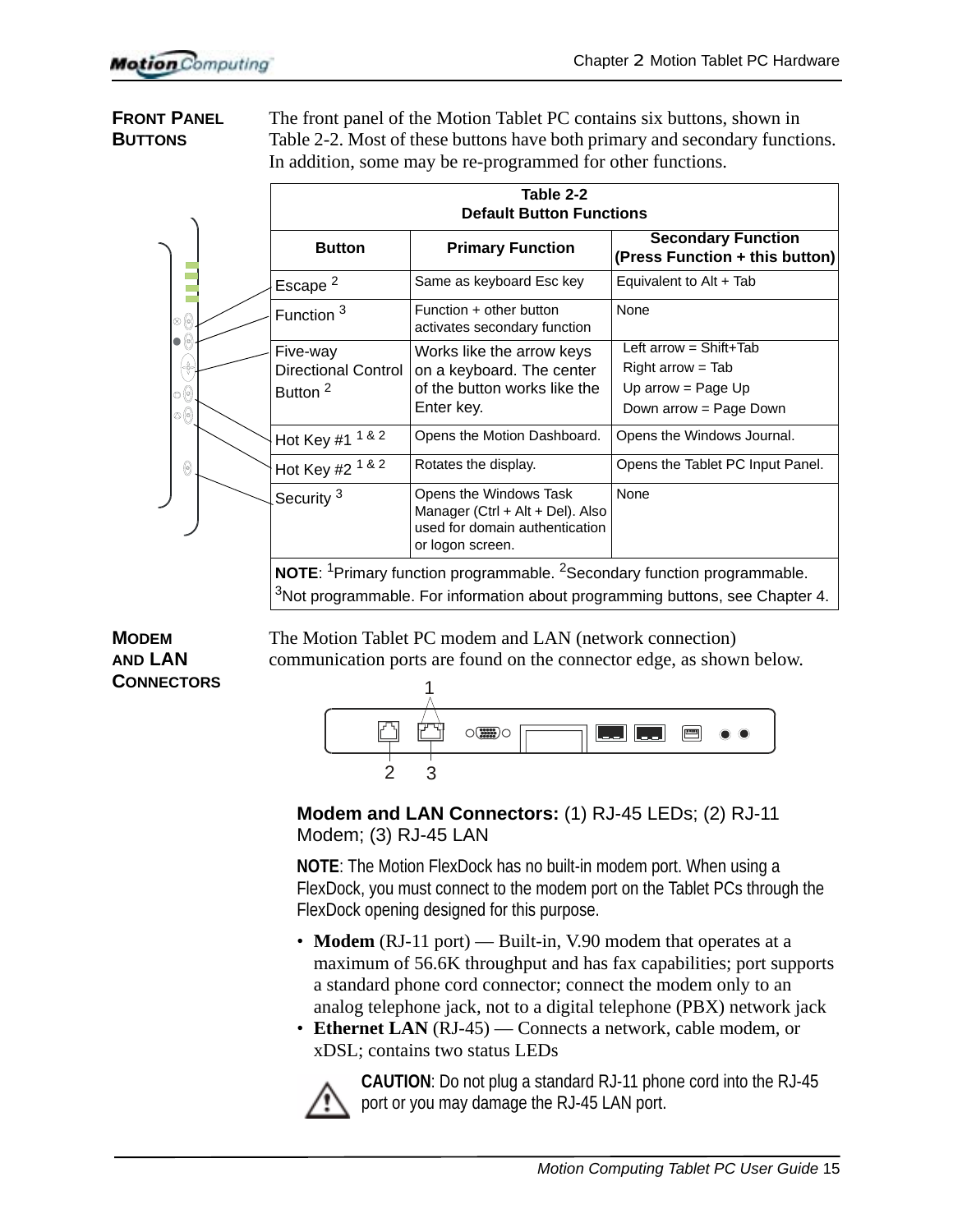#### **TABLET PC CHASSIS LEDS**

The Tablet PC front panel (shown in the diagram) and the battery case on the bottom of the unit contain status LEDs, described here.

|                                                                                                | Table 2-3<br><b>Front Panel Status LEDs</b> |                               |                                                   |
|------------------------------------------------------------------------------------------------|---------------------------------------------|-------------------------------|---------------------------------------------------|
|                                                                                                | <b>LED</b>                                  | <b>Description</b>            | <b>Status</b>                                     |
|                                                                                                | Power/Stand By                              | Steady green                  | Tablet PC is on.                                  |
|                                                                                                |                                             | Flashing green                | Tablet PC is in Stand By.                         |
| $\left(\begin{smallmatrix} 1 & 0 \\ 0 & 0 \\ 0 & 0 \end{smallmatrix}\right)$<br>$\circledcirc$ | <b>Battery Status</b>                       | See Table 2-4.                |                                                   |
|                                                                                                | <b>Hard Disk Drive</b><br>(HDD)             | Flashing/On                   | The Tablet PC HDD is being<br>read or written to. |
|                                                                                                | <b>Wireless Activity</b>                    | Steady or flash-<br>ing green | Wireless is on.                                   |
|                                                                                                |                                             | Off                           | Wireless is off.                                  |

# **Tablet PC Front Panel LEDs**

# **Battery Status LEDs**

The Motion Tablet PCs are equipped with a "smart" battery that can communicate messages about power status. Some messages are informational only, while others require attention, as described in Table 2-4.

**CAUTION**: To avoid personal injury, if the battery is overheated, wait until the battery cools to room temperature before recharging or replacing it.

**NOTE**: If the unit operatingis on battery power, you can move the Pen over the Power/Battery icon, shown here, (in the System Tray at the lower-right corner of the Tablet PC display) to see the number of hours of charge and the percentage of battery charge remaining.

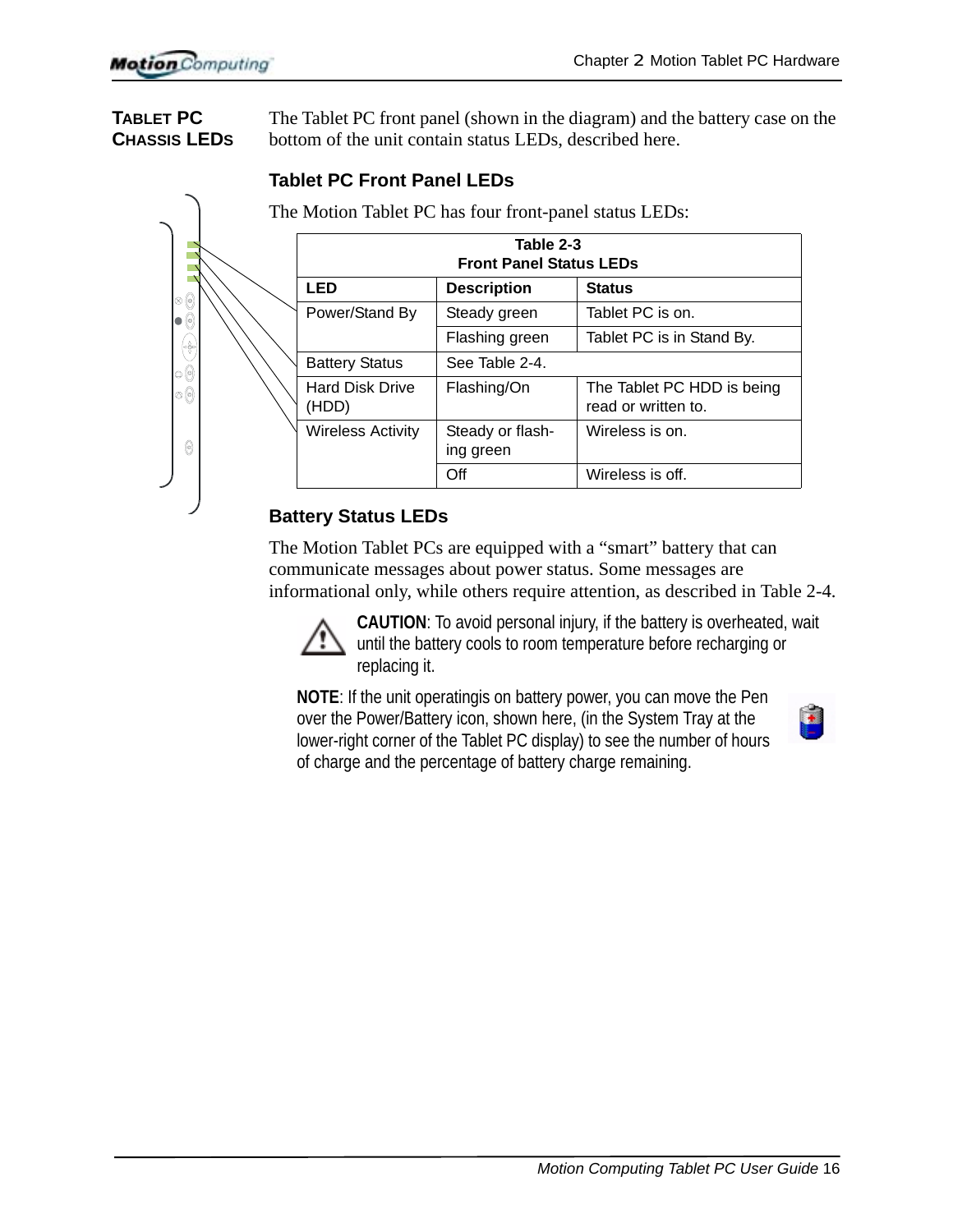|                                                                                                                                |  | Table 2-4<br><b>Front Panel Battery Status LED</b>                                                                                                                                                                                                                                             |                                                                                        |                                                                                                    |  |
|--------------------------------------------------------------------------------------------------------------------------------|--|------------------------------------------------------------------------------------------------------------------------------------------------------------------------------------------------------------------------------------------------------------------------------------------------|----------------------------------------------------------------------------------------|----------------------------------------------------------------------------------------------------|--|
|                                                                                                                                |  | <b>LED</b>                                                                                                                                                                                                                                                                                     | <b>Battery Status</b>                                                                  | <b>Action</b>                                                                                      |  |
|                                                                                                                                |  | Steady green                                                                                                                                                                                                                                                                                   | Battery 100% charged<br>(AC plugged in)                                                | None                                                                                               |  |
|                                                                                                                                |  | Steady amber                                                                                                                                                                                                                                                                                   | Battery charging<br>(AC plugged in)                                                    | None                                                                                               |  |
| ⊗ ()                                                                                                                           |  | Steady red                                                                                                                                                                                                                                                                                     | Battery overheated or defective Wait for the battery to cool.                          | Replace the battery.                                                                               |  |
| $\bullet$ $\circledcirc$<br>$\begin{pmatrix}\n\frac{\partial}{\partial \rho} \\ \frac{\partial}{\partial \rho}\n\end{pmatrix}$ |  | Flashing green and<br>amber                                                                                                                                                                                                                                                                    | Battery discharging abnormally                                                         | Replace the battery.                                                                               |  |
| $\circledcirc$<br>◎                                                                                                            |  | Slow-flashing amber                                                                                                                                                                                                                                                                            | 10% battery charge remaining<br>(AC unplugged).                                        | Immediately charge the<br>battery to avoid loss of data.                                           |  |
| 0                                                                                                                              |  | NOTE: When the remaining battery charge is 10%, the Tablet PCs issue a Low<br>Battery alarm message in addition to the LED warning. For information about<br>modifying this alarm (you can set it to display a message or to produce an audible<br>warning), see Chapter 4 of this User Guide. |                                                                                        |                                                                                                    |  |
|                                                                                                                                |  | Fast-flashing amber<br>(for only a few<br>seconds)                                                                                                                                                                                                                                             | 3% battery charge remaining<br>(AC unplugged)                                          | The Tablet PCs issue a<br>Critical Battery alarm and<br>automatically goes into<br>Hibernate mode. |  |
|                                                                                                                                |  | NOTE: Hibernate mode attempts to save data in any open programs to your Hard<br>Disk Drive. When you restart the Tablet PC, it returns to the same system status as<br>before hibernation.                                                                                                     |                                                                                        |                                                                                                    |  |
|                                                                                                                                |  | Off                                                                                                                                                                                                                                                                                            | Tablet PC is unplugged from<br>AC power and the system is<br>running on battery power. | Plug the Tablet PC into AC<br>power if you want to<br>preserve battery power.                      |  |

# **Battery Status Gauge**

 $\bullet$ 

A five-LED battery gauge is located on the battery on the bottom of the Tablet PCs. Each LED represents about 20% of available power.

You can activate the gauge by pushing the black button next to the LEDs.

In the example shown here, two LEDs are lit, which means the battery has about 40% of its power remaining.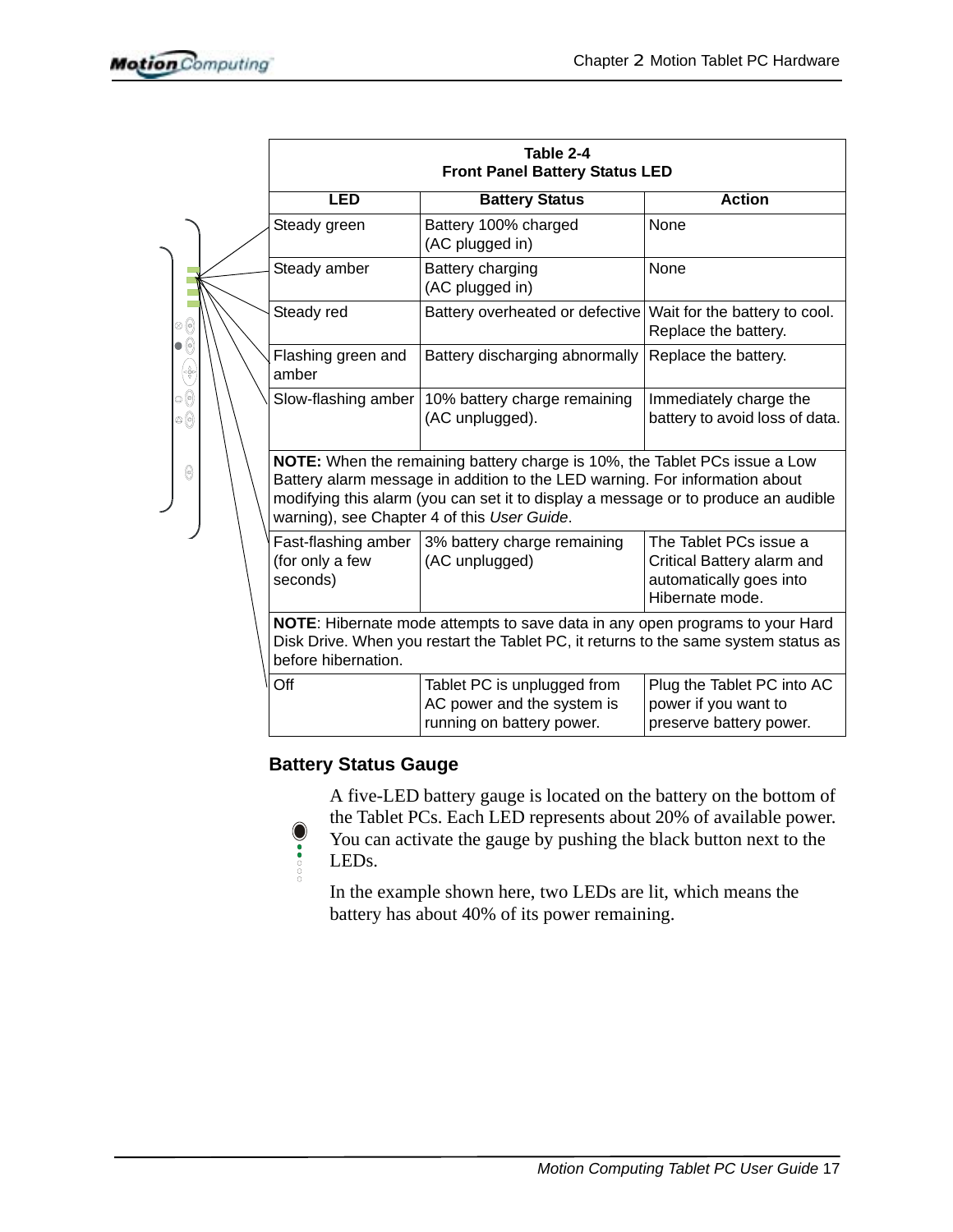**LABELS** Most Tablet PC identification and system labels are on the bottom of the unit. These include serial and model numbers as well as regulatory and approval labels. Some internal components, such as the modem, also contain their own approval labels.



**Motion Tablet PC Label Locations:** (1) Product Identification, System Labels; (2) Internal Modem with Label; (3) Hard Disk Drive Cover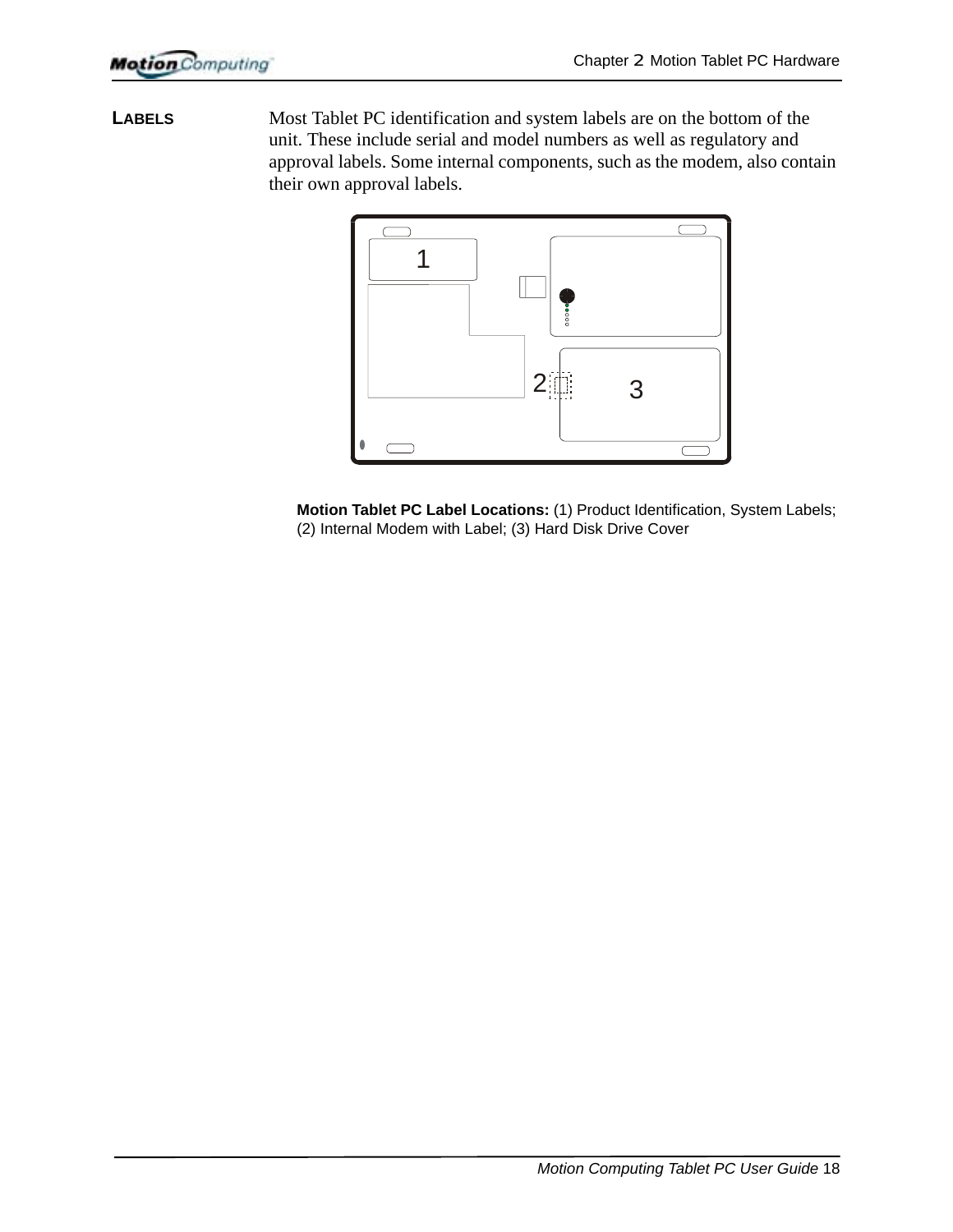**ACCESSORIES** You can order the following accessories from the Motion Computing website at www.motioncomputing.com/accessories.

> **NOTE**: You can order the Motion FlexDock, batteries, and Digitizer Pens from Motion Computing.

#### **Motion Desktop Stand**

The Motion Desktop Stand is an easel-like device that holds the Tablet PC in portrait or landscape modes. You can open the Desktop Stand to different widths to change the display angle: the wider you open the stand, the less the Tablet PCs will tilt back.

Some connectors may be inconveniently located when the Tablet PC is in the Desktop Stand. If you regularly connect several accessories to your Tablet PC, consider buying a Motion FlexDock.

# **Motion FlexDock**

The Motion FlexDock is a desktop docking station that provides a convenient interface for the Tablet PC. Its components are shown below:



**Motion FlexDock:** (1) Back of FlexDock; (2) Front of FlexDock; (3) RJ-45/Ethernet; (4) RJ-45 LEDs; (5) IEEE 1394; (6) USB; (7) Audio-in/Microphone Jack; (8) Audioout/Headphone Jack; (9) External Monitor; (10) Power Jack; (11) USB

- Easily docks and undocks with the Tablet PC
- Adjusts to support the display from  $0^{\circ}$  90<sup>o</sup> for viewing and writing
- Automatically adjusts the display when you rotate the Tablet PC  $90^{\circ}$ between Primary Landscape and Primary Portrait
- "Grab-and-Go" capability lets you safely remove the Tablet PC from the FlexDock without turning the system off or putting it in Stand By mode

**NOTE**: For more information about installing the FlexDock, see Chapter 4 of this *User Guide* or the *Installation Guide* packaged with the FlexDock.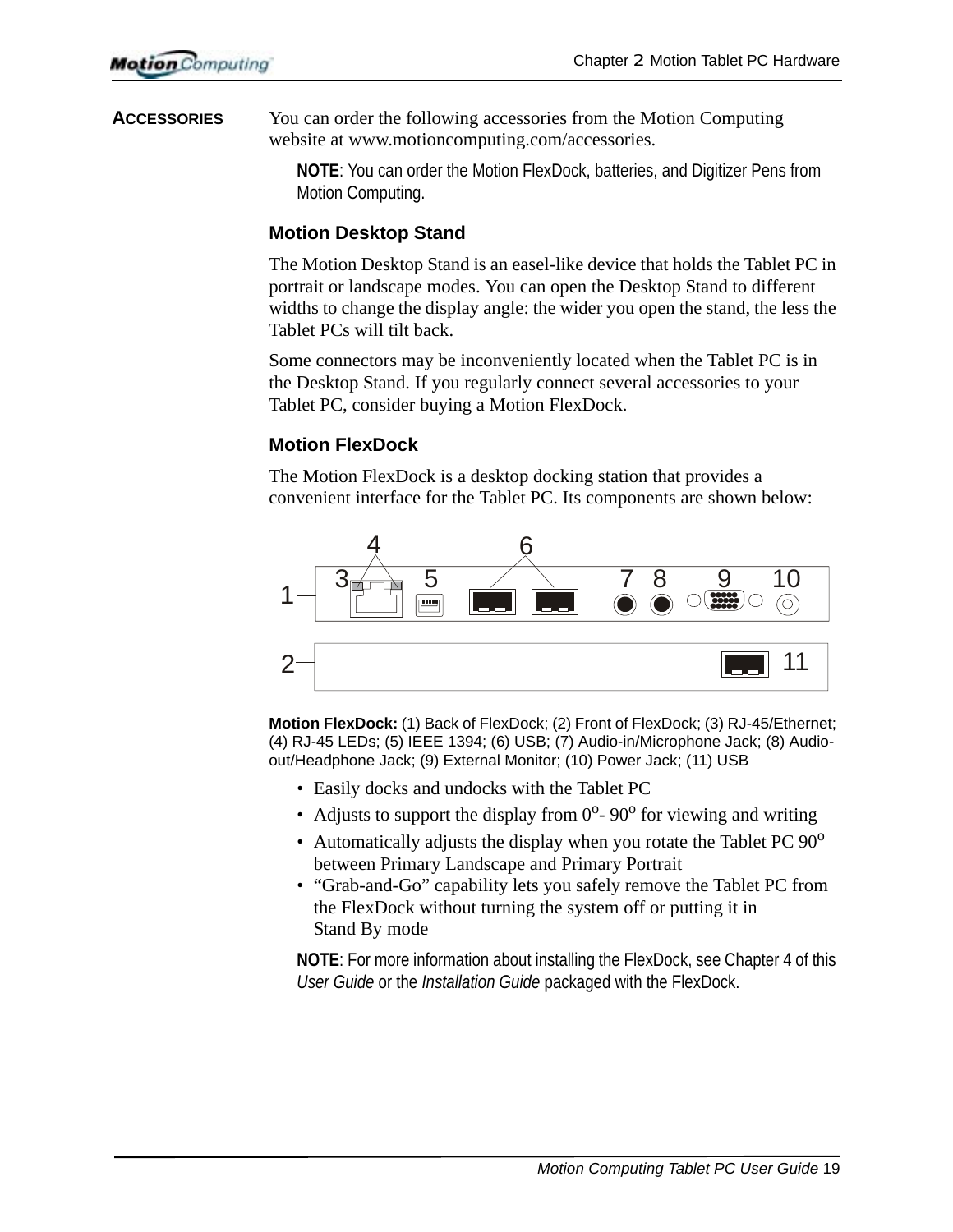# **Motion Multi-Unit Battery Charger**

The Multi-Unit Battery Charger provides a quick and convenient way to recharge a 3- or 6-cell battery independent of your Tablet PC. It contains two charge bays with status LEDs on each bay and can simultaneously charge two batteries. It can recharge the 3-cell battery to 95% capacity in 1-3/4 hours and the 6-cell battery in 2-1/2 hours; it resumes charging automatically if power is



interrupted. For further information about operation of the Battery Charger, see the documentation packaged with the unit. For Battery Charger specifications, see Appendix D of this *User Guide*.

# **Motion Hardtop Keyboard**

The Motion Hardtop Keyboard combines the functions of a keyboard, stand, and display cover into a single product. It features an integrated USB cable that plugs into the Tablet PC, an integrated pointing device, mouse buttons, and a display angle adjuster. The Hardtop Keyboard is powered directly through



the USB cable. The Hardtop Keyboard also snaps onto the bottom of the Tablet PC for convenient storage or onto the top to protect the display.

# **Motion Mobile Keyboard with Touch Pad**

The Motion Mobile Keyboard with Touch Pad plugs into any USB port on the Tablet PC or into the Motion FlexDock. The Keyboard features an integrated touch pad and compact size, making it perfect for tight work spaces or travel.

**IMPORTANT**: The first time you start your Tablet PC, you may be required to connect a standard



USB keyboard to complete the initialization of the Windows XP operating system. For the steps in this procedure, see Chapter 4 of this *User Guide*.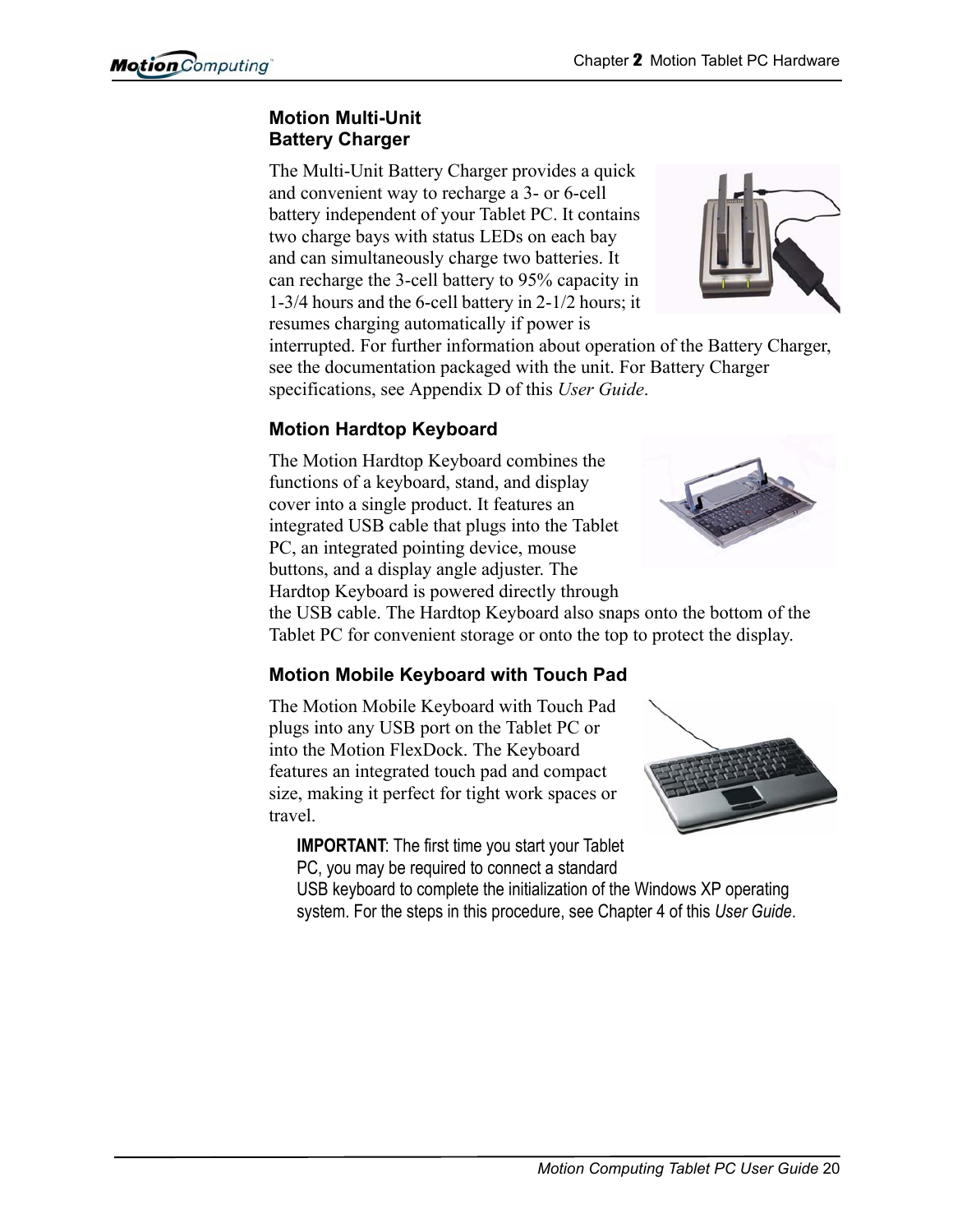The Touch Pad on the keyboard has a scroll zone (1) similar to the scroll bar along the side of a window.

- Scrolling Drag your finger up, to scroll up; or down, to scroll down through a document
- Deleting text Align the cursor over the text you want to select,



tap the Entry bar (2) with your finger to place the cursor in the text (the cursor will begin to blink). Tap again to select a single word; doubletap to select a whole line. Select Delete from the keyboard. (Or, tap the right entry bar, which opens a drop down menu. Select Cut.)

# **Motion Hardtop Cover, Portfolios, and Cases**

- The Motion Hardtop Cover is molded of a tough plastic. When snapped over the display, it protects the display when it is not in use. It can also be snapped onto the bottom of the Tablet PC for convenient storage.
- The Motion Portfolio is a lightweight cover with a hand strap for a secure hold, plus a shoulder strap and two pen holders.
- The Motion Executive Portfolio is made of high-quality materials with a shoulder strap and foldover cover. It features a sleeve for papers, a business card holder, and pen holder. Snap-in retention clips make it easy to insert and remove the Tablet PC.
- The Motion Slip Case has a clear cover to protect the display, zippered access to side ports, and a hand strap on the back.
- The Clamshell Portfolio has a flip-out stand, pockets, carrying handles, and a shoulder strap and was designed for use with a mobile keyboard.
- The Rubber Edge Protector fits around the edge of the Tablet PC to provide extra edge cushioning and to protect the port connections.

For information about the latest portfolios and cases, visit the Motion Computing website at www.motioncomputing.com.

# **Motion Optical Disc Drives**

Motion offers CDROM and DVD/CDRW combo drives. Depending on which you purchase, these drives offer CDROM, CDRW, or DVD capabilities.

For information about installing these Drives, see the documentation packaged with each Drive. For general information about Optical Disc Drive software, see Chapter 4 of this *User Guide*.

# **256MB and 512MB Memory Upgrade Modules**

Additional memory modules improve the performance of your Tablet PC. You can add up to 1GB of memory in your Tablet PC.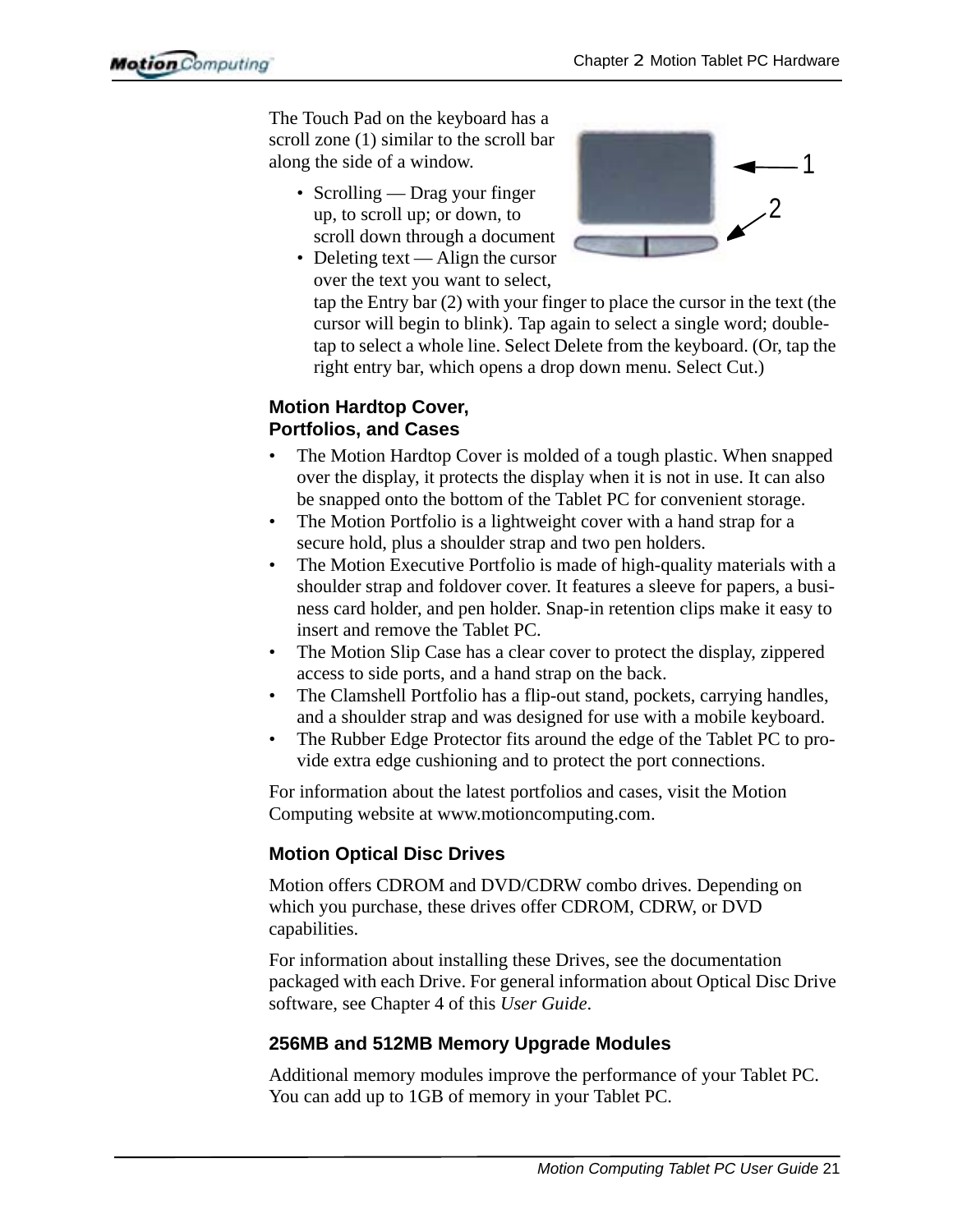

**NOTE**: For information about installing additional memory upgrade modules, see Chapter 4 of this *User Guide* or the *Installation Guide* packaged with the memory module.

# **PC Card Slot**

The PC card slot, located on the Power Switch edge of the Tablet PC, holds one Type-II PC Card for networking, memory expansion, or accessory connection.

- 1. To install the PC card, insert it label-side up.
- 2. To remove the PC card, push the button next to the slot until it pops out
- 3. Push it again to eject the card.

**NOTE**: Both Tablet PC models ship with a plastic blank in the PC Card slot. When the slot isn't in use, we recommend that you leave the plastic blank in place.

# **Mini PCI Card (Wireless)**

Both Tablet PC models accept a mini-PCI card for wireless communications.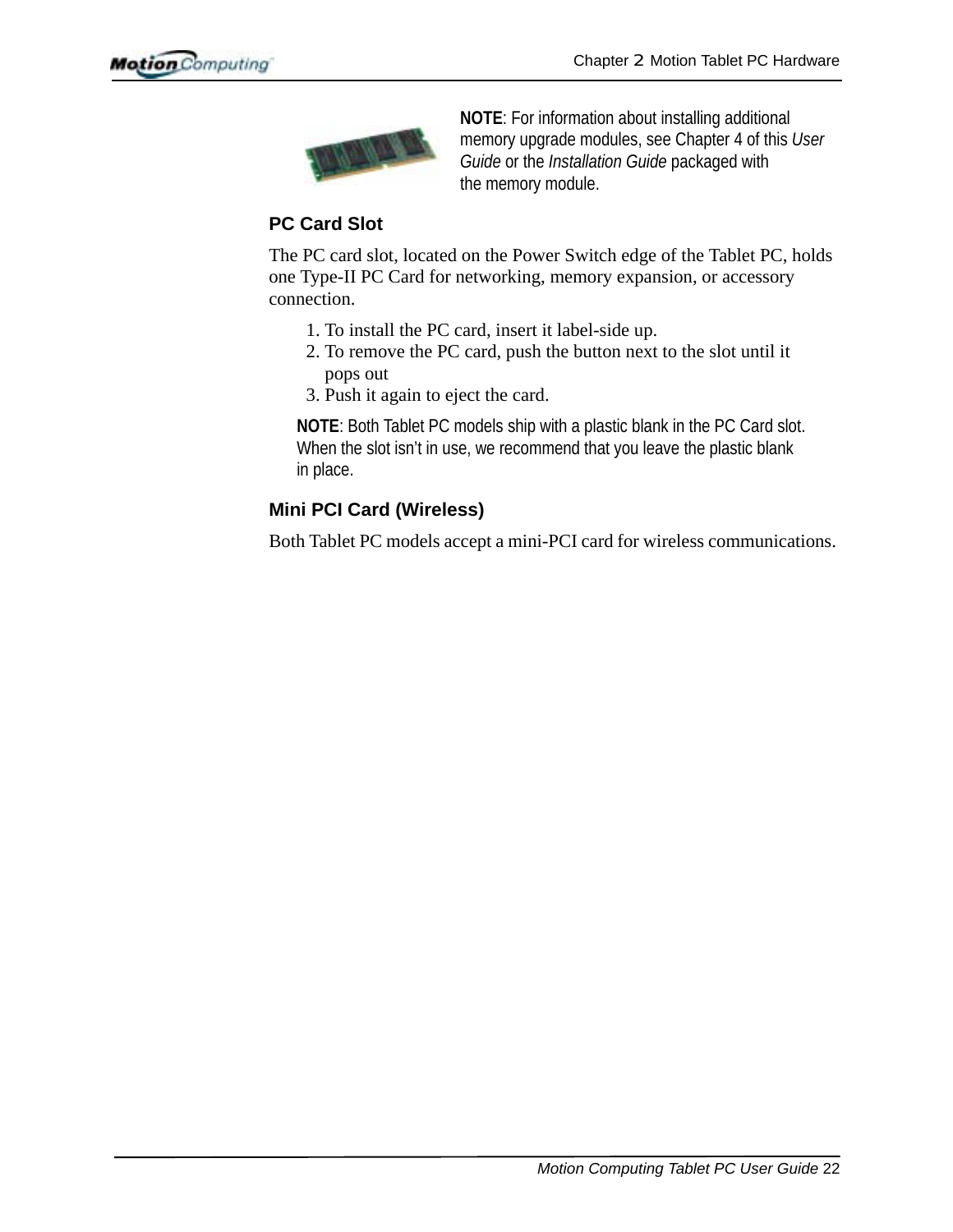# **Chapter**  $3$

# **Motion Tablet PC Software**

|                        | Pre-loaded on Motion Computing Tablet PCs is the Windows XP Tablet PC<br>Edition operating system plus additional software applications, drivers, and<br>utilities. These help you personalize and make the most of your Tablet PC<br>and its features. This chapter describes some of the CDs, software,<br>applications, and software features available for your Tablet PC. |
|------------------------|--------------------------------------------------------------------------------------------------------------------------------------------------------------------------------------------------------------------------------------------------------------------------------------------------------------------------------------------------------------------------------|
|                        | NOTE: For additional information about Tablet PC software applications, from<br>Start, tap Using Your Motion Tablet PC, Explore the Tablet PC applications.                                                                                                                                                                                                                    |
| <b>SOFTWARE</b><br>CDs | Depending on which Motion Tablet PC and software configuration you<br>order, you may receive the following CDs:                                                                                                                                                                                                                                                                |
|                        | • Motion M1200: Two Motion System Recovery CDs; Motion Utilities<br>and Drivers CD; Motion Application CD (Optional)<br>• Motion M1300: Motion Operating System Recovery CD; Motion<br>Utilities and Drivers Recovery CD; Motion Application CD (Optional)                                                                                                                     |
|                        | <b>IMPORTANT:</b> For additional information about initial installation of software on<br>your Tablet PC, see the section "Installing Initialization Software" in Chapter 4 of<br>this User Guide.                                                                                                                                                                             |
|                        | Motion System Recovery CD(s): Description and Use                                                                                                                                                                                                                                                                                                                              |
|                        | These CDs contain a complete re-install of the Windows XP Tablet PC<br>Edition operating system, all drivers, utilities, and applications.                                                                                                                                                                                                                                     |
|                        | They include Utilities and Drivers Readme.txt and System Recovery.txt files<br>with installation instructions. Use the System Recovery CDs when your<br>system is completely down and you must completely re-install. If possible,<br>back up your data files before running this procedure.                                                                                   |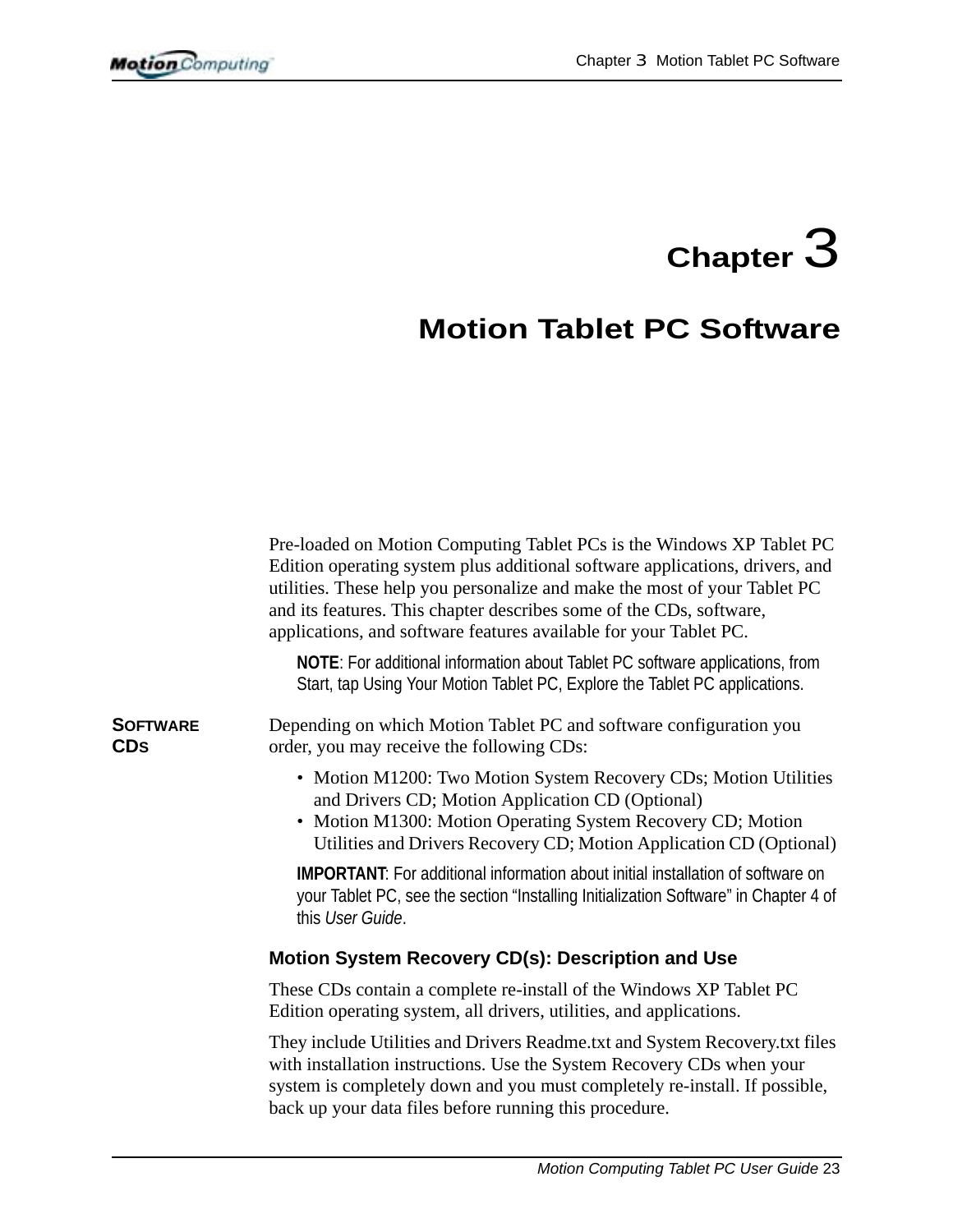**Motion M1200 System Recovery Procedure** -- Once initiated, this procedure overwrites everything on your system with complete data loss.

- 1. If possible, back up your data files.
- 2. Turn off your Tablet PC.
- 3. Attach a USB keyboard.
- 4. Insert the Recovery CD-1 of 2 (Windows XP Professional Service Pack 1 CD) into your CDROM drive.
- 5. Turn on the Tablet PC. The system should automatically begin installing the operating system.
- 6. Follow the onscreen instructions for entering any information.

**For the Motion M1300System Recovery Procedure** -- In most cases, once initiated, this procedure lets you repair the Tablet PC hard disk drive and retain the original system data, applications, passwords, and settings with no data loss. When no repair is possible, it overwrites your system data. However, you can cancel before beginning the procedure.

- 1. If possible, back up your data files.
- 2. Turn off your Tablet PC.
- 3. Attach a USB keyboard.
- 4. Insert the Motion M1300 Operating System Recovery (Windows XP Professional Service Pack 1) CD into the CD-ROM drive and start the Tablet PC.
- 5. When prompted, quickly press any key to boot from the CD.
- 6. On the Setup screen, select ENTER to set up Windows XP.

**NOTE**: Do not select R=Repair before you execute the End User License Agreement (EULA). If you do, you need to exit this procedure, shut down and restart your Tablet PC, and read/accept the EULA before proceeding.

7. Press F8 to accept the terms of the End User License Agreement.

8. When the next options appear, select from the following:

**IMPORTANT**: In those cases where Windows XP cannot repair your installation, the procedure automatically skips to the reformatting option.

- R=Repair option -- Installs Windows XP Tablet PC Edition on your system, preserving your system data, applications, passwords, and settings
- ESC=Don't Repair (reformatting) option -- Reformats your hard disk drive. If Windows XP automatically skips to this option (that is, no repair is possible), you either reformat now or cancel the procedure. If you choose to reformat, select either Format the partition using the NTFS File System or the NTFS File System (Quick). If you choose not to reformat, select ESC to cancel the procedure.
- 9. Continue following the onscreen instructions.
- 10.After your operating system has been reinstalled, you will be prompted to insert the Motion Utilities and Drivers Recovery CD.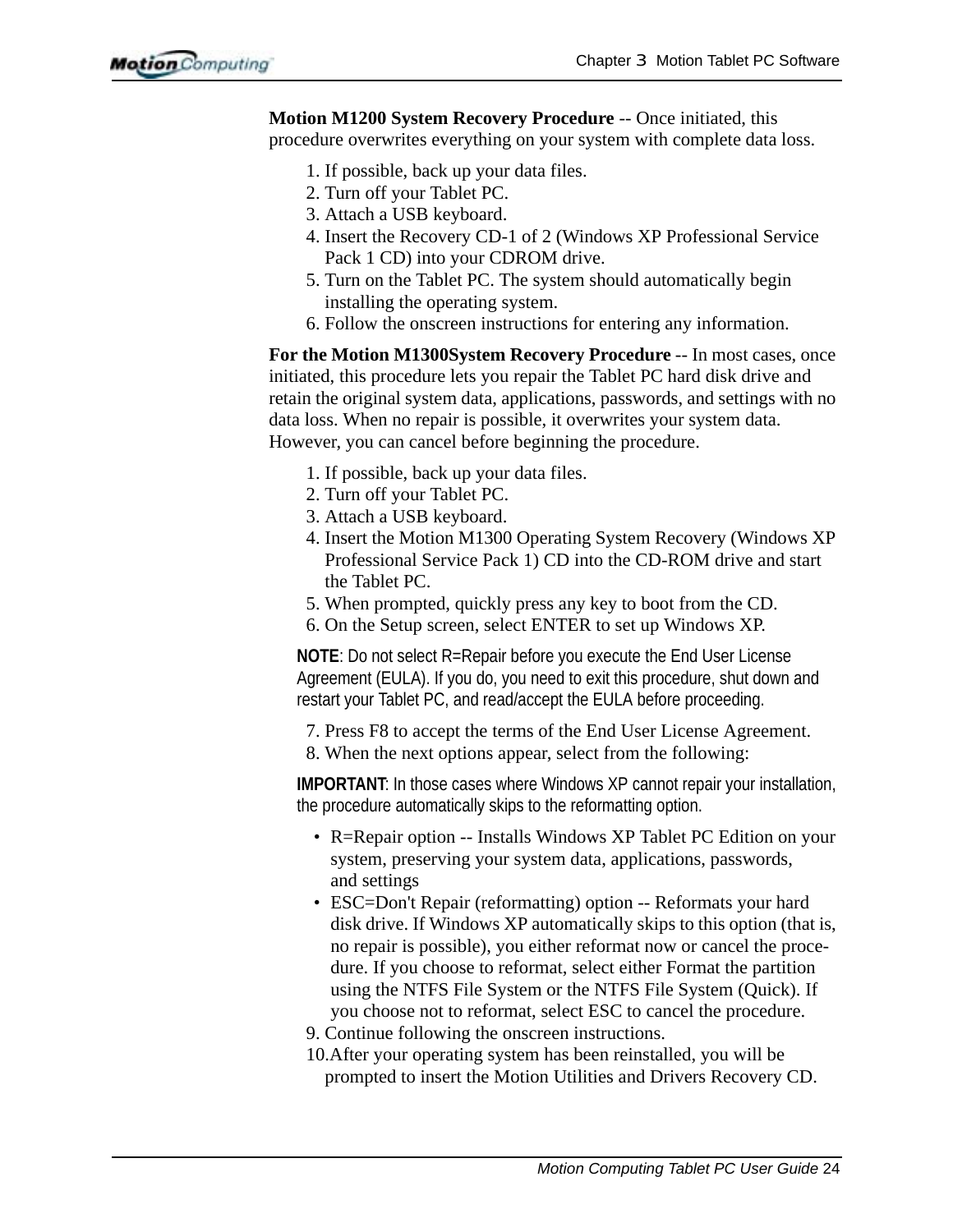- a. For a repaired system, this process is quick and your system will automatically reboot. If you receive a VirtualDrive error message, you may need to re-install the FarStone's VirtualDrive application (described below).
- b. For a reformatted system, this process takes some time as the drivers and utilities are reinstalled. Don't interrupt this process. When the reformatting is complete, your system will automatically reboot. At that point, you need to install any additional software (such as Microsoft Office), as appropriate. You may also want to restore your personal preferences and settings.

#### *Reinstalling the VirtualDrive Application (Optional)*

If you previously had the VirtualDrive application installed on your Tablet PC and you get VirtualDrive error messages, perform these steps to reinstall the application.

- 1.Go to Control Panel, Add/Remove Programs, and uninstall the VirtualDrive application. You will be prompted to reboot your system.
- 2.Insert the Motion Utilities and Drivers Recovery CD.
- 3.Go to Start, Run and type in "d:/vdrive/vdrive.bat" and press enter.
- 4.Reinstall the Virtual Drive application from c:\windows\motion\virtualdrive\setup.exe or from the Motion Application CD.

# **Motion Utilities and Drivers CD**

The Motion Utilities and Drivers CD contains installable drivers and utilities. To install a specific driver or utility, open the Utilities and Drivers Readme.txt file on the Motion CD and follow the instructions.

# **Motion Application CD**

The Motion Application CD contains additional applications for the Motion M1200 and M1300. Go to the Motion Computing website at www.motioncomputing.com to see a list of Motion Computing software, third-party applications to purchase, as well as free applications.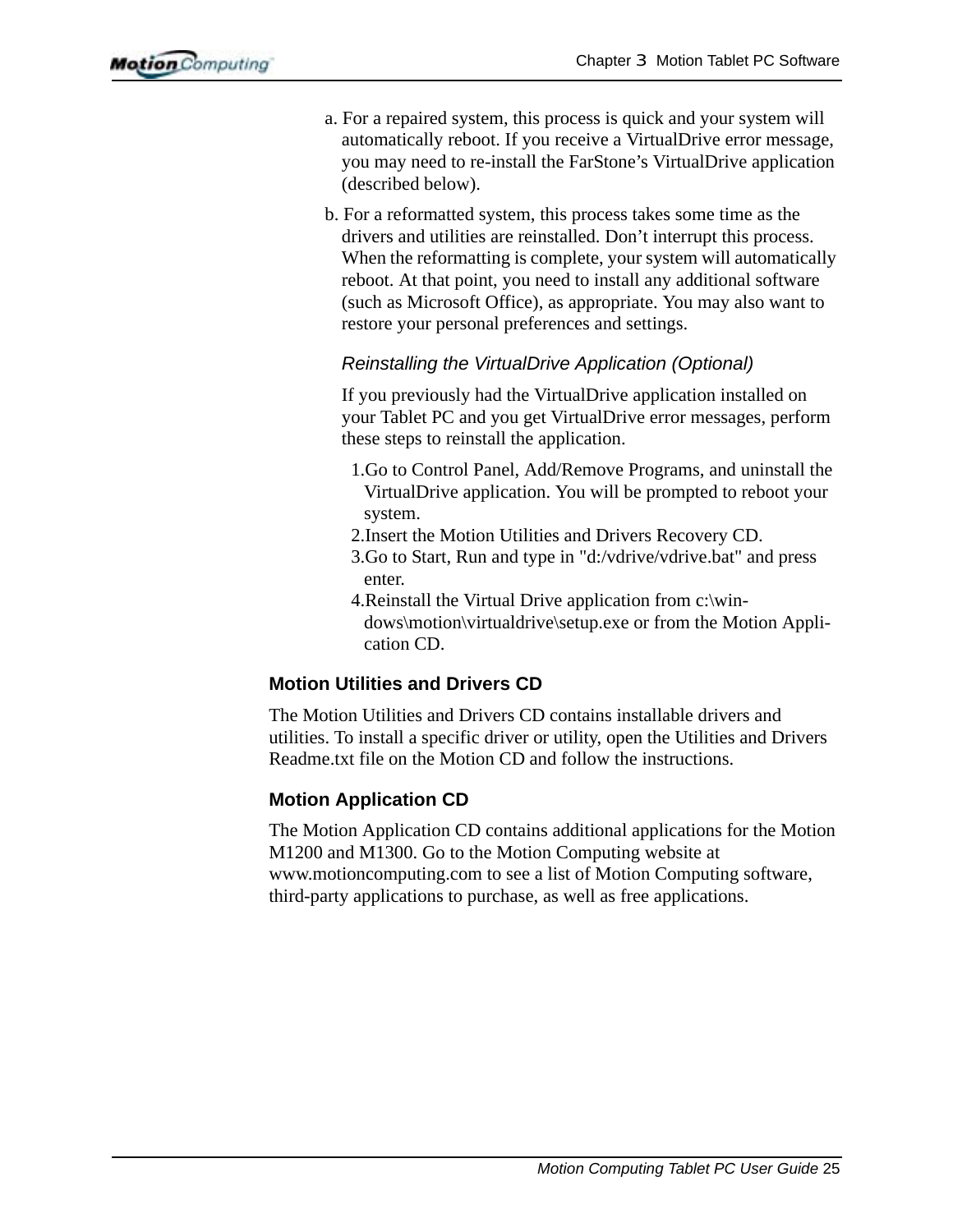#### **MOTION APPLICATION SOFTWARE**

Both Tablet PC models contain software applications to enhance your Tablet PC, some available exclusively from Motion Computing.

# **Motion Dashboard**

An exclusive Motion Computing design for Motion Tablet PCs, the Motion Dashboard makes many operations easy to identify and puts them in a single location for convenient access.

To display the Motion Dashboard, press Hot Key #1.



Motion Dashboard features:

| Table 3-1                        |                                                                                                                                                                                            |  |  |  |
|----------------------------------|--------------------------------------------------------------------------------------------------------------------------------------------------------------------------------------------|--|--|--|
| <b>Motion Dashboard Features</b> |                                                                                                                                                                                            |  |  |  |
| <b>Feature</b>                   | <b>Description</b>                                                                                                                                                                         |  |  |  |
| Speaker<br>Volume                | Adjusts the speaker volume. The Advanced option adjusts or mutes the<br>volume of the Tablet PC Wave, SW Synth, and PC Speaker.                                                            |  |  |  |
| Display<br><b>Brightness</b>     | Adjusts the display's brightness level.                                                                                                                                                    |  |  |  |
| Display<br>Rotation              | Lets you directly change the Tablet PC display orientation to $0^{\circ}$ , $90^{\circ}$ ,<br>180 <sup>o</sup> , or 270 <sup>o</sup> .                                                     |  |  |  |
| Calibrate                        | Opens the interface to calibrate the Pen to the display                                                                                                                                    |  |  |  |
| Properties                       | Displays the Intel(R) Graphics Controller properties                                                                                                                                       |  |  |  |
| External<br>Display              | Lets you Mirror (clone) the Tablet PC display or Extend it to an external<br>monitor or projector.                                                                                         |  |  |  |
| Power<br>Management              | Lets you view and select Power Schemes and Power Button options.<br>Power Option Properties lets you set Power Schemes and Alarms,<br>check the Power Meter, and enable/disable Hibernate. |  |  |  |
| Wireless<br>Operation            | Enables/Disables the optional mini-PCI wireless LAN.<br>Properties include General (a description of the connection),<br>Wireless Network and Internet connection options                  |  |  |  |
| <b>Battery</b>                   | Displays the battery status.                                                                                                                                                               |  |  |  |
| Quick Keys                       | Performs the keyboard equivalent of various keystrokes. The slide bar<br>lets you view additional Quick Keys.                                                                              |  |  |  |
| <b>Shortcuts</b>                 | Provides access to software programs, e.g. Windows Journal, Sticky<br>Notes, MSN Messenger, Calculator, Tablet and Pen Settings, Windows<br>Control Panel.                                 |  |  |  |
| Input Panel                      | Opens the onscreen Tablet PC Input Panel for typing and writing.                                                                                                                           |  |  |  |
| Stand By                         | Puts the Tablet PC in low-power Stand By for temporary suspension<br>from which you can quickly resume your Windows session.                                                               |  |  |  |
| Help                             | Motion Dashboard Help.                                                                                                                                                                     |  |  |  |

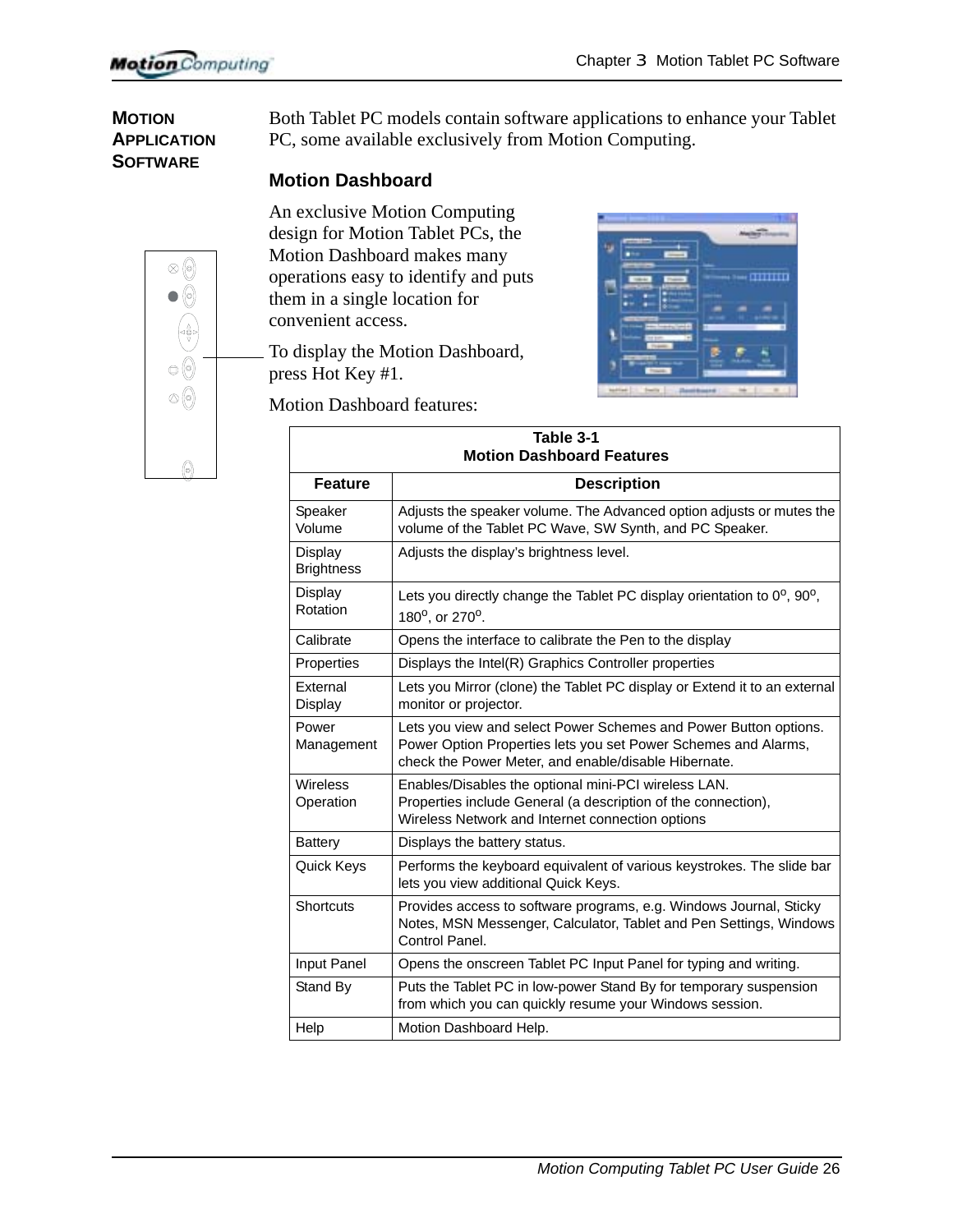# **Tablet PC Input Panel (TIP)**

To open the Tablet PC Input Panel, tap the TIP icon located next to the Start button. From this window, you can enter hand-written data or input data by soft keyboard or by voice.

The illustration below shows the Tablet PC Input Panel with the Text Preview window open. You can select this option from the Tools drop-down menu.

**NOTE**: For more information about the Tablet PC Input Panel, see Chapter 4 of this *User Guide*.



**IMPORTANT**: To view the text you write or type in the Tablet PC Input Panel, you must open another application, such as Windows Journal, Notepad, Wordpad, or install Microsoft Office (ordered separately; this works with XP Pack for Tablet PC-- called Pen Extensions). Otherwise, your text will be transferred to the Text Preview area (if it is open), but not to another application since none is available to accept the input. If the text preview window isn't open, your text will disappear from the display after a few seconds.

**NOTE**: For security and accuracy when entering passwords or other confidential text, we recommend that you use the soft keyboard on the Tablet PC Input Panel instead of the writing pad.

# **Speech and Voice Recognition**

Both Tablet PC models are designed to accept and interpret the human voice for dictation as well as for keyboard-equivalent voice commands.

> **NOTE**: For information about setting up speech recognition through the Tablet PC Input Panel, see Chapter 4 of this *User Guide*.

| 2010                                |                                                                                                                                                                                                                                                    |                |  |
|-------------------------------------|----------------------------------------------------------------------------------------------------------------------------------------------------------------------------------------------------------------------------------------------------|----------------|--|
|                                     | Vieing Part   Vieing Tools   Wita Anywhere   Jamesh   Adventure                                                                                                                                                                                    |                |  |
| Dobabas                             |                                                                                                                                                                                                                                                    |                |  |
|                                     | (then the abonate lat a not available mithe active program)                                                                                                                                                                                        |                |  |
|                                     | C) then the pet premier pane automaticals when starting to states<br>III Denot automatically when the text prevents panel                                                                                                                          |                |  |
| TChad to the text unsurers use of T |                                                                                                                                                                                                                                                    |                |  |
| <b>Smarshi</b>                      |                                                                                                                                                                                                                                                    |                |  |
|                                     | Stunds provide useful relidelim: during epeech recognition                                                                                                                                                                                         |                |  |
|                                     | The multiple interesting appropriate turns on an all                                                                                                                                                                                               |                |  |
|                                     | in the stunds when speech a recognised in carrick be recognised.                                                                                                                                                                                   |                |  |
| Connerd Configuration mess.         | To select which yours constraint categories are recognated totalline liques<br>To easign liastment liese to torrow speech modes, just the Nackupal Made Key.<br>Determined and the second contract the contract of the contract of the contract of |                |  |
|                                     |                                                                                                                                                                                                                                                    | OK Cance I Ave |  |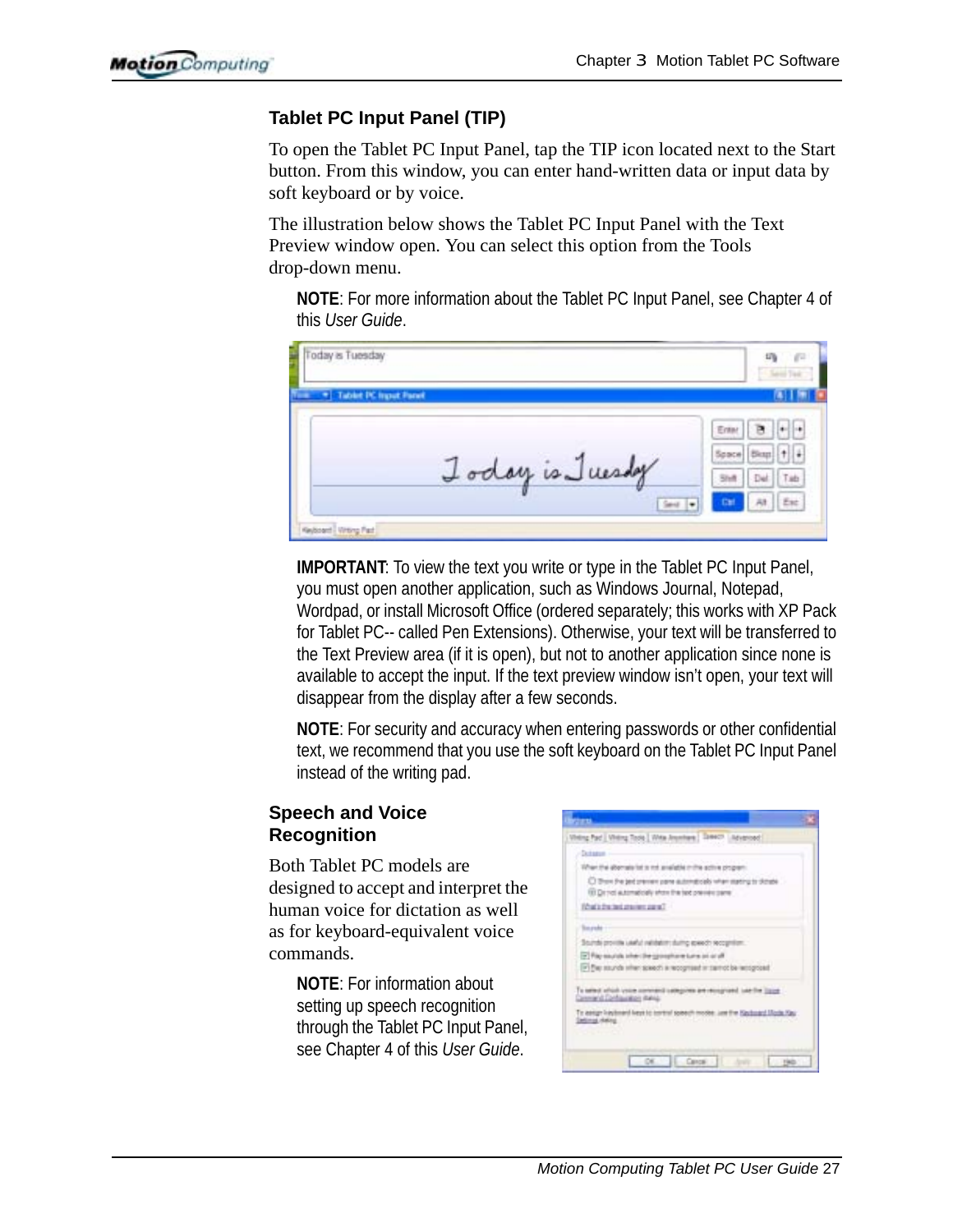# Chapter 4 Using Your Motion Tablet PC

This chapter describes various procedures and functions you for your Motion Tablet PC.

**INITIALIZING MICROSOFT WINDOWS XP** Motion Tablet PCs come with pre-installed software applications and drivers, including those for the Windows XP Tablet PC Edition operating system. The first time you start your Tablet PC, you must initialize Windows XP.

# **Required Equipment and Information**

- Computer name (you can create this yourself or obtain one from your system administrator); this should be a unique name
- A USB keyboard (for inputting information to initialize the Microsoft Windows XP for Tablet PC operating system) may be needed

# **Optional Connections, Equipment, and Information**

- Internet access
- Motion AC Power Adapter
- Administrative password
- Description of your computer
- Company name
- Network settings
- Domain name
- Names of the people who will be using this Tablet PC
- Microsoft Office Product Keys (if you are going to install any Microsoft Office products, such as Word, Excel, PowerPoint)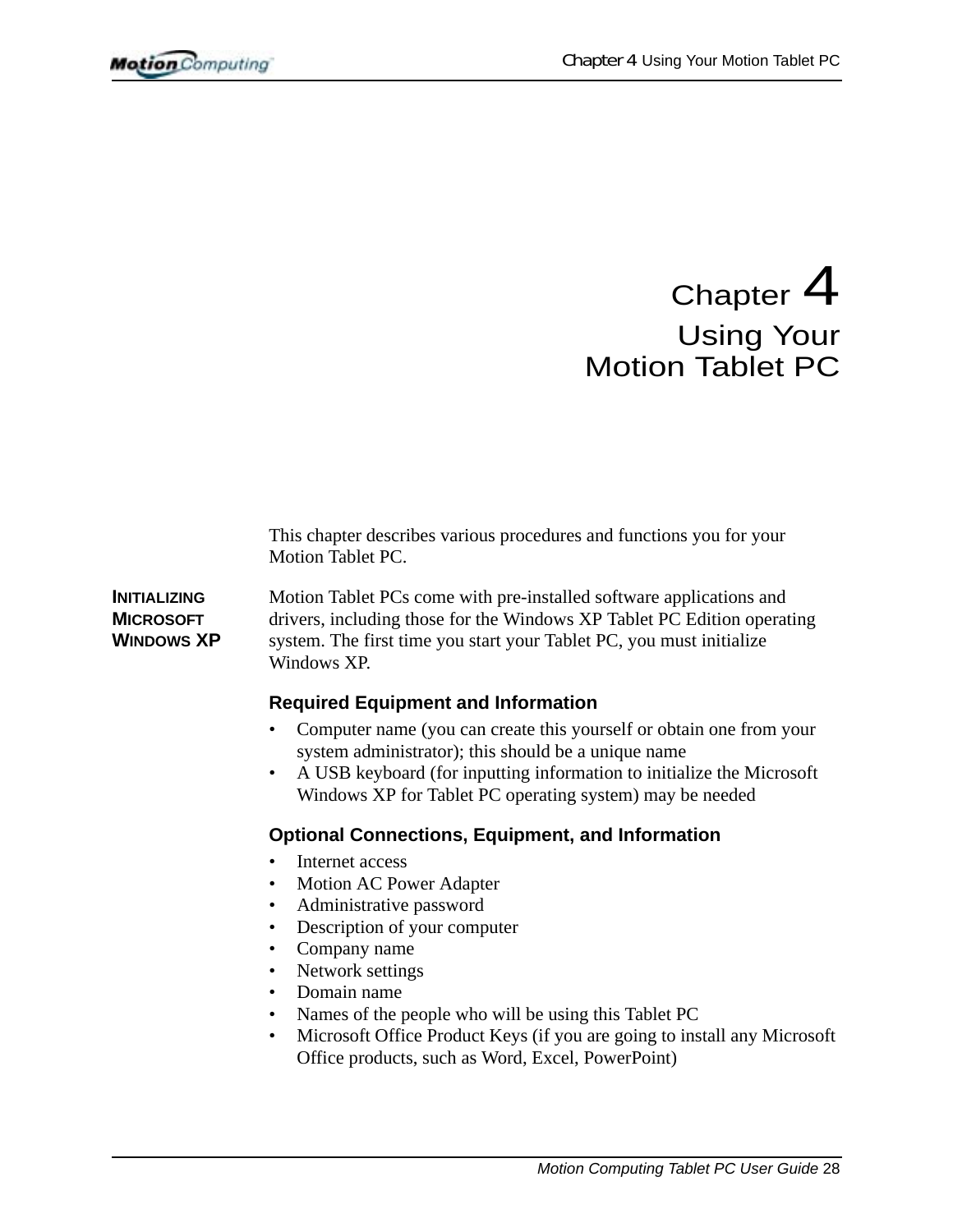#### **Windows Initialization Procedure**

**IMPORTANT**: You do NOT need Internet access to initialize Windows. When the Windows initialization procedure prompts you for this information, you can either select "Skip" or select the option that lets you set up Internet access later.

- 1. (Optional) Before you start your Tablet PC, you may need to connect any USB keyboard to a USB port on the Tablet PC so that you can enter information through the keyboard or keyboard touch pad. (The Pen does not function until later in the Windows initialization process.)
- 2. (Optional) Connect your Tablet PC to AC power. (This ensures continuous power during this initialization procedure and in case the battery is low.)
- 3. Slide the Power switch to start the Tablet PC. After a short time, the "Welcome to Microsoft Windows" screen appears.
- 4. Move the cursor with the keyboard touch pad and select Next. The End User License Agreement for Microsoft Windows XP appears.

**NOTE**: You can also use the Tab key, arrow keys, Enter keys, space bar, and other keys on the keyboard to select and enter data. This installation only describes using the keyboard touch pad.

- 5. To accept the End User License Agreement and continue the installation, select "Yes, I Accept." Then select Next.
- 6. Type in the name of your computer (Tablet PC name). Choose the name provided by your network administrator or, if one isn't available, a unique network name.
- 7. (Optional) Type in a description of your computer. Select Next.
- 8. (Optional) Enter the Administrator password (from your network administrator) or specify a password for yourself as Administrator. If you don't have an Administrator password, just select Next.
- 9. (Optional) Type in the domain name (from your network Administrator). If you don't have a domain name, select "No," then Next.
- 10.(Optional; you do not need Internet access to initialize Windows) Check the option for how this computer will connect to the Internet. Select Skip to set up Internet access later.
- 11.Select "Yes, Ready to activate Microsoft Windows XP."
- 12.(Optional) Ready to register with Microsoft. Skip this screen if you don't want to register now. Select "No, not at this time." If you choose to register, you will need Internet access.
- 13.You may get a message either that your computer is not connected to the Internet or asking if you want to set up Internet access. You do not have to set up Internet access to initialize Windows. Select Skip.
- 14.Type in your name in the "Your name" field. If others will be using the Tablet PC, type in their names also (up to five total). These messages appear:

Thank you! Congratulations, you're ready to go!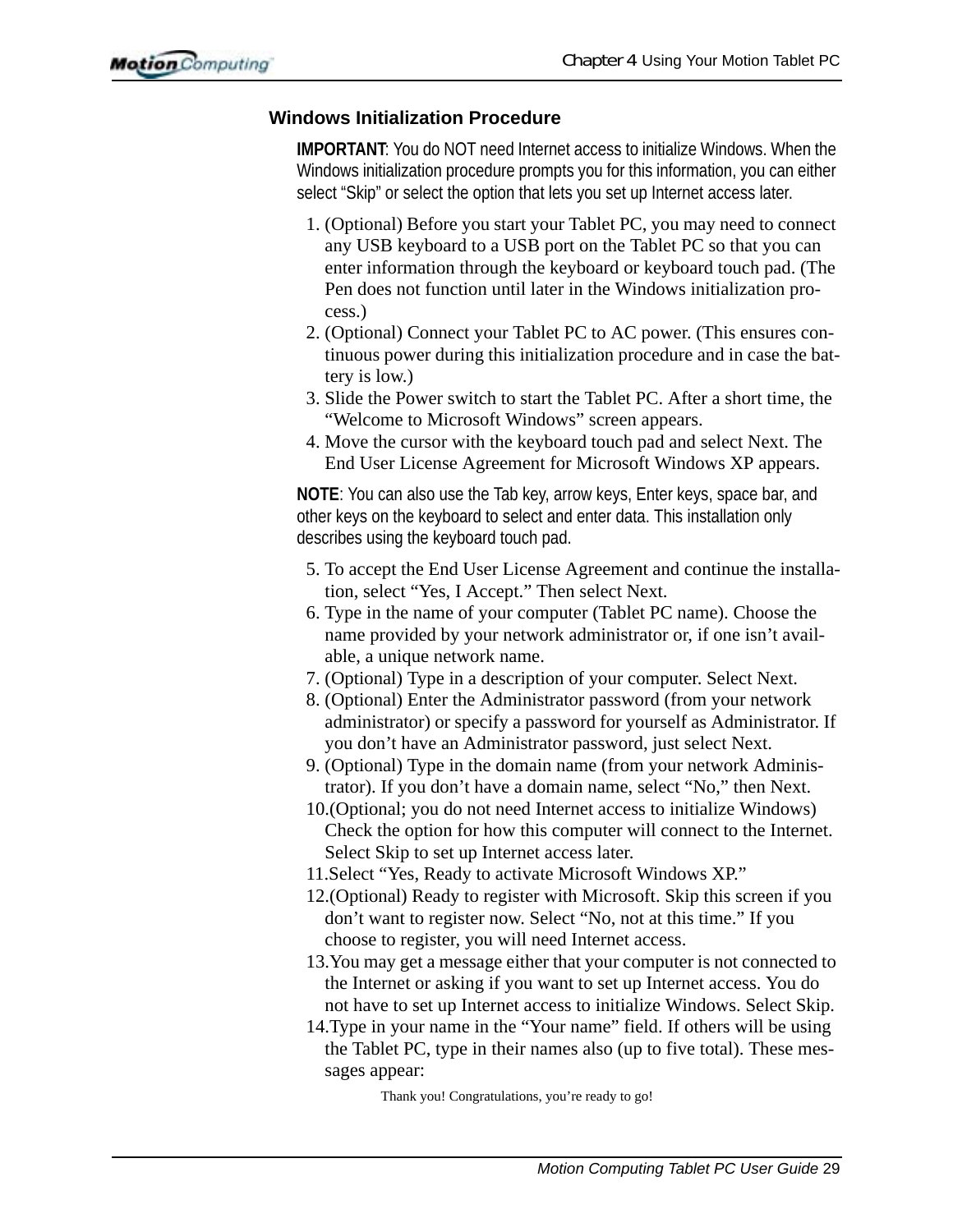15.Select Finish. These messages appear:

Windows XP Please wait. Windows is starting up.... Loading your personal settings Applying your personal settings

**IMPORTANT:** It is not necessary to connect to the Internet to activate your system.

- 16.Windows will load and may discover and install new hardware. When prompted, answer Yes or OK to install all hardware.
- 17.When the Tablet PC Tutorials appear, we recommend that you run them. However, you can access them later if you wish.

This completes the Windows XP initialization process. The Tablet PC is ready to use and your Pen is operational.

# **Microsoft Office Registration (Optional)**

If you ordered the Microsoft Office XP Professional software with your Tablet PC system, all the necessary software it is already installed. To register Microsoft Office, follow these steps:

- 1. Open a Microsoft Office application, such as Microsoft Word.
- 2. A screen appears, prompting you to enter your User name, Initials, Organization, and the 25-character Product Key. The Product Key is printed on the Microsoft Office CD packaged with your Tablet PC.
- 3. Follow the onscreen messages to complete the Microsoft Office installation.

| <b>STARTING AND</b>                         | <b>Starting</b>                                                                                                                                                                                                                                                                       |
|---------------------------------------------|---------------------------------------------------------------------------------------------------------------------------------------------------------------------------------------------------------------------------------------------------------------------------------------|
| <b>STOPPING</b><br><b>YOUR</b><br>TABLET PC | Start the Tablet PC by sliding the Power switch (the ridged button beside the<br>Tablet PC). If you have connected the Tablet PC to AC power, the Power<br>LED briefly turns amber and then solid green and the Hard Disk Drive<br>(HDD) LED flashes green. Then Windows XP launches. |

When you start the Tablet PC, the Windows XP Tablet PC Tutorials screen appears. If you don't want this to continue to appear, check "Do not show me this again." We recommend that you look at the tutorials, which take just a few minutes. You can return to the Microsoft Tutorials from Start, Using Your Motion Tablet PC.

#### **Stopping**

The recommended way to shut down your Tablet PC is by selecting Start and then Turn Off Computer.

IMPORTANT: You can force a shutdown by pressing and holding the Power switch for about 5 seconds. A forced shutdown should only be used when the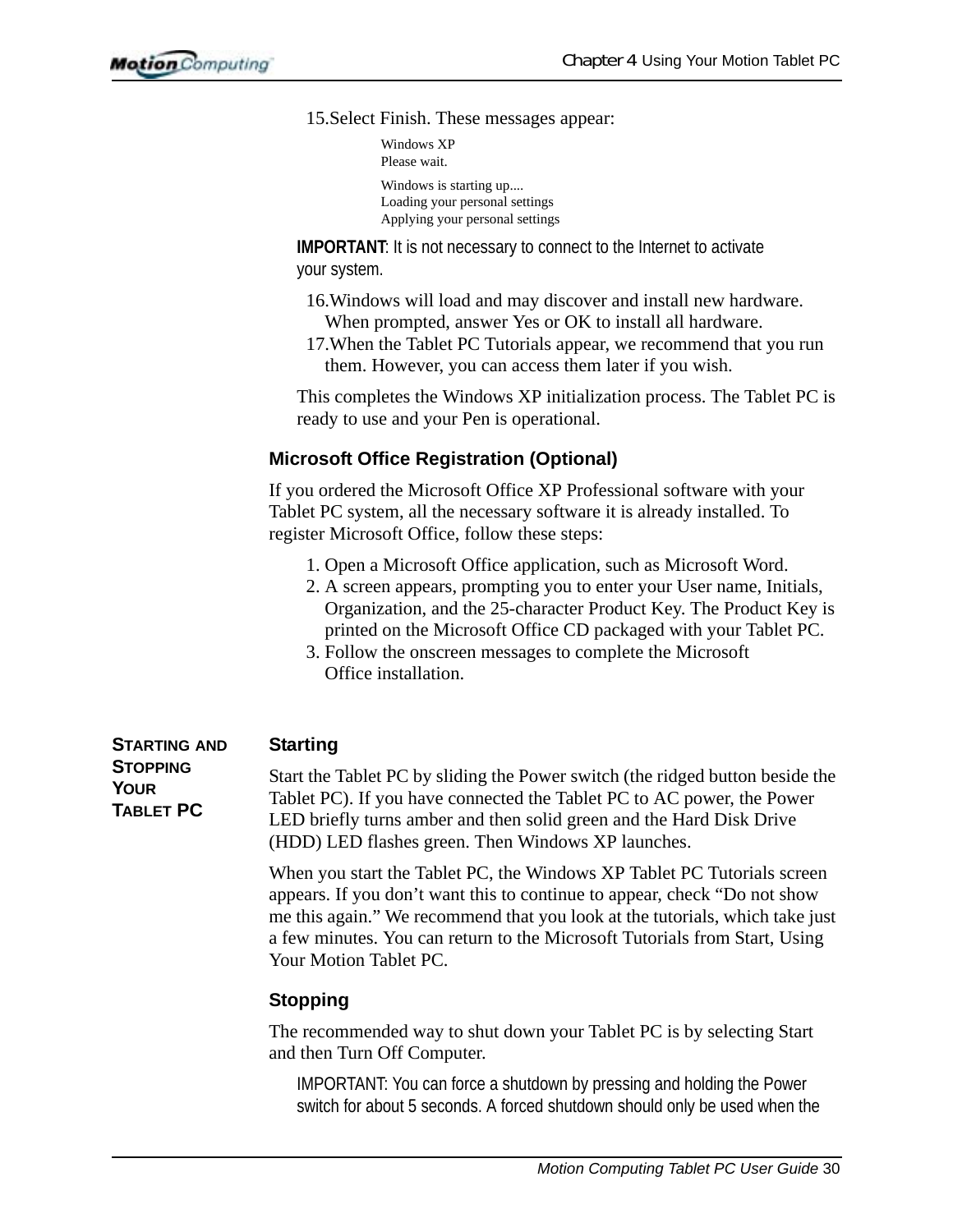system is completely unresponsive to software commands. If you have any applications open or any unsaved work, you will lose it. Windows will not prompt you to save your work if you force a shutdown.

**OPENING THE MOTION DASHBOARD** In the following sections, you will be instructed to open the Motion Dashboard. To do this, press Hot Key #1 (see Table 2-2) on the Tablet PC front panel.



You can also access Dashboard by first selecting Start, All Programs, and then Motion Resources.

The Motion Dashboard offers many Tablet PC functions in a convenient location.

| ۵ | <b>Speaker Vistoria</b><br><b>Think</b>                                                       | <b>Motion Computing</b>                           |
|---|-----------------------------------------------------------------------------------------------|---------------------------------------------------|
|   | <b>Adversed</b><br><b>District Angles</b><br>Culturas<br><b>Processor</b>                     | <b>Bahas</b><br>$\cdots$ chine<br><b>ISS Real</b> |
|   | <b>Tigla Ralator</b><br>Literature Lagine<br>rcilados<br>$\blacksquare$<br>ö                  | <b>Sail Fam</b><br>a T<br>a<br>٠                  |
|   | <b>Ford Harage</b><br>a.<br>Hinker Congoling Sylva, W.<br>미<br><b>Aud dones</b><br>Financiato | 401448<br><b>ALTANTICK:</b><br>٠<br>п<br>m        |
|   | Wader Openha<br><b>Hanks</b><br>II 11 Wee<br>Properties                                       | <b>Simula</b><br>п                                |

Low-power Stand By or Hibernation modes can conserve Tablet PC power. Each preserves your Tablet PC settings so you can resume work where you left off.

- **Stand By** Greatly reduces Tablet PC power consumption and restarts from within a few seconds; the Tablet runs on battery if not connected to AC power. The Tablet PC r. Choose Stand By when you plan to return to work within a short time (a few minutes to a few hours) and want to conserve power.
- **Hibernate** Completely shuts down the Tablet PC to conserve power. It takes slightly longer to restart from Hibernate than from Stand By. Choose Hibernate when you plan to stop work for longer periods of time, such as overnight. Saves the system status of the Tablet PC to the hard disk drive.

#### **Launching Stand By or Hibernate from the Start Button**

To quickly place your system in Stand By or Hibernate:

- 1. Select Start/Turn Off Computer.
- 2. From the pop-up window, tap Stand By or press the Shift key on the keyboard to toggle to Hibernate, and then tap that option.
- 3. The Tablet PC will then enter Stand By or Hibernate. In Stand By, the power LED will flash green. In Hibernate, all LEDs are off.

**CONSERVING POWER WITH STAND BY OR HIBERNATE**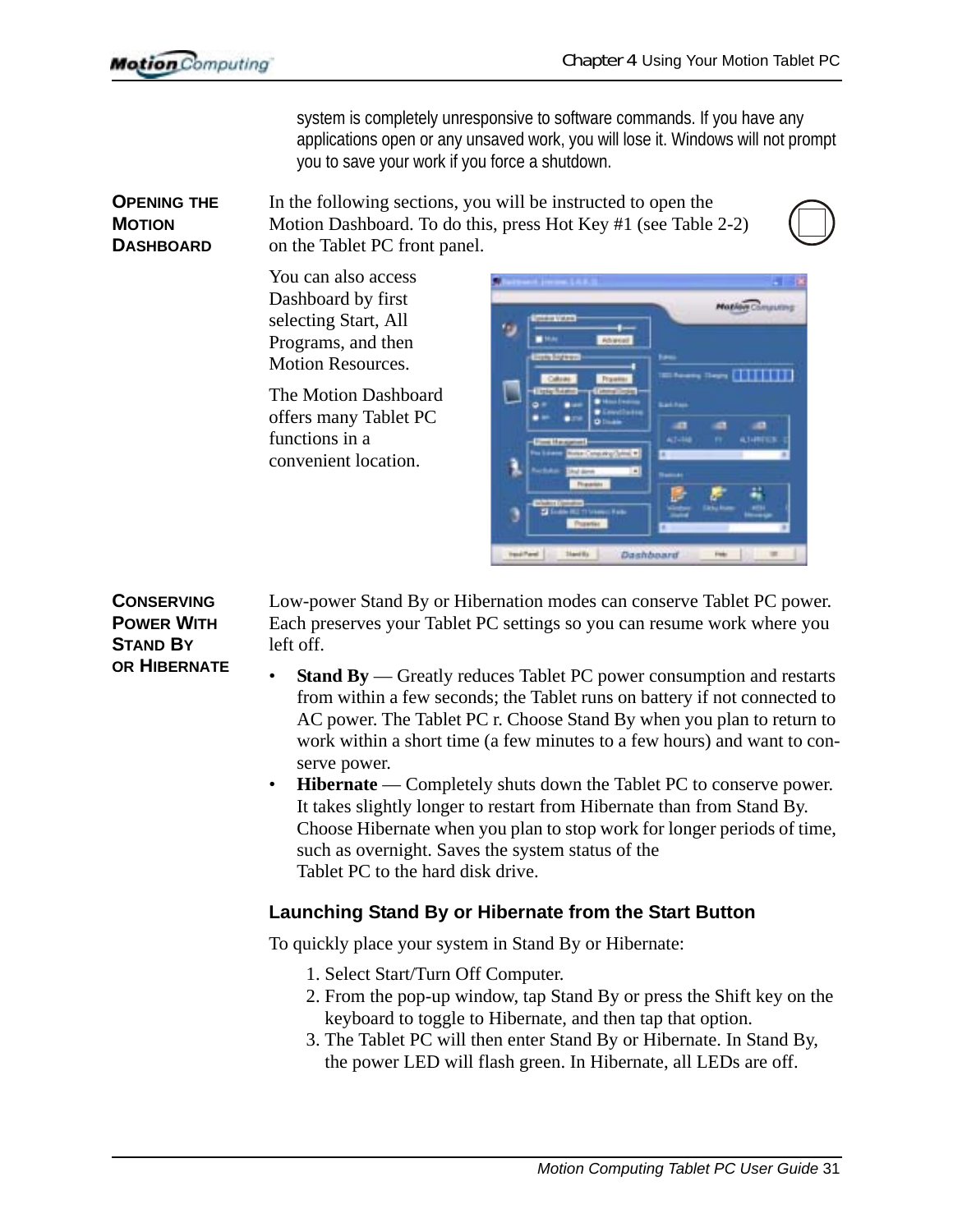**IMPORTANT**: You can put the Tablet PC in either Stand By or Hibernate to swap the battery. See the section "Swapping the Battery" in this chapter.

# **Launching Stand By from the Motion Dashboard**

Open the Motion Dashboard and then tap the Stand By button.

# **Setting Up Stand By or Hibernate from the Power Switch**

When you slide the power switch, by default it shuts down your Tablet PC. You can change this so you start Stand By or Hibernate from the power switch. To do this:

- 1. Open the Motion Dashboard.
- 2. On the Dashboard, under Power Management, tap the down arrow by the Pwr Button.
- 3. From the drop-down menu, select Stand By or Hibernate, as desired. 4. Select OK.

# **Restarting from Stand By or Hibernate**

To restart from Stand By or Hibernate, briefly slide the Power switch until the display Tablet PC starts up. Tap your user name to resume work.

**OPERATING THE MOTION DIGITIZER PEN** The Motion Digitizer Pen contains internal electronics that make the Pen the only way you input information on the Tablet PC display. Finger-tapping or writing with a PDA stylus has



used for right-clicking (like a mouse) and a small opening near the end for attaching it to the Pen tether. The Pen also comes with replacement Pen tips and a replacement tool, shown here. For information about replacing the Pen tips, see "Replacing the Pen Tips" in this chapter.

Notations for using Motion Pen are described below:

no effect. The Pen contains a Pen function button,

- Tap Tap the Pen on the Tablet PC display, without pressing the function button on the Pen
- Double-tap Double-tap the Pen on the display, without pressing the function button on the Pen
- Right-click Press the function button on the Pen and tap the Pen on the display (equals a mouse right-click). For more information about using the Pen function button, see the section "Writing with the Pen" in this chapter.
- Press and hold Press and hold the tip of the Pen to the display without pressing the Pen function button (equivalent to a mouse right-click)
- Tap and drag Tap and drag the Pen on the display
- Select/Highlight Tap on the item on the Tablet PC display with the Pen to activate the function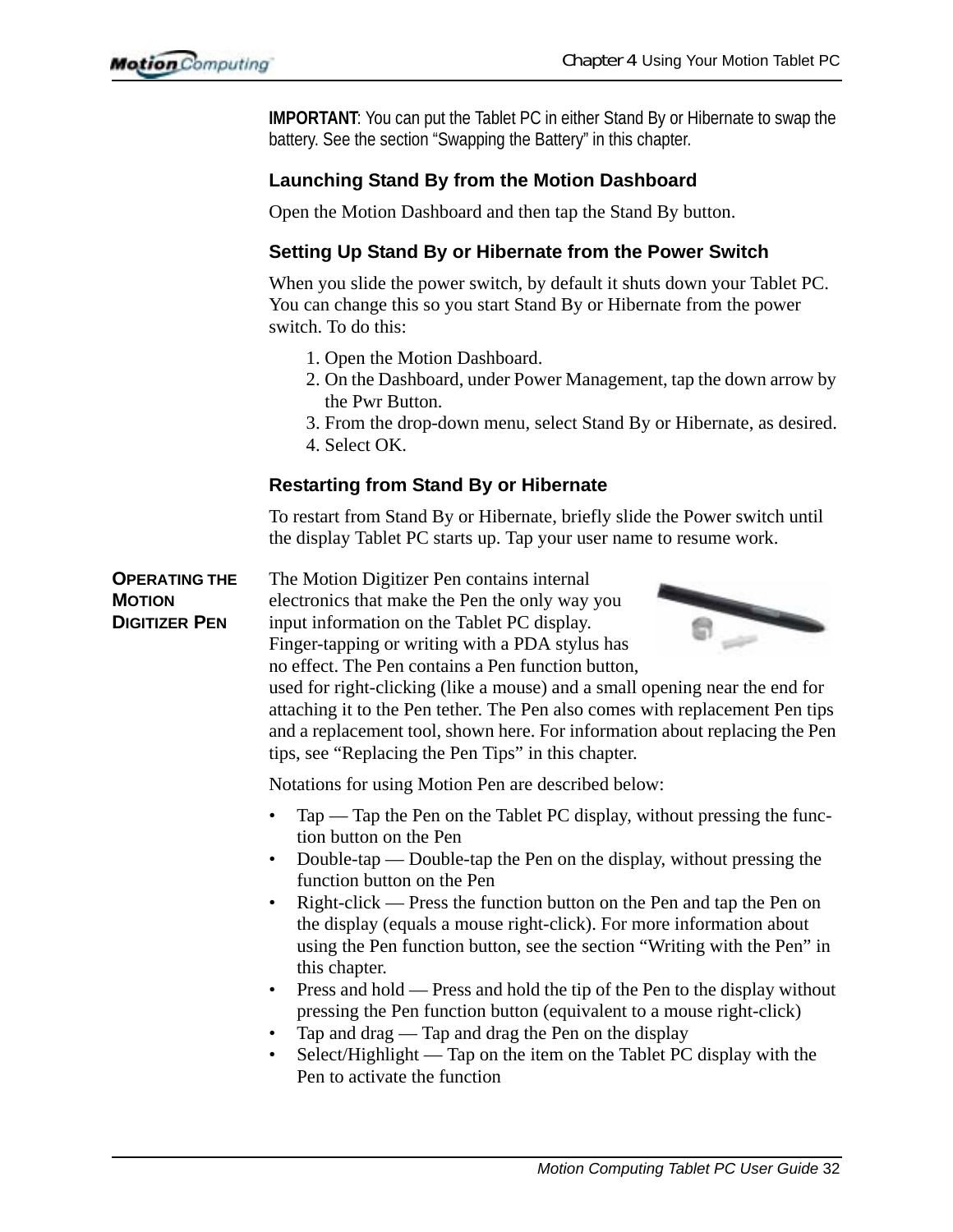# **Calibrating the Pen to Increase Its Accuracy**

Be sure to calibrate your Pen the first time you start your Tablet PC, then at other times if the cursor doesn't seem to line up with the Pen tip. Calibration ensures the accuracy of the Pen and adjusts the Tablet PC display for each person who uses it. The Tablet PC stores Pen settings on a per-user basis.

To open the calibration program:

1. Open the Motion Dashboard and tap the Calibrate button. Or double-tap the Tablet and Pen Settings icon in the System Tray, located in the lower right-hand corner of the display window. This opens the Tablet and Pen Settings window.

**NOTE**: This icon may be hidden in the System Tray. Tap the System Tray left-arrow to open all hidden icons.

- 2. Choose the Settings tab.
- 3. Tap Calibrate while holding the Pen in a normal writing manner.
- 4. Carefully align the Pen point *precisely* in the crosshairs of the calibration display.
- 5. Rotate the Tablet PC display and repeat this for each orientation  $(0^{\circ}, 90^{\circ}, 180^{\circ}, \text{ or } 270^{\circ}).$

# **Hints for Writing with the Pen**

The first time you pick up the Pen, you'll notice it is lightweight (it has no internal battery), has a plastic tip, and contains an elongated button that called the "function button."

- You can hold the Pen like any other writing tool, except you may want to place your fingers on either side of the Pen function button so that you don't inadvertently press it as you write. Pressing the function button while tapping the Pen on the display is like right-clicking with a mouse and will launch pop-up menus.
- Practice pressing the Pen function button with both your index finger and thumb to see which you prefer.
- Relax your grip. Only a light touch is needed to write with the Pen.
- With a little practice, you will learn how to tap on the Tablet PC display to activate buttons and menus.
- The more precise your handwritten input, the more accurate the Tablet PC will be in converting it to text. You can use printed or cursive handwriting, but a mixture of upper and lowercase letters works best.
- When you hold the Pen over the Tablet PC display, a pointer (small dot) appears under the Pen tip on the display and moves with the Pen on the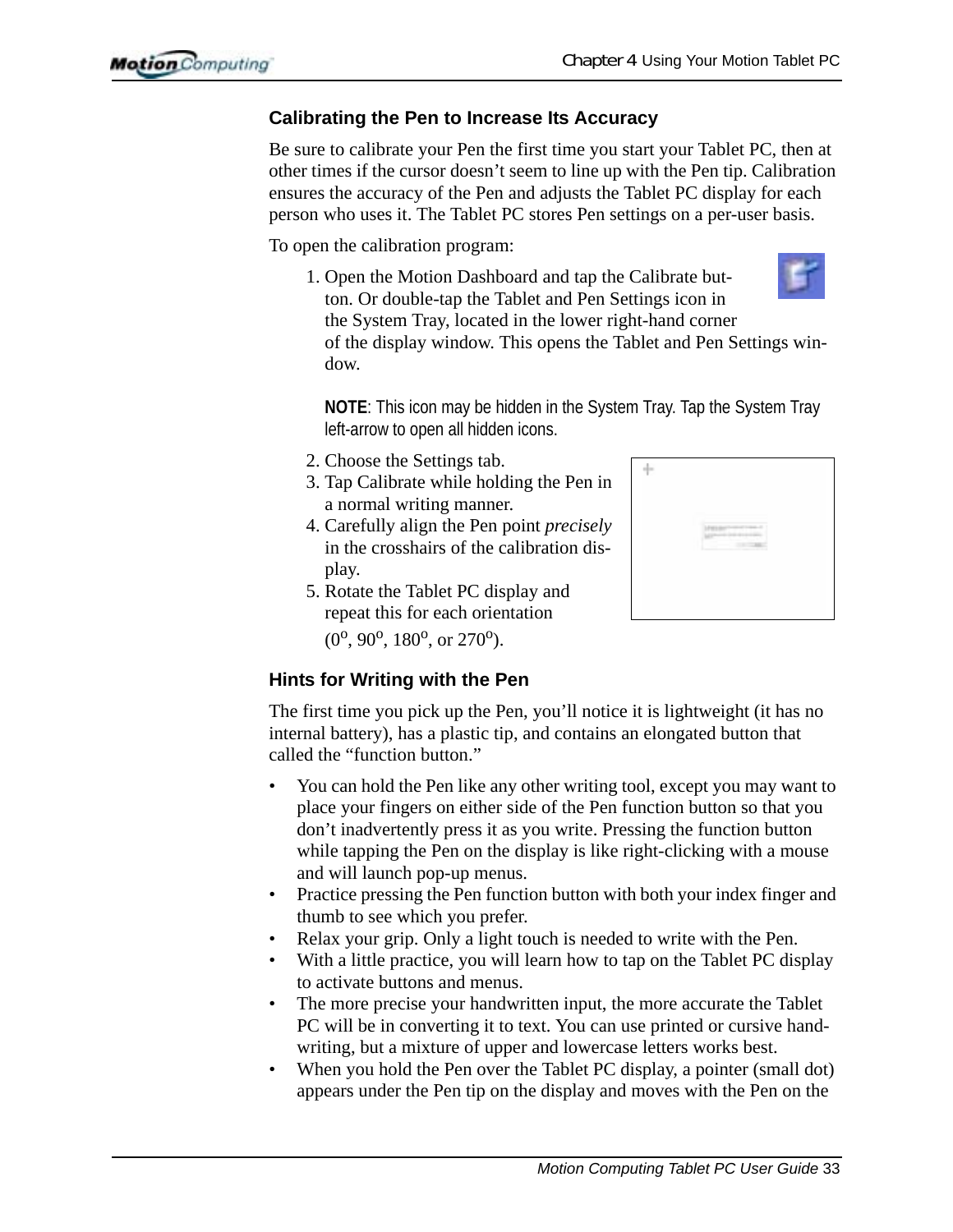display.

• To select something on the display, line up this pointer before you touch (tap) the Pen to the display surface. The digitizer under the Tablet PC display reads the position of the pointer, not where you touch the Pen to the display.



**CAUTION**: Do not write on the Tablet PC display with ink pens or other pointed objects that could damage it.

A comparison of the Pen and mouse operations is made below:

| <b>Table 4-1 Mouse versus Pen Actions</b> |                                                                                  |  |
|-------------------------------------------|----------------------------------------------------------------------------------|--|
| <b>With a Mouse</b>                       | <b>With the Digitizer Pen</b>                                                    |  |
| Point and click                           | Point and tap the Pen on the display.                                            |  |
| Double-click                              | Double-tap the Pen on the display.                                               |  |
| Click-and-drag                            | Tap-and-drag the Pen on the display.                                             |  |
| Right-click                               | Press the Pen button while tapping, or press<br>and hold the Pen on the display. |  |

#### **Ending Accidental Right-Clicks**

If your writing is frequently interrupted with right-clicks of the Pen when you accidentally press the Pen button, you may want to deactivate this function altogether. (You will *still* be able to activate right-click menus by pressing and holding the Pen against the display surface.



- 1. Double-tap the Tablet and Pen Settings icon in the System Tray, located in the lower right-hand corner of the display window. This opens Tablet and Pen Settings. (You can also access this through the Windows Control panel.)
- 2. Select the Pen Options tab.
- 3. Uncheck the option Use pen button to right-click.
- 4. Tap Apply.

#### **Adjusting Pen Properties for Ease of Use**

For convenience and ease of use, you may want to adjust the settings on the Pen, such as which hand you write with or the menu location.

To access Pen properties:

- 1. Repeat Steps 1 and 2 above.
- 2. Select the Settings tab.
- 3. Change the Handedness or Menu location, as desired.
- 4. Tap Apply.

| Fen activos                                         |                                                                                                                                       |
|-----------------------------------------------------|---------------------------------------------------------------------------------------------------------------------------------------|
|                                                     | Lies the paints interact with denis on the screen. Fen actions wisk:<br>Let like mouse actions. This sign studentize each per action. |
|                                                     |                                                                                                                                       |
| Fan Abba                                            | Equipment Hissan Action                                                                                                               |
| Double top                                          | Double-click                                                                                                                          |
| <b>Finese and Fusion</b>                            | Right elicit                                                                                                                          |
| Point Nover                                         | Ford                                                                                                                                  |
| Start, Frank Prainet gentium                        | Leurch Fout Fand -                                                                                                                    |
|                                                     | allings.                                                                                                                              |
| <b>Part In Morrar</b>                               |                                                                                                                                       |
| To Use your bulline to myre-club.                   |                                                                                                                                       |
|                                                     |                                                                                                                                       |
| [iii] Use top of the peri to gripe (uham available) |                                                                                                                                       |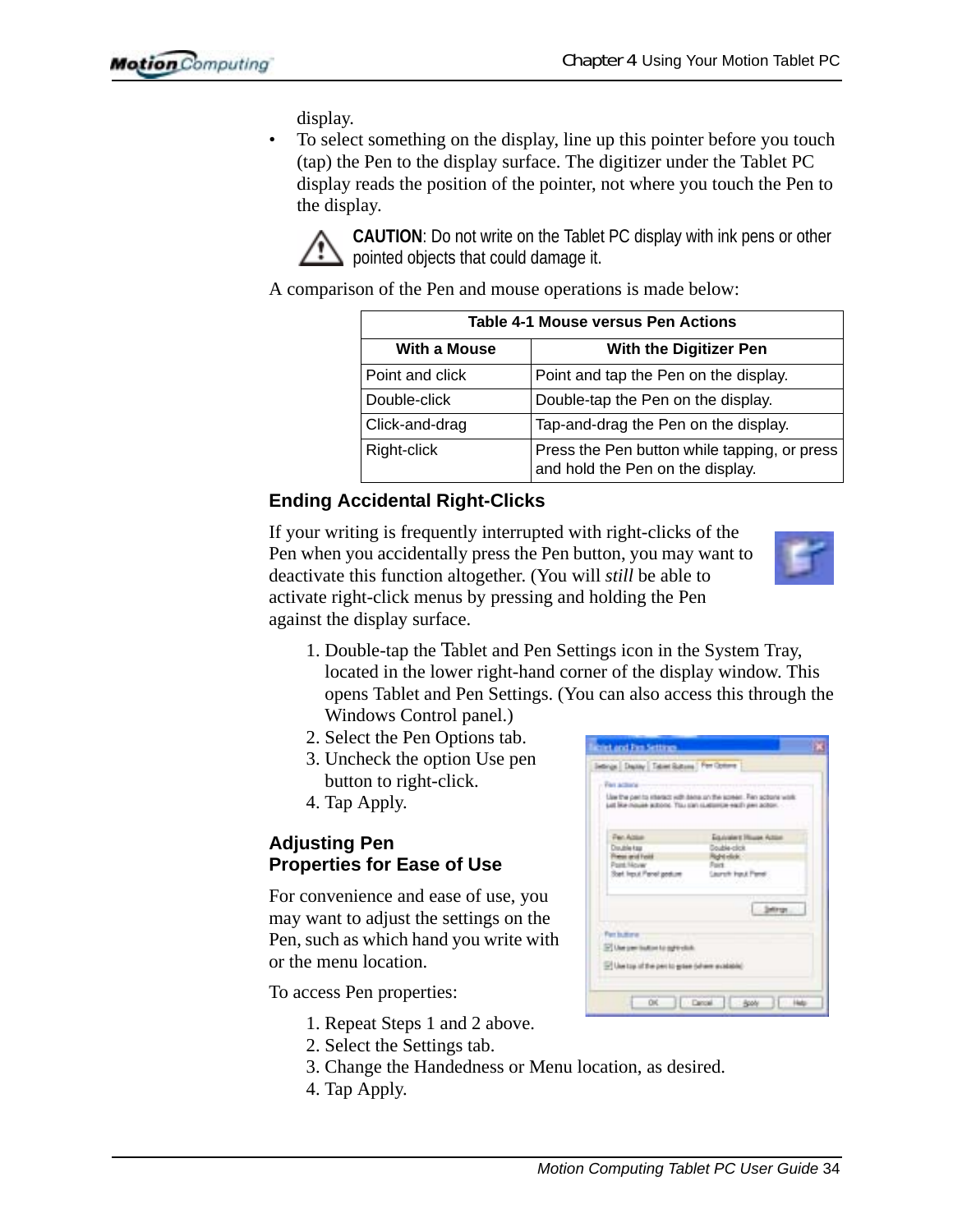You can use Pen gestures to quickly perform the following actions:

**NOTE**: Gestures work primarily in the Tablet PC Input Panel and the Write Anywhere feature. For more information about gestures, gesture symbols, and for handwriting tips, open the Tablet PC Input Panel, Tools menu, then select Help, Help Topics. Under Tips and Tricks, select Tips for entering text. You will find a Gesture reference.

- **Open the Tablet PC Input Panel** Holding the tip of the Pen above the screen, quickly move the pointer back and forth several times.
- **Backspace** (erase the previous character) — Quickly draw a right-to-left line on the display surface
- **Erase** Draw a short, wide "Z" from left to right across what you want to erase. (It may take some practice to master this gesture. ) The erase gesture works in the Windows Journal, Tablet PC Input Panel, and the Write Anywhere (an option of the Windows Journal).



To free work space and enlarge your writing area, you can optimize your Tablet PC display window in these ways:

- Move the Tablet PC Input Panel anywhere — From Tools, uncheck Dock. This lets you drag the input panel anywhere on the display.
- Hide the Input Panel Select the  $\triangle$  (up) arrow) on the Input Panel
- Tablet PC Input Panel **Tools** Speech **Text Preview** Dack Options... Help ٠ Close
- Enlarge the Preview window From Tools, tap Options, and then tap Two lines.
- Relocate the taskbar anywhere on the display From Windows Control Panel, tap Taskbar and Start Menu (Classic View) or doubleclick Appearance and themes (Category View) and then tap Taskbar and Start Menu. Uncheck the box beside Lock the taskbar. Tap OK and close Control Panel. Now place your Pen inside the Taskbar and drag it to the sides or top of the display.
- Change the amount of delay to transfer writing, or the thickness of the ink — From Tools, select Options.

**NOTE**: For more information about Tablet PC Input Panel functions, see the Help menu under Tools on the Tablet PC Input Panel window.

**HINTS FOR OPTIMIZING YOUR DISPLAY WINDOW**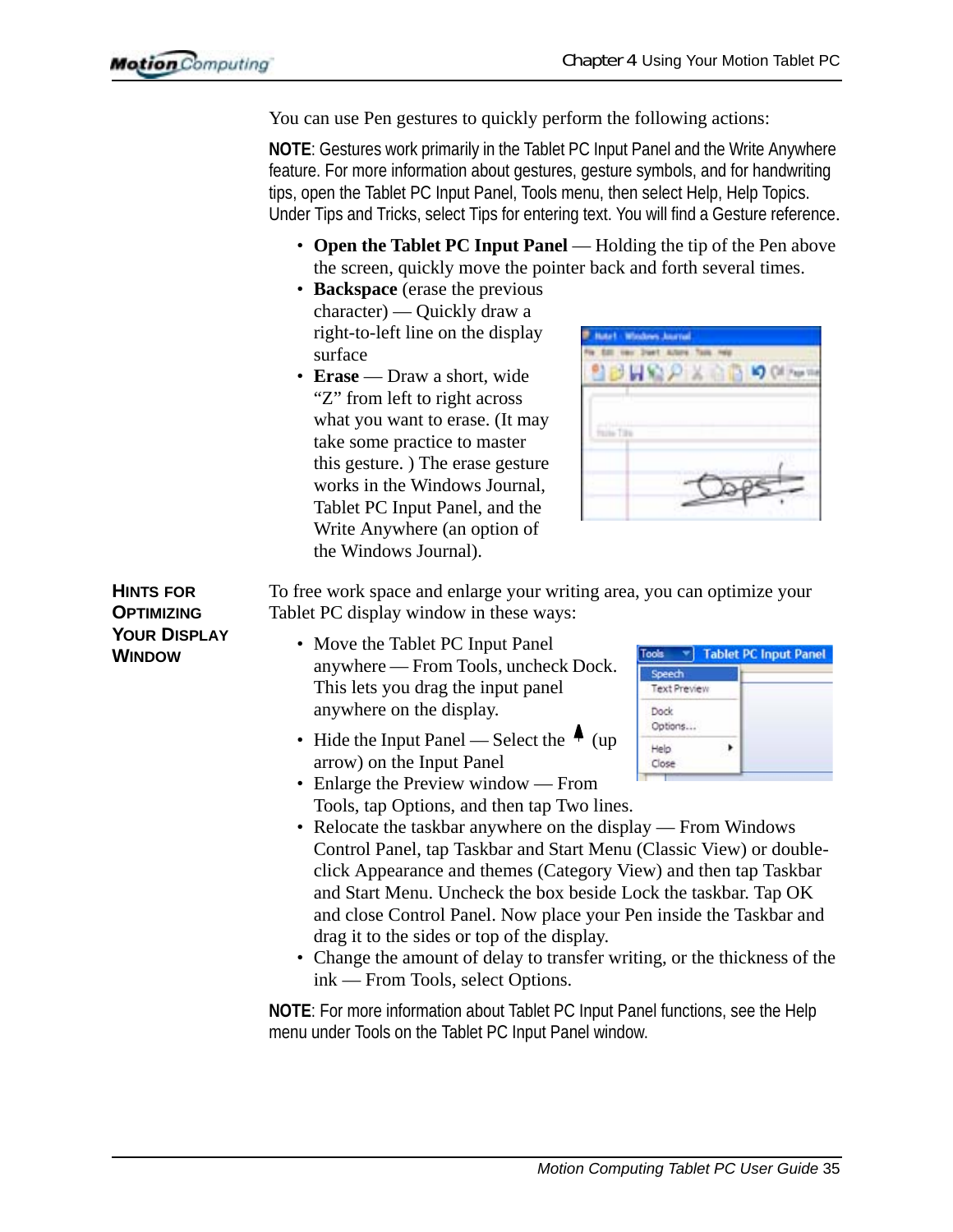<span id="page-38-0"></span>

| <b>MAKING BEST</b>                                   | The Tablet PC Input Panel keyboard and writing pad let you:                                                                                                                                                                                                                                                                                                                                                                                                                                                                                                                                                                                                                                                                                                                                                                                                                                                                                                                                                                                                                                                                                                                                                                                                                                                                                                                                          |
|------------------------------------------------------|------------------------------------------------------------------------------------------------------------------------------------------------------------------------------------------------------------------------------------------------------------------------------------------------------------------------------------------------------------------------------------------------------------------------------------------------------------------------------------------------------------------------------------------------------------------------------------------------------------------------------------------------------------------------------------------------------------------------------------------------------------------------------------------------------------------------------------------------------------------------------------------------------------------------------------------------------------------------------------------------------------------------------------------------------------------------------------------------------------------------------------------------------------------------------------------------------------------------------------------------------------------------------------------------------------------------------------------------------------------------------------------------------|
| USE OF THE<br><b>TABLET PC</b><br><b>INPUT PANEL</b> | • Enter information in other input fields, such as passwords<br>• Hand write or type entries in Journal documents<br>• Write or type E-mail messages                                                                                                                                                                                                                                                                                                                                                                                                                                                                                                                                                                                                                                                                                                                                                                                                                                                                                                                                                                                                                                                                                                                                                                                                                                                 |
|                                                      | 1. Open the Tablet PC Input Panel by tapping the icon,<br>shown here.<br>2. With another application active, such as a password entry field, a<br>Journal document, or Outlook, write or type on the Input Panel win-<br>dow.<br>3. By default, after a short delay, your handwriting will be automati-<br>cally sent to the active program.                                                                                                                                                                                                                                                                                                                                                                                                                                                                                                                                                                                                                                                                                                                                                                                                                                                                                                                                                                                                                                                         |
| <b>HINTS FOR</b>                                     | Here are some hints about the Tablet PC Input Panel:                                                                                                                                                                                                                                                                                                                                                                                                                                                                                                                                                                                                                                                                                                                                                                                                                                                                                                                                                                                                                                                                                                                                                                                                                                                                                                                                                 |
| <b>WORKING WITH</b><br>THE INPUT<br><b>PANEL</b>     | Disappearing text $-$ If you don't have an active application or the<br>٠<br>Input Panel Preview window open, your writing or typing will<br>disappear from the display in a few seconds. Open an application<br>(such as Microsoft Word) or the Preview window to accept your text.<br>Tablet PCs without Microsoft Office Pen Extensions installed — If<br>you have Microsoft Office installed but not Pen Extensions, these<br>programs (Microsoft Word, Outlook, and Excel) will not accept ink.<br>Pen Extensions are included with associated Motion software orders or<br>are available free on the Microsoft website.<br>• However, other programs will accept text, including Journal,<br>Wordpad, and Notepad.<br>• Sending drawings — While probably not the best application for<br>drawings, you can send them from the Input Panel to some<br>applications (such as Wordpad or Microsoft Word). However, they<br>don't transfer to the Text Preview window. If you draw from the Input<br>Panel with the Text Preview window open, Windows XP tries to<br>interpret the drawing as text, with unpredictable results.<br>• Entering passwords — For security and accuracy, we recommend you<br>use the keyboard on the Input Panel instead of writing this confidential<br>information where it is clearly visible and where handwriting<br>recognition will try to make it into words. |
|                                                      | <b>Input Panel Text Preview Window</b>                                                                                                                                                                                                                                                                                                                                                                                                                                                                                                                                                                                                                                                                                                                                                                                                                                                                                                                                                                                                                                                                                                                                                                                                                                                                                                                                                               |
|                                                      | The Tablet PC Input Panel has a Text Preview window that lets you see a<br>text transcription of what you have written before you send it to an active                                                                                                                                                                                                                                                                                                                                                                                                                                                                                                                                                                                                                                                                                                                                                                                                                                                                                                                                                                                                                                                                                                                                                                                                                                               |

<span id="page-38-1"></span>application: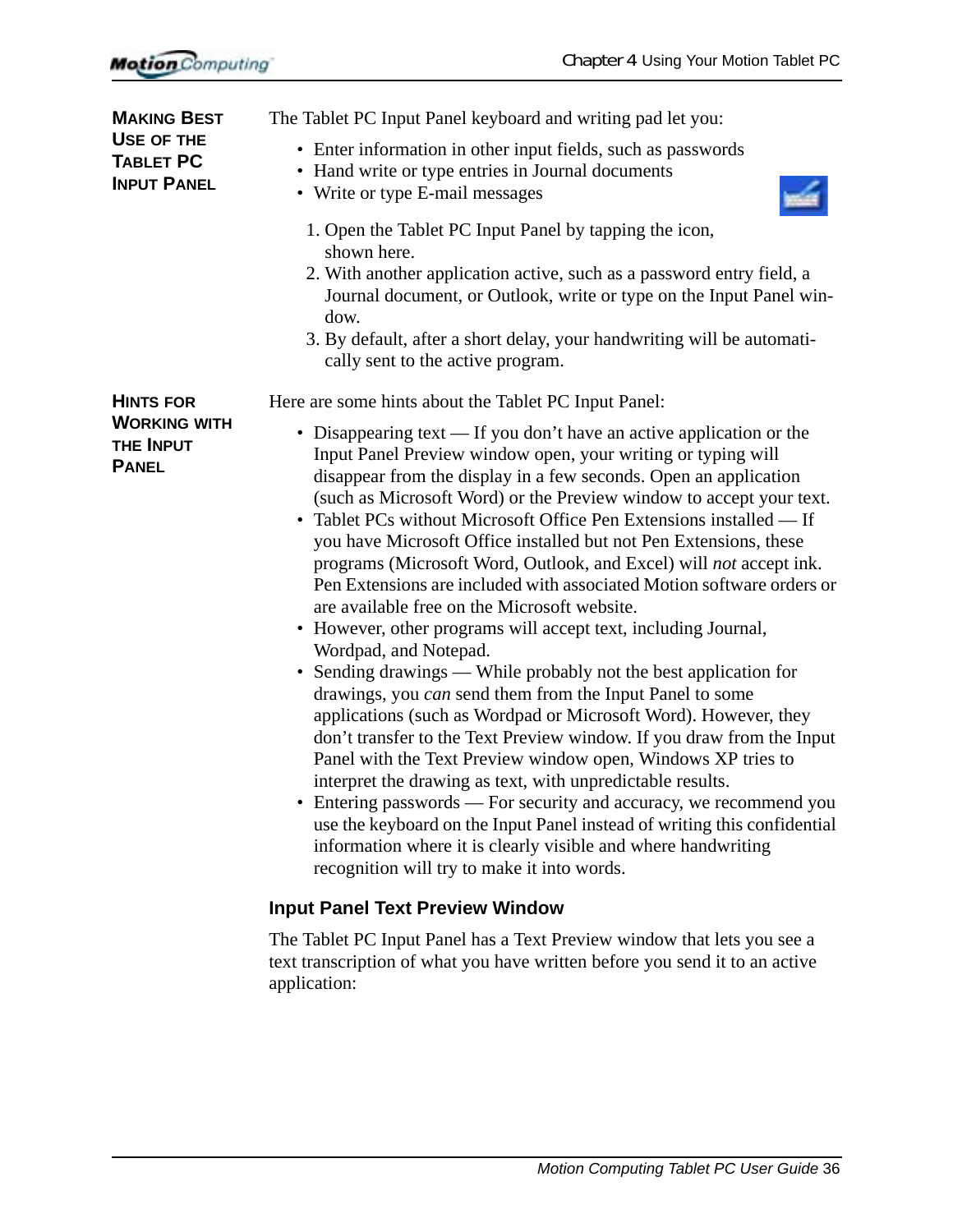| * Tablet PC triput Panel |                                      |
|--------------------------|--------------------------------------|
|                          | Erte<br>$+1 +$<br>Space Bksp   1   4 |
| oday is Juesday          | Del: Tab<br>SW                       |
| ۰<br><b>TERRITORY</b>    | Exc<br>Cut<br>At                     |

#### **"Sending as Ink" (Handwriting and Drawings) from the Input Panel**

To transfer ink input to another application:

- 1. Open the Tablet PC Input Panel.
- 2. Close the Text Preview window by deselecting it in Tools.
- 3. Open another application, such as Notepad, Wordpad, or Microsoft Word to write your input to. If you don't open this second application, your input will disappear from the Tablet PC Input Panel display in a few seconds.
- 4. Tap the down arrow beside Send.
- 5. Enable Send as Ink. (If the application you have open doesn't accept ink input, this option will be grayed out.)
- 6. Create the text or simple drawing you want to send as ink.



**NOTE**: To increase the size of the text and drawings, highlight these on screen, then change the font size. Wordpad and Notepad don't allow you to reset the default font size, but once you can increase the font size.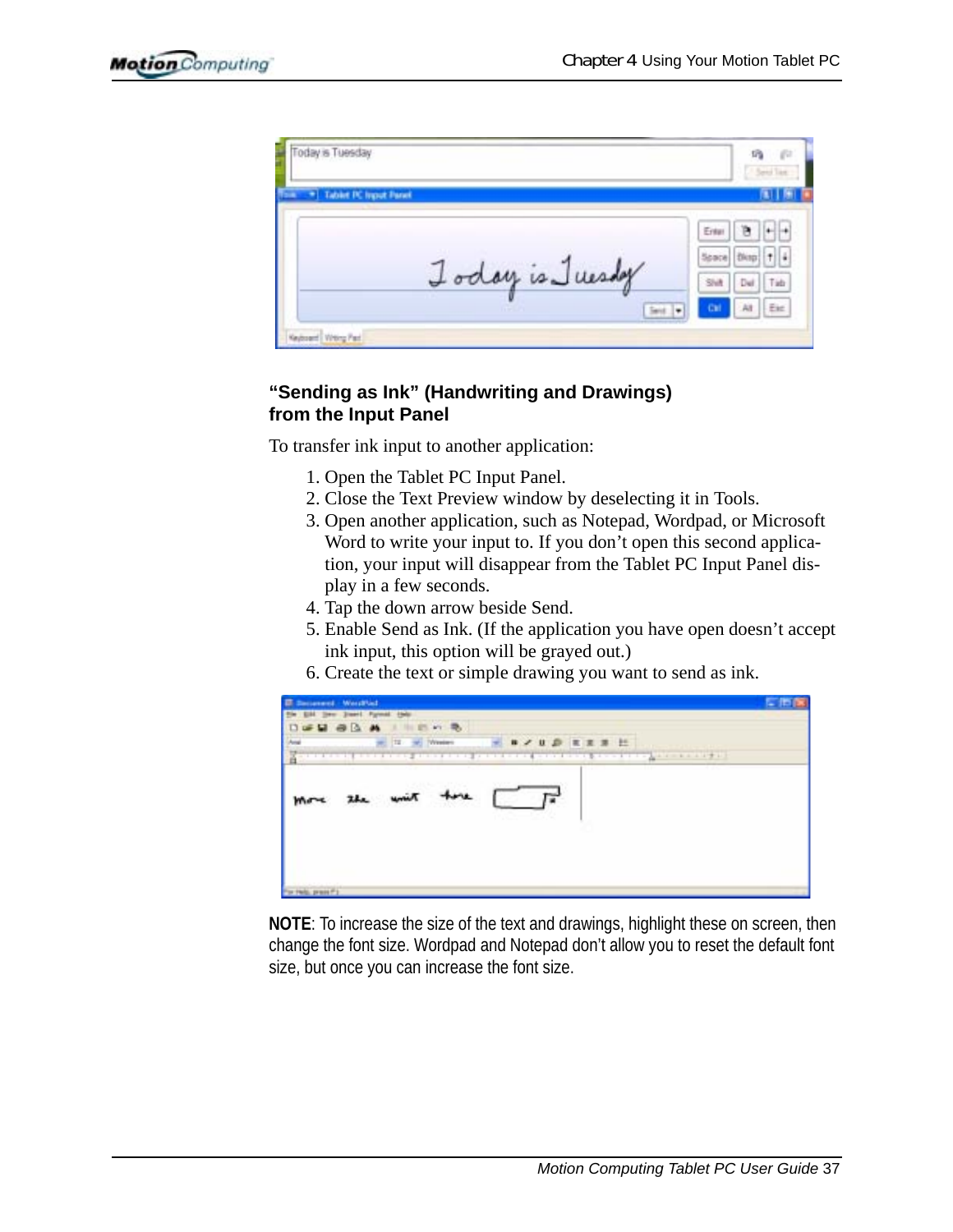**ELIMINATING PAPER WITH WINDOWS JOURNAL**

Windows Journal offers these note-taking capabilities:

- Search Look for a handwritten or typewritten word in all your Journal Notes
- Organization Use color, and/or titles to arrange information
- Versatility Draw diagrams and charts, copy and paste information between documents, convert handwriting to text

| $T_0$ $D_0$       |  |  |
|-------------------|--|--|
|                   |  |  |
| Fay plore felt    |  |  |
| Fall Mary         |  |  |
| The A up pleasure |  |  |
| Make howcochine   |  |  |
|                   |  |  |
|                   |  |  |
|                   |  |  |



#### **CREATING FORMS AND EDITING THEM IN WINDOWS JOURNAL**

You can create forms or edit documents from many formats (such as Word, Excel, Adobe® Acrobat) by creating a Journal Template. You can then write on your new "form," exchange edits with others, or write on them during a presentation.

- 1. Create or open the desired document on your Tablet PC.
- 2. Tap Print.
- 3. Select the Journal Note Writer as the printer.
- 4. Tap Print.
- 5. On the Save As screen, type in a name for the document.
- 6. Tap Save. By default, this saves your document as a Windows Journal template (.JNT file) to My Documents/My Notes.
- 7. Tap Save. By default, this saves your document as a Windows Journal template (.JNT file) to My Documents/My Notes.

**NOTE**: Windows Journal may take a few minutes to save, but even multi-page files will convert to a Journal Note Writer file.

- 8. Open the Windows Journal, then open your document.
- 9. Write with your Pen on this document as you would any other Journal document (fill in your "form" or make your annotations).

10.Save your document with a new file name to preserve your edits.

You can reuse and save this document as many times as you want.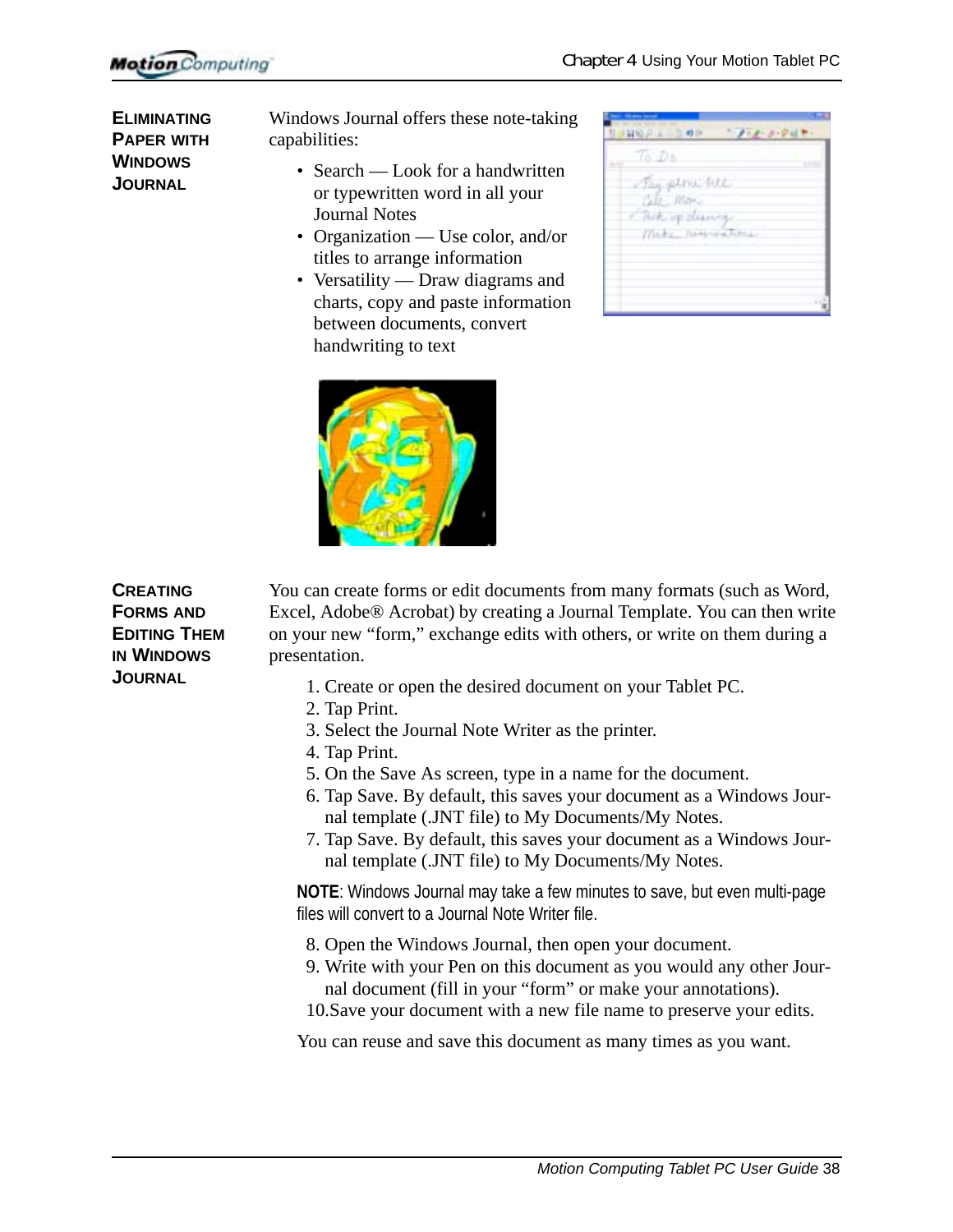<span id="page-41-0"></span>

| <b>HAVE STICKY</b><br><b>NOTES HANDY</b><br><b>FOR JOTTING</b><br><b>DOWN</b><br><b>INFORMATION</b>           | Sticky Notes are a convenient place to store things like names, phone<br>numbers, simple maps, or other information that you would normally put on<br>a paper note. And since they're electronic, you can export them to other<br>programs. Sticky Notes are kept in a numbered stack that you can browse<br>through and discard when you're through with them.                                                                                                                                                                                                                                                                                                                                                                                                                       |
|---------------------------------------------------------------------------------------------------------------|---------------------------------------------------------------------------------------------------------------------------------------------------------------------------------------------------------------------------------------------------------------------------------------------------------------------------------------------------------------------------------------------------------------------------------------------------------------------------------------------------------------------------------------------------------------------------------------------------------------------------------------------------------------------------------------------------------------------------------------------------------------------------------------|
|                                                                                                               | They can also be used to record voice notes<br>(although you can't drag the voice notes to<br>another program or the desktop).                                                                                                                                                                                                                                                                                                                                                                                                                                                                                                                                                                                                                                                        |
| <b>CHANGING</b>                                                                                               | To change the display orientation:                                                                                                                                                                                                                                                                                                                                                                                                                                                                                                                                                                                                                                                                                                                                                    |
| <b>SCREEN</b><br><b>ORIENTATION</b><br>$\otimes$ $\circledcirc$<br>0<br>$\circledcirc$<br>$\circledcirc$<br>0 | From the Motion Dashboard<br>1. Press Hot Key #1 on the Tablet PC chassis to open the Motion Dash-<br>board.<br>2. Select from the rotation options: $0^\circ$ , $90^\circ$ , $180^\circ$ , or $270^\circ$<br>From the Tablet PC chassis<br>1. Press Hot Key #2 on the Tablet PC chassis. Each time you press the<br>key, the display rotates 90 <sup>o</sup> .<br>2. Rotate the display to the desired orientation.<br>From the Tablet and Pen Settings Screen<br>1. Tap the Tablet and Pen Settings icon on the System Tray, located at<br>the bottom right of the display window. Or, go to the Control Panel<br>and select the Tablet and Pen Settings icon.<br>2. From the Tablet and Pen Settings window, select the Display tab.<br>3. Tap the down-arrow next to Orientation. |
|                                                                                                               | 4. Select the desired orientation: Primary landscape, Primary portrait,<br>Secondary Landscape, Secondary portrait.                                                                                                                                                                                                                                                                                                                                                                                                                                                                                                                                                                                                                                                                   |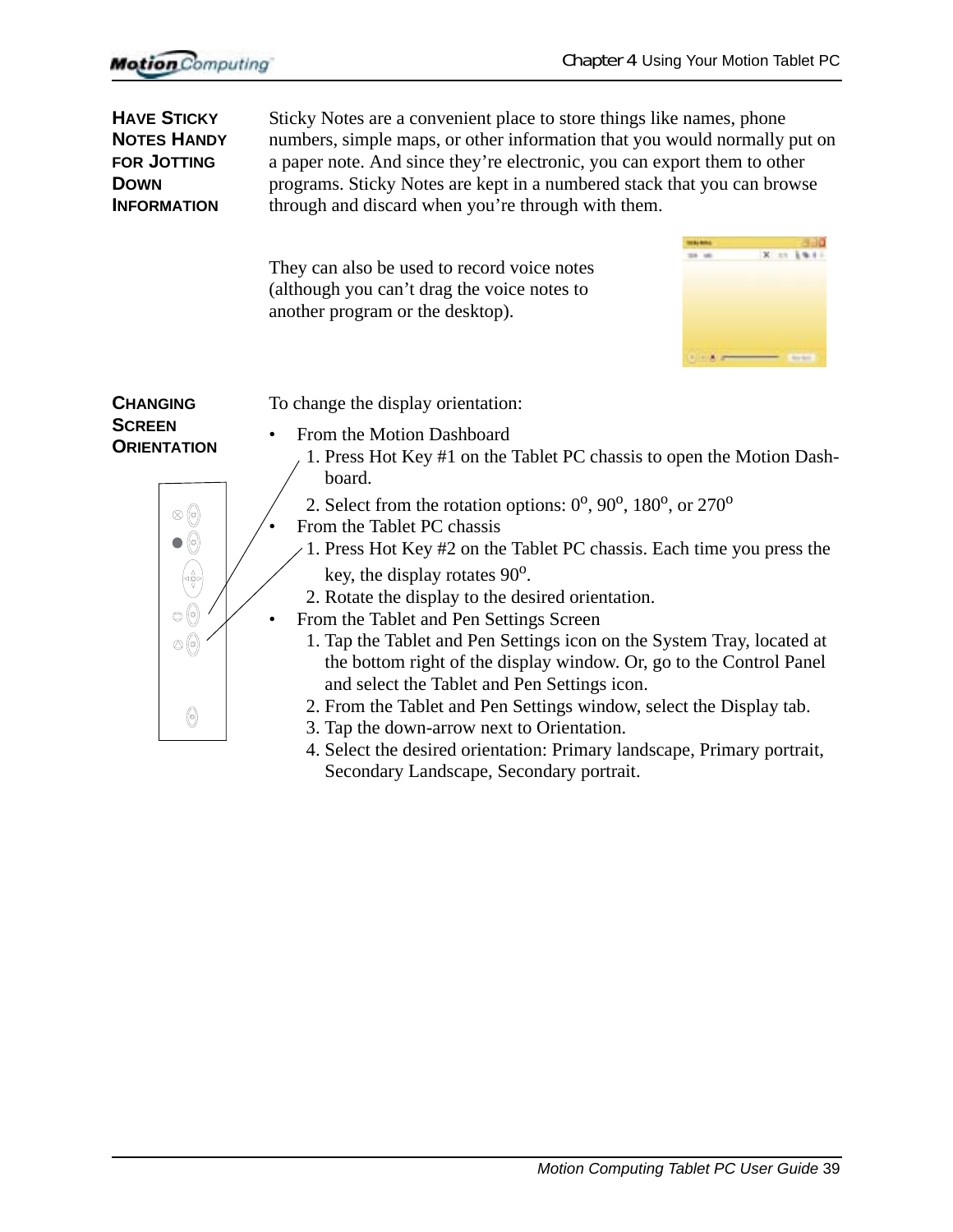#### **CUSTOMIZING BUTTONS**

You can customize the Tablet PC buttons so they perform the functions that you want. The default button settings of all the buttons are described in Chapter 2 of this *User Guide*.

 $\otimes$   $\circledcirc$  $\bullet$  (0)  $\circledcirc$  $\circledcirc$  $\circledcirc$ 

<span id="page-42-1"></span>• Escape button (Secondary function is programmable)

- Function button (not programmable)
	- Five-way directional control buttons (Secondary functions are programmable)
		- Hot Keys 1 & 2 (Primary and Secondary functions are programmable)
	- Security (Ctrl+Alt+Del) not programmable)

To change the default button properties.

- 1. Double-tap the Tablet and Pen Settings icon in the System Tray, located in the lower righthand corner of the display window. Or, go to the Control Panel and select the Tablet and Pen Settings icon. This opens the Tablet and Pen settings window.
- <span id="page-42-3"></span>2. Choose the Tablet Buttons tab.
- 3. Highlight the button you want to reprogram. The button being programmed turns red.
- 4. Select Change.
- 5. On the Change Button Func-
- tions window, tap the down-arrow beside Action for a selection list.
- 6. Select a new action from the list.

**NOTE**: For some Actions, you only need to select the Action to change the button property. For others, such as to launch a program, you must browse and find the program; or, to set up a key combination, you must press a sequence of keys. You can Reset the button defaults any time.

<span id="page-42-0"></span>7. Select OK. The list of Actions should now display the new action for the button you reprogrammed.

You may want to adjust the brightness level of the Tablet PC display for different lighting situations and for improving battery life.

<span id="page-42-4"></span>**ADJUSTING BRIGHTNESS FOR DIFFERENT LIGHTING SITUATIONS**

<span id="page-42-2"></span>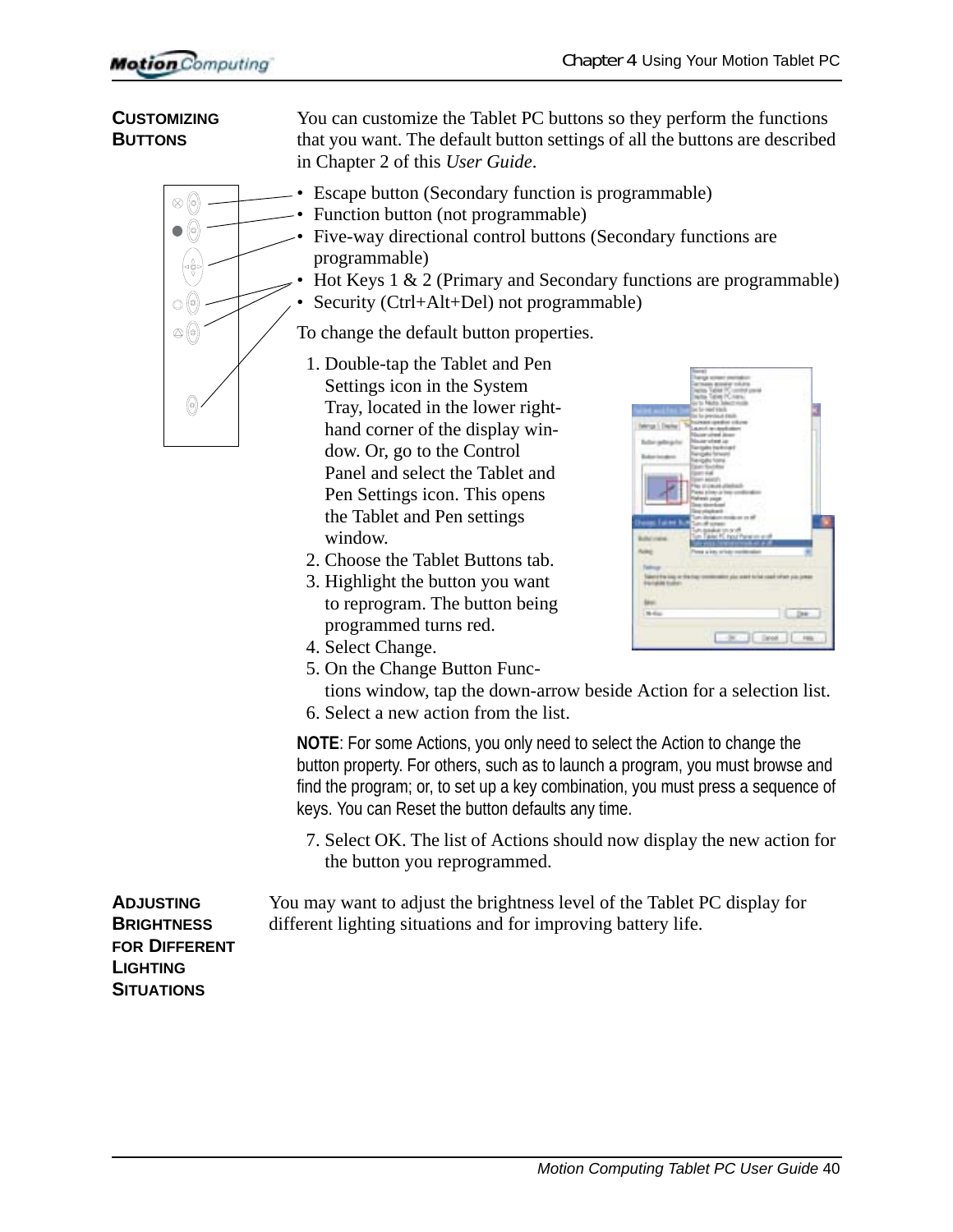- F**rom the Motion Dashboard**
	- 1. Open the Motion Dashboard.
	- 2. Adjust the desired brightness level on the Display Brightness slider.



#### **• From the Tablet and Pen Settings Window**

1. Double-tap the Tablet and Pen Settings icon in the System Tray, located in the lower right-hand corner of the display window. Or, go to the Control Panel and select the Tablet and Pen Settings icon. This opens the Tablet and Pen settings window.



- 2. Tap the Display tab.
- 3. Adjust the Brightness slider at the bottom of this window. You can have a different setting when running on AC power versus battery.

#### **Reading Battery Power from the Tablet PC Display**

**TRACKING YOUR BATTERY POWER**

To check the power while running on battery, move the Pen over the Power/Battery icon, shown here, on the System Tray at the bottom-right corner of the Tablet PC display. This displays the number of hours of battery power and the percentage of battery power left. (The blue area on the battery icon shrinks as the battery runs down.)

#### **Reading Battery Power from the Battery Gauge**

Turn the Tablet PC over and press the battery gauge button. If all five LEDs are green, the battery is fully charged. Each LED represents about 20% battery capacity.

#### **Reading Battery Power from the Power Meter**

There are several other ways to determine the amount of battery power remaining:

- Open the Power/Battery icon in the System Tray, located in the lower right-hand corner of the display window; the Adjust Power Properties and Open Power Meter is displayed.
- Open the Power/Battery window and tap to open the Power Options Properties window. Select Power Meter.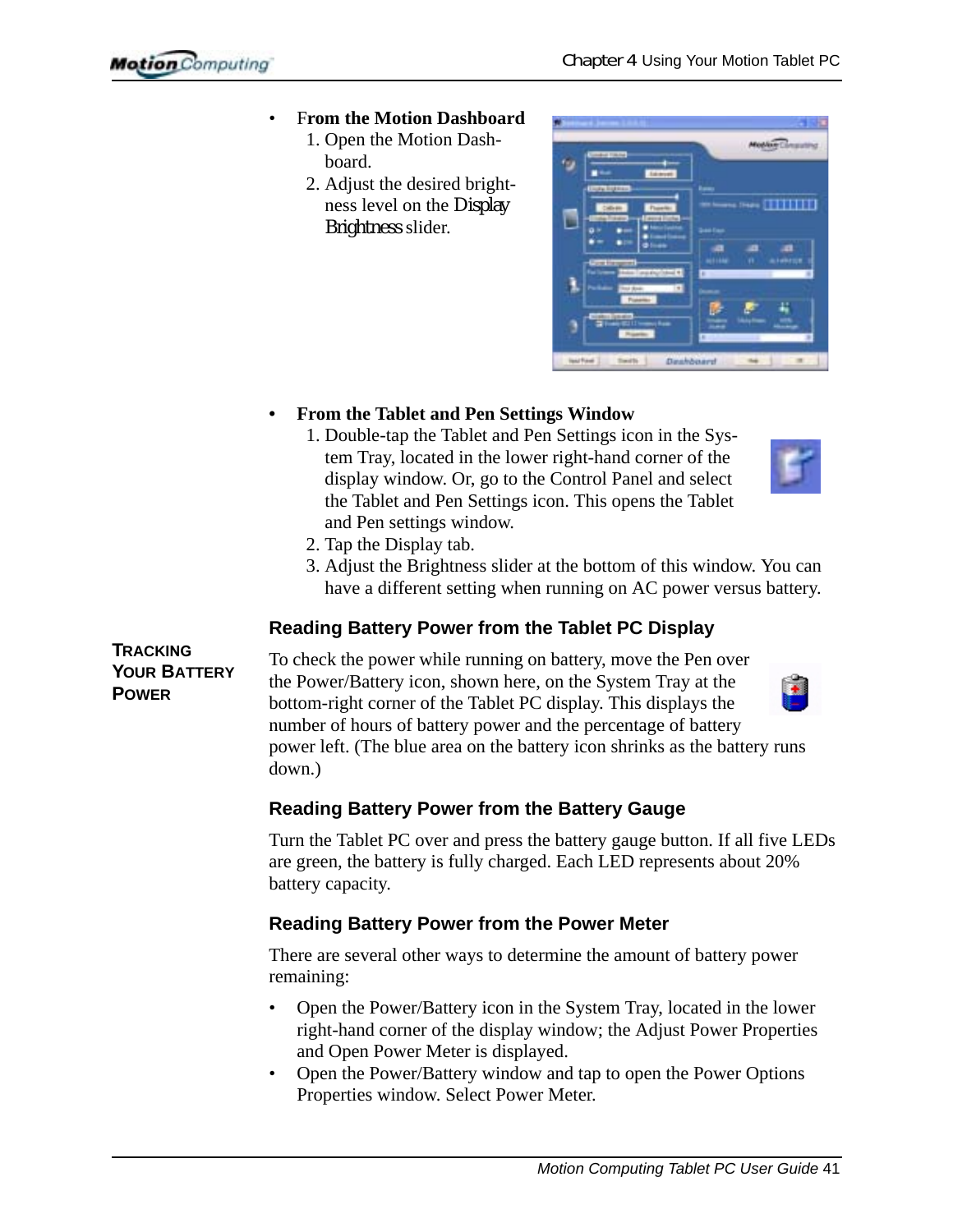• From the Control Panel and select Power options.

#### **Creating a New Power Scheme**

The Tablet PC is configured with the default power scheme "Motion Computing Optimized" that helps performance and battery life. You may want to create additional power schemes for other work scenarios or for special situations.

- 1. Right-click the Power/Battery icon in the System Tray, located at the bottom right of the Tablet PC display window until Adjust Power Properties or Open Power Meter is displayed. Or, go to the Control Panel and select Power options.
- 2. Tap Adjust Power Properties to open the Power Options Properties.

3. The window opens to Power

- <span id="page-44-0"></span>the power scheme a<br>reputer. Side that of in Cimputing Obtimuse **Capital** print bed form OK Canadi
- Schemes. 4. Change the settings to the desired power configuration.
- 5. Tap Save As and enter a name for the new scheme.
- 6. Tap Apply.

**NOTE**: We recommend that you create new power schemes instead of overwriting the default (Motion Computing Optimized) so you can reactivate it later.

#### **Setting Up Max Battery Mode for Additional Power Savings**

Max Battery mode prolongs the battery's charge.

1. Right-click on the Power/Battery icon in the System  $\bullet$ Tray, located in the lower right-hand corner of the display window. Tap Adjust Power Properties in the menu. This opens Power Options Properties. Or, go to the Control Panel and select Power options. 2. Under Power Schemes, tap the down arrow to display a list of schemes. 3. Select Max Battery as your power scheme. 4. Tap apply. **CHARGING THE** When you connect the Tablet PC to AC power with the battery installed, the **BATTERY** system automatically charges the battery until it reaches full charge.

> The Battery Status LED is amber while the battery is charging and changes to green when fully charged.

**CREATING NEW POWER SCHEMES FOR SPECIAL SITUATIONS**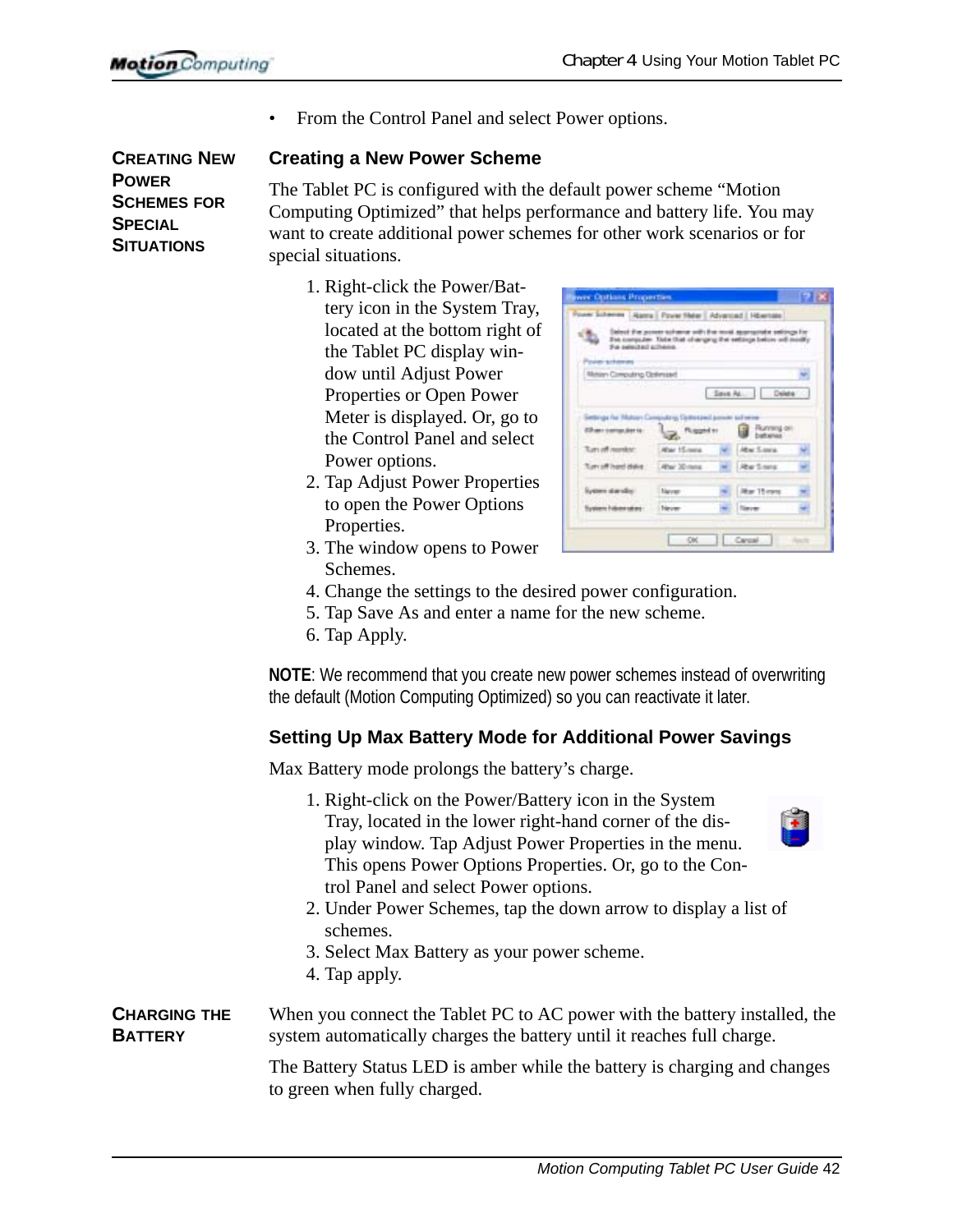

**WARNING**: To avoid personal injury, if the battery is overheated, wait until it cools to room temperature before recharging or replacing it with another battery.

To charge the battery:

- 1. Plug the AC power adapter into the Tablet PC, then into a wall outlet or power strip. (Completely recharging the battery may take up to two hours, although the battery reaches an 80% charge in much less time.)
- 2. Turn the Tablet PC over to see the battery gauge on the bottom of the Tablet PC and press the button next to the battery gauge. If all five LEDs are green, the battery is fully charged. Or, move the Pen over the Power/Battery icon to display battery power resources. (The blue area on the battery icon shrinks as the battery runs down.)



**SWAPPING THE BATTERY** You can swap the battery while the system is powered on, with or without having the Tablet PC plugged into an AC power outlet.

- 1. If the Tablet PC is running, save all active files.
- 2. Go to Start>Turn Off Computer.
- 3. When the Turn Off Computer window appears, press the Shift key on your external keyboard or tap Shift on the Tablet PC Input Panel keyboard to change the option from Stand By to Hibernate.

**IMPORTANT:** You can put the Tablet PC in either Stand By or Hibernate to swap the battery:

- If you choose Stand By, the unit is designed to maintain your system for up to 30 seconds while the battery is swapped. However, you may have less than 30 seconds to swap the battery because of the settings and the programs that you have running. You should save any data before putting the unit in Stand By to swap the battery.
- If you choose Hibernate, you have unlimited time to swap the battery. Hibernate saves the status of the Tablet PC to your Hard Disk Drive so that you can resume operations later.
- 4. Tap Hibernate or Stand By. The Tablet PC displays that it is Standing By or Hibernating.
- 5. Wait until the system shuts down and all LEDs are off.
- 6. Push the battery release latch on the bottom of the Tablet PC to eject the internal battery.
- 7. Insert the new battery until you hear the latch click, which ensures the new battery is correctly seated.



**CAUTION**: To avoid damage to the Tablet PC, install only Motion  $\sum$  Computing batteries, which are specially designed for the Tablet PC.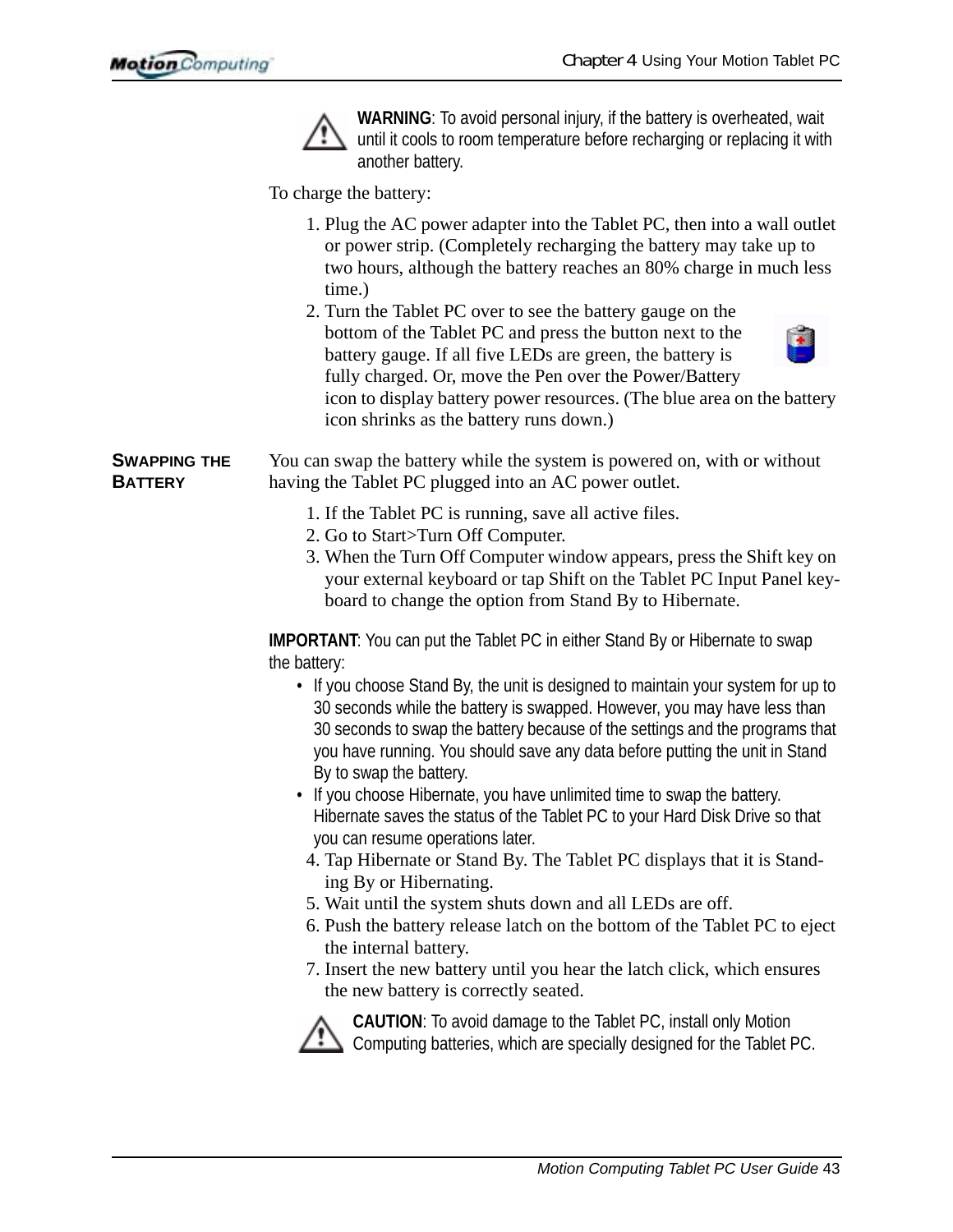#### <span id="page-46-0"></span>**Disposing of Used Batteries**

When a Tablet PC battery is no longer serviceable, dispose of it at a hazardous materials recycling center. Do not toss it in the trash where it will be sent to a landfill.

#### <span id="page-46-1"></span>**Battery and Power Management Hints**

- Use AC power whenever available to lengthen the battery's usable life. Leave the battery in place when using AC power.
- Use AC power when installing software or writing to a CD and, for best performance, when using a DVD player.
- When using battery power, if you leave the Tablet PC unattended, place the system in Stand By or Hibernate.
- Keep in mind that the display, processor, PC cards, wireless cards, and accessory drives all draw on the battery, so adjust properties and disable unused accessories and PC cards when operating on battery power.
- When running on battery, adjust the power mode and display brightness to lower settings to prolong the battery life.

**ADDING MEMORY TO IMPROVE SYSTEM PERFORMANCE** Use only Motion Memory modules obtained from Motion Computing to upgrade the factory-installed memory.

| Base Memory-Slot A* | Base Upgrade-Slot B* | <b>Total Memory</b> |
|---------------------|----------------------|---------------------|
| 256MB               | 256MB                | 512MB               |
|                     | 512MB                | 768MB               |
| 512MB               | 256MB                | 768MB               |
|                     | 512MB                | 1GB                 |

#### **Supported Memory Configurations for Motion M1200**

\* PC133 SDRAM SODIMM

Note: The Motion M1200 has Base Memory factory-installed in Slot A. You can install/reinstall memory modules in either Slot A or B for best performance.

#### **Supported Memory Configurations for Motion M1300**

| Base Memory-Slot A** | Base Upgrade-Slot B** | <b>Total Memory</b> |
|----------------------|-----------------------|---------------------|
| 256MB                | 256MB                 | 512MB               |
| 512MB                |                       | 768MB               |
| 256MB                | 512MB                 | 768MB               |
| 512MB                |                       | 1GB                 |
| $*$ DO266 DDD SODIMM |                       |                     |

\*\* PC266 DDR SODIMM

Note: The Motion M1300 has Based Memory factory-installed in Slot B. If you install/reinstall only a single memory module in the M1300, always install it in Slot B for best performance.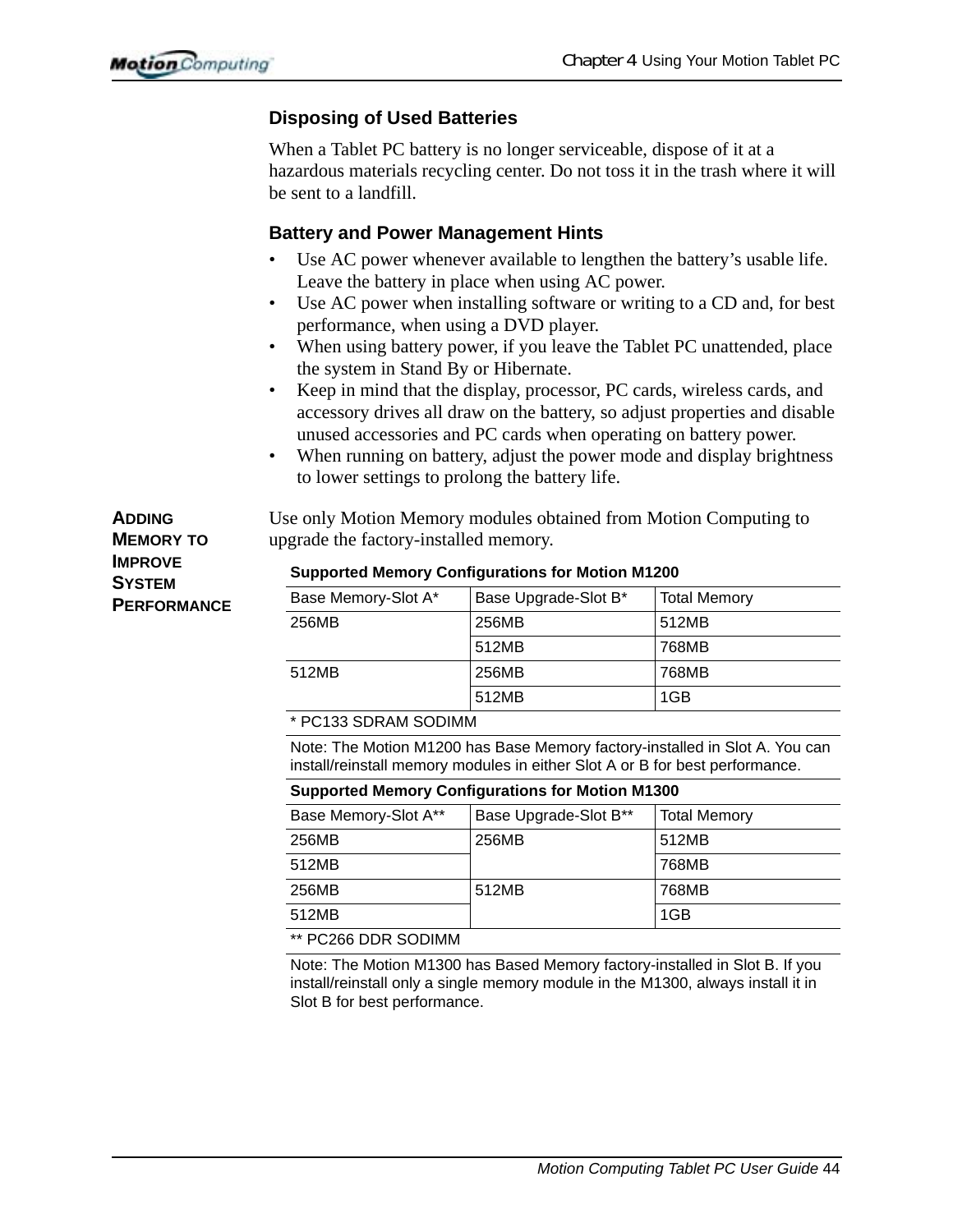|                                                           | WARNING: To avoid the risk of personal injury or damage to the Tablet<br>PC, when performing the following tasks, turn off your Tablet PC, unplug<br>the AC power connection, and remove the battery. Ground yourself by<br>touching a grounded conductive surface, such as a device or appliance<br>with a grounded, three-pronged plug. Avoid touching the pins and leads<br>on the memory module and the internal circuitry of the Tablet PC.                                                |
|-----------------------------------------------------------|-------------------------------------------------------------------------------------------------------------------------------------------------------------------------------------------------------------------------------------------------------------------------------------------------------------------------------------------------------------------------------------------------------------------------------------------------------------------------------------------------|
|                                                           | 1. After you disconnect power, unscrew the<br>L-shaped cover from the bottom of the<br>Tablet PC.<br>2. If you are replacing a module, release the clips<br>on each side of the module and lift to<br>remove it.<br>3. Align the pins on the Memory Upgrade<br>module with the receptors on the slot.<br>4. Gently push the new module into the slot at a<br>25-degree angle until it is firmly seated; then rotate it into place.<br>5. Replace the external cover and install the two screws. |
| <b>INSTALLING</b><br><b>OPTICAL DISK</b><br><b>DRIVES</b> | For information about installing your Optical Disk Drive, see the<br>documentation packaged with the Drive.                                                                                                                                                                                                                                                                                                                                                                                     |
| <b>OPTICAL DISK</b><br><b>DRIVE</b><br><b>SOFTWARE</b>    | <b>Software for the CDROM</b> — The Optical Disk Drive you've purchased<br>does not require any special software drivers to operate as a standard<br>CDROM device.                                                                                                                                                                                                                                                                                                                              |
|                                                           | <b>Software for the DVD/CDRW Combo drive</b> — Requires CD writing<br>software to write onto a CDR/RW disc for CD authoring. While Microsoft<br>Windows XP includes CD writing features and may be sufficient for your<br>needs, the additional CD writing software contains advanced features<br>beyond those offered by Windows XP. In addition, the DVD/MPEG                                                                                                                                 |

software is required to view video DVDs.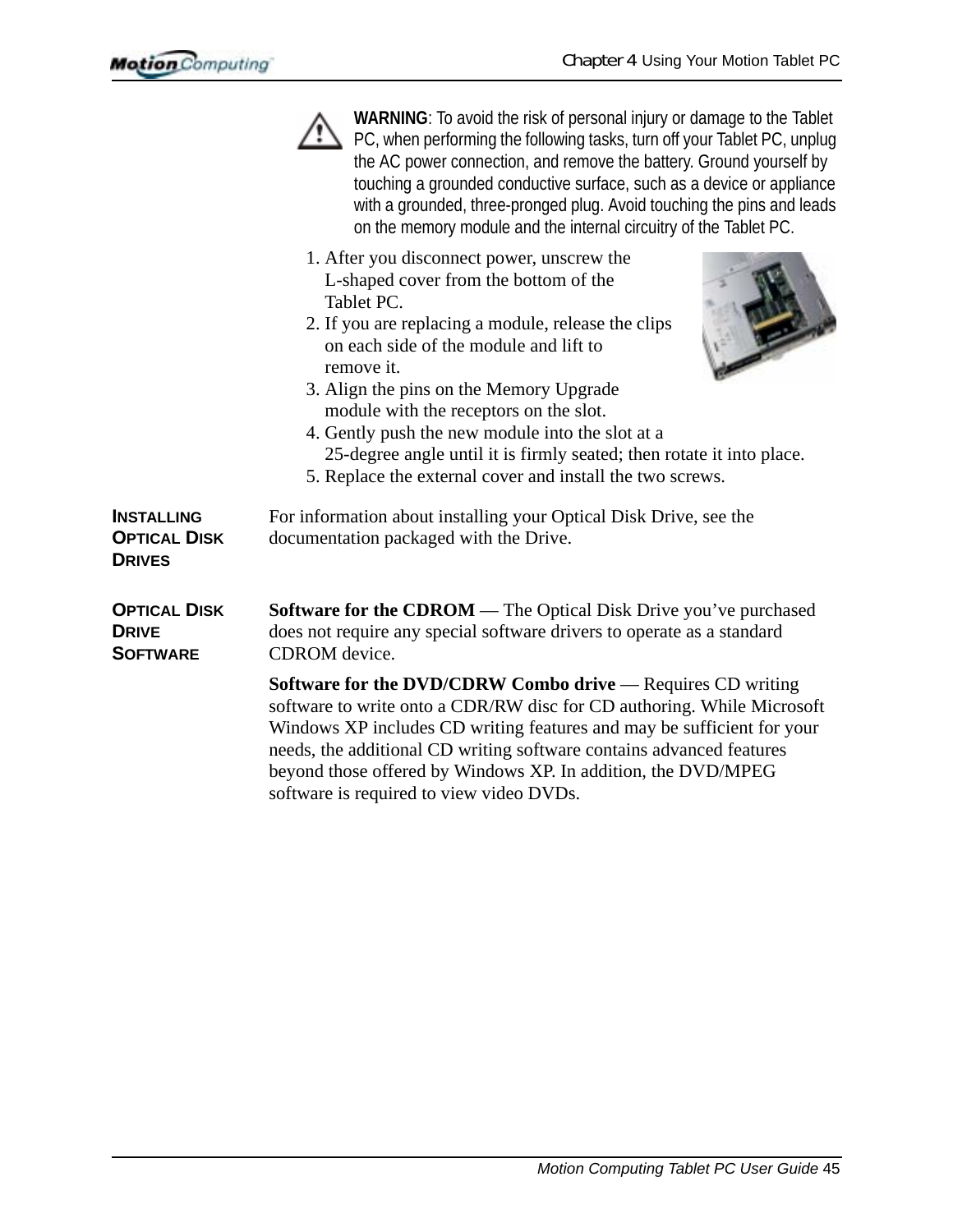**MIRRORING OR EXTENDING YOUR DISPLAY** The Tablet PC has a Dual Head Video Controller that lets you mirror the Tablet PC display or extend it to a second monitor or external device, such as a projector.

#### **Connecting the External Monitor/Data Projector and Tablet PC**

1. Plug the VGA monitor cable into the VGA port on the Tablet PC or Motion FlexDock.

2. Then, connect the external monitor or data projector to a power outlet and turn it on. Windows XP will recognize the external monitor or data projector and search for a driver.

3. If necessary, install the driver from the CD supplied by the monitor's manufacturer.

#### **Setting Up a Mirrored Desktop**

Use this feature to connect an external projector for presentations.



**Mirrored Desktop Example:** (1) Word Documents; (2) Tablet PC; (3) External **Monitor** 

**NOTE**: The resolution of the external monitor will be the same as the Tablet PC display.

a. Open the Motion Dashboard.

b. Select the Mirror Desktop radio button under External Display. This setting automatically creates an identical display on the external monitor.



**NOTE:** You may also set up this

feature through the Intel(R) Extreme Graphics icon, shown here (found in the Windows Control Panel or in the System Tray at the bottom right of the Tablet PC display).

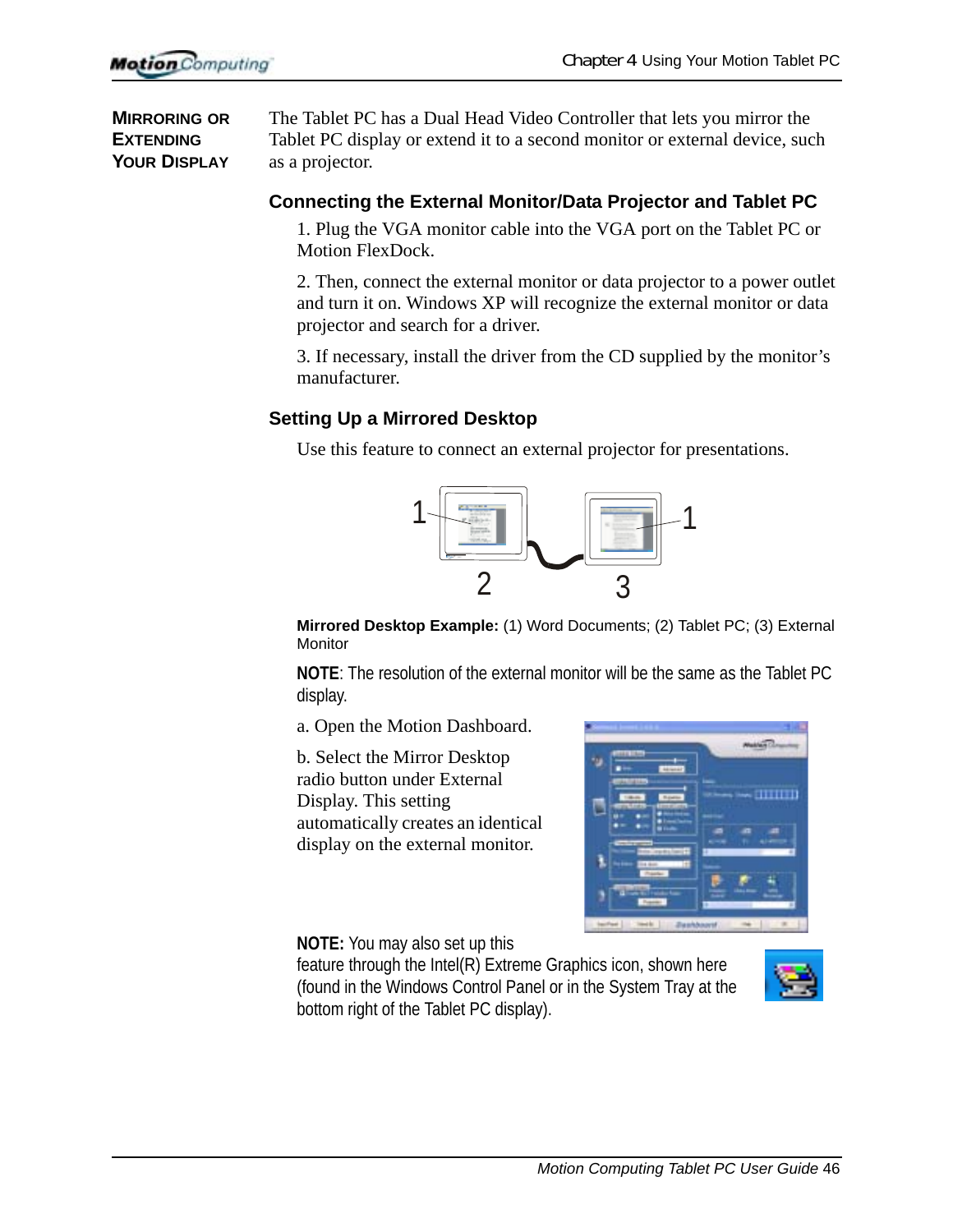#### **Setting Up an Extended Desktop**

Use this feature to when you want multiple applications open on separate monitors, for example, your email and Microsoft Word.



**Extended Desktop Example:** (1) Word Document; (2) Tablet PC; (3) External Monitor; (4) Spreadsheet; (5) E-mail

a. Open the Motion Dashboard.

b. Select the Extend Desktop radio button under External Display. This setting automatically extends the Tablet PC display to the external monitor.



**NOTE:** You may also set up this

feature through the Intel(R) Extreme Graphics icon found in the Windows Control Panel or through this same icon, which is located in the System Tray at the bottom right of the Tablet PC display.

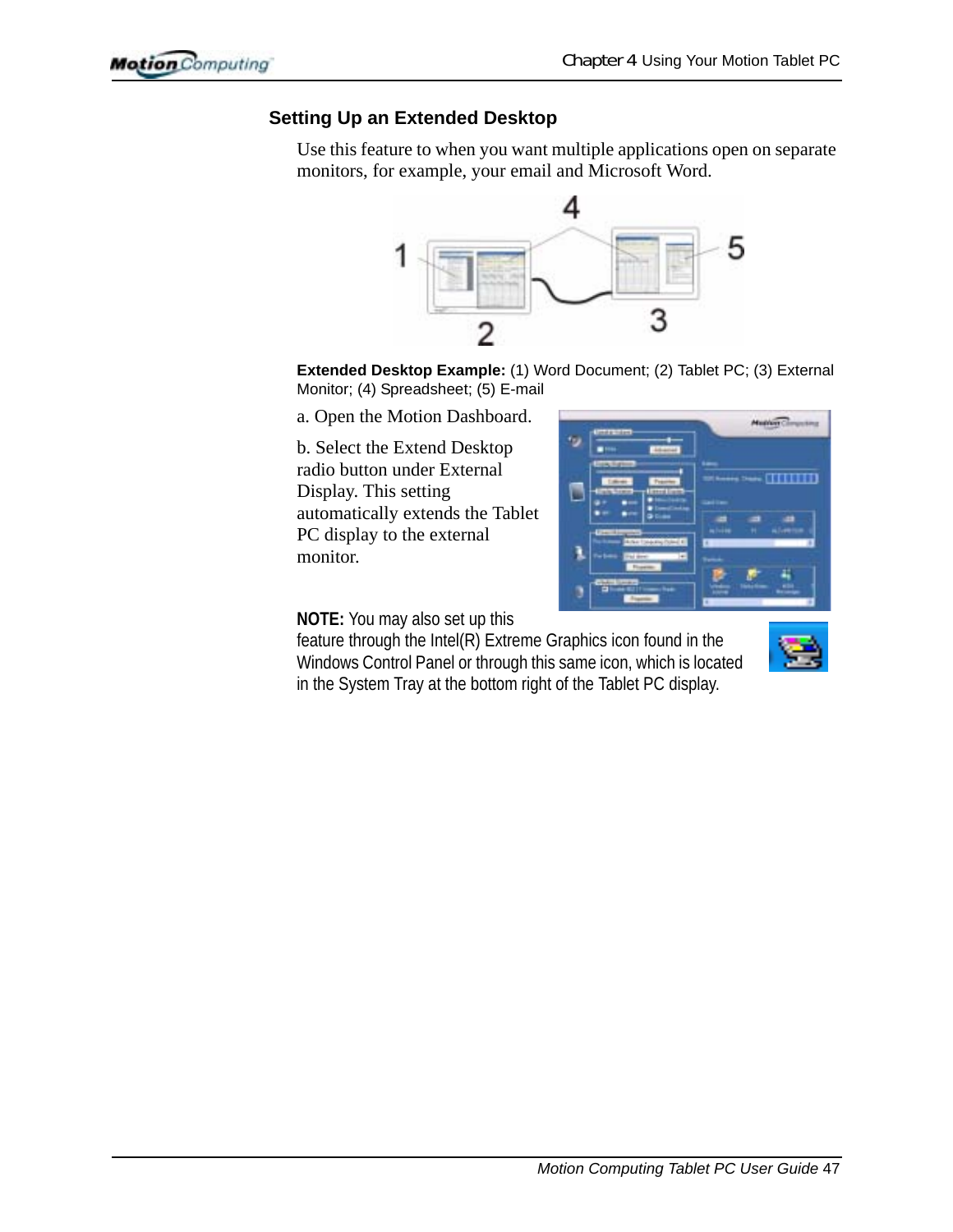**SETTING UP A WIRELESS CONNECTION**

Wireless network access points are available in airports, public businesses, such as coffee shops, as well as in private companies. With the proper hardware, you can even have a wireless access point at home. Each access point may provide various levels of security and may require passwords and/ or fees for connection.

Although wireless access is available in public areas, your ability to use the wireless access point depends on the following conditions:

**NOTE**: The Tablet PC antenna should not be covered by your hand when making a wireless connection.

- Distance from the access point
- Ability to connect to the access point
- Service rights to it (which may require an account fee, user name, password, an/or network setup through an administrator)



**WARNING**: FAA regulations require that you disable any wireless connection when traveling by air. If the Wireless LED on the front of the Tablet PC is off, wireless communications are disabled.

To set up a wireless connection through the Motion Dashboard:

- 1. Open the Motion Dashboard and make sure that Enable WMIB-100 GS Radio is checked.
- 2. Under Wireless Operation, tap Properties.
- 3. On the Wireless Network Connection Properties screen, tap the Wireless Networks tab.

<span id="page-50-0"></span>

| Wireless Hatsuck Consection Properties.                   | <b>SP EX</b>        |
|-----------------------------------------------------------|---------------------|
| General Wreless Nationex Advanced                         |                     |
| [27] Han Windows is configure my mindees restyork estimps |                     |
| Paradiatrio contenedos: -                                 |                     |
| To convisibility an available nations, usus Configure     |                     |
| 1 4 lichards                                              | - Griffigure        |
|                                                           | Fightest:           |
| advanced contractable                                     |                     |
| cally correspond to accalable                             |                     |
| <b>LEED</b>                                               |                     |
|                                                           | <b>Floors green</b> |
| bot   Denve   Popeles                                     |                     |
| Lown show setting an aimless ratema.<br>sortiaussion.     | Morwed.             |
|                                                           | OK Canad            |

- 4. From Available Networks, choose a network (an access point).
- 5. Tap Configure. The access point you selected should appear in the Network name (SSID) description.
- 6. Tap OK.
- 7. Tap OK again to complete the setup of the wireless connection.

**NOTE**: To complete the wireless connection, you may need to enable Wired Equivalent Privacy (WEP), Extensible Authentication Protocol (EAP), or other settings before the wireless network will connect. This may require you to add a network name (SSID) and Network key and/or to authenticate access (by password or other means). In a corporate wireless network, contact your System Administrator for these settings. For a home network, follow the instructions that come with your wireless access point. For other wireless access points that are available through third-party service providers (such as a wireless telephone service), contact the appropriate service provider.

To set up a wireless connection through the Control Panel: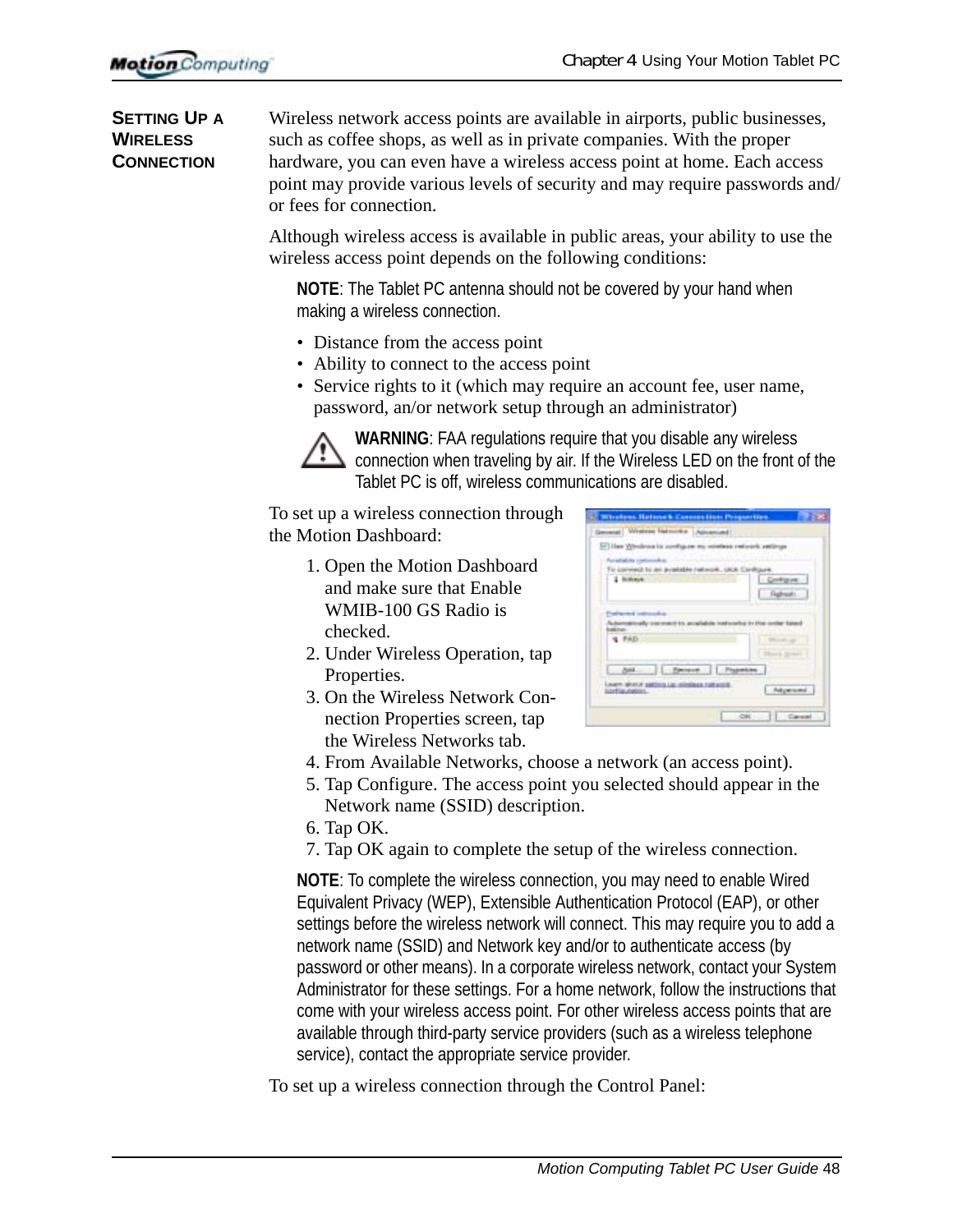<span id="page-51-1"></span><span id="page-51-0"></span>

|                                                                                                                              | 1. Open the Control Panel and tap Network Connections.<br>2. Make sure the Wireless Network Connection is enabled. (If it's not,<br>right-click on the connection and tap Enable.)<br>3. Right-click Wireless Network Connection.<br>4. Tap View Available Wireless Networks.<br>5. Tap Advanced.<br>6. Repeat Steps 3-7 in the previous procedure.                                                                                                                                                                                                                                                                                                                                                                                                                                                                                                                                                                                                                                             |
|------------------------------------------------------------------------------------------------------------------------------|-------------------------------------------------------------------------------------------------------------------------------------------------------------------------------------------------------------------------------------------------------------------------------------------------------------------------------------------------------------------------------------------------------------------------------------------------------------------------------------------------------------------------------------------------------------------------------------------------------------------------------------------------------------------------------------------------------------------------------------------------------------------------------------------------------------------------------------------------------------------------------------------------------------------------------------------------------------------------------------------------|
| <b>SETTING UP</b>                                                                                                            | To set up speech recognition for dictation:                                                                                                                                                                                                                                                                                                                                                                                                                                                                                                                                                                                                                                                                                                                                                                                                                                                                                                                                                     |
| <b>SPEECH</b><br><b>RECOGNITION</b><br><b>FOR DICTATION</b>                                                                  | <b>NOTE:</b> The Tablet PC works best for dictation if you use a high-quality headset<br>microphone.                                                                                                                                                                                                                                                                                                                                                                                                                                                                                                                                                                                                                                                                                                                                                                                                                                                                                            |
|                                                                                                                              | 1. Plug a microphone into your Tablet PC.<br>2. Tap the Tablet PC Input Panel icon on the menu bar at<br>the bottom of the Tablet PC display. The Tablet PC<br>Input Panel appears.<br>3. Tap the down-arrow beside Tools to open<br><b>Tablet PC Input Panel</b><br>Tools<br>the selection box.<br>Speech<br>4. Tap Speech. The first time you access<br><b>Text Preview</b><br>this function, a Speech Recognition<br>Dock.<br>Options<br>Enrollment message appears suggesting<br>Help<br>that you take 10 minutes to adjust the<br>Close<br>microphone and train speech recognition<br>before continuing. If you have not com-<br>pleted speech training, the speech buttons are inactive.<br>5. Tap Next and follow the Microphone Wizard.<br>NOTE: Speech recognition will only correctly recognize 85%-90% of your words<br>as you dictate. As you use this tool, accuracy gradually improves. You can<br>improve this performance by running further speech training sessions. Open the |
|                                                                                                                              | Windows Control Panel and select Speech to access speech training.                                                                                                                                                                                                                                                                                                                                                                                                                                                                                                                                                                                                                                                                                                                                                                                                                                                                                                                              |
| <b>USING SPEECH</b><br><b>RECOGNITION</b><br><b>FOR COMMANDS</b>                                                             | After you complete Speech Recognition training, when you select Speech,<br>the Tablet PC Input Panel displays options for Dictation or Commands. The<br>display also indicates if it is Not Listening or Listening.                                                                                                                                                                                                                                                                                                                                                                                                                                                                                                                                                                                                                                                                                                                                                                             |
|                                                                                                                              | NOTE: For more information about using this feature, see the Windows Help and<br>Support Center where you can search for topics about speech recognition and<br>training. Also available are the speech tutorials. To find the speech tutorial,<br>select Start, Help and Support, Welcome to Tablet PC, Tablet PC Tutorials.                                                                                                                                                                                                                                                                                                                                                                                                                                                                                                                                                                                                                                                                   |
| <b>CREATING A</b>                                                                                                            | To create a special screen resolution scheme:                                                                                                                                                                                                                                                                                                                                                                                                                                                                                                                                                                                                                                                                                                                                                                                                                                                                                                                                                   |
| <b>SCREEN-</b><br><b>RESOLUTION</b><br><b>SCHEME FOR AN</b><br><b>EXTERNAL</b><br><b>MONITOR OR</b><br><b>SIMILAR DEVICE</b> | 1. Tap the Properties button on the Motion Dashboard. Or, the Intel $(R)$<br>Extreme Graphics icon in the System Tray, located at the bottom-<br>right corner of the display. Then select Graphics Options, Graphics<br>Properties                                                                                                                                                                                                                                                                                                                                                                                                                                                                                                                                                                                                                                                                                                                                                              |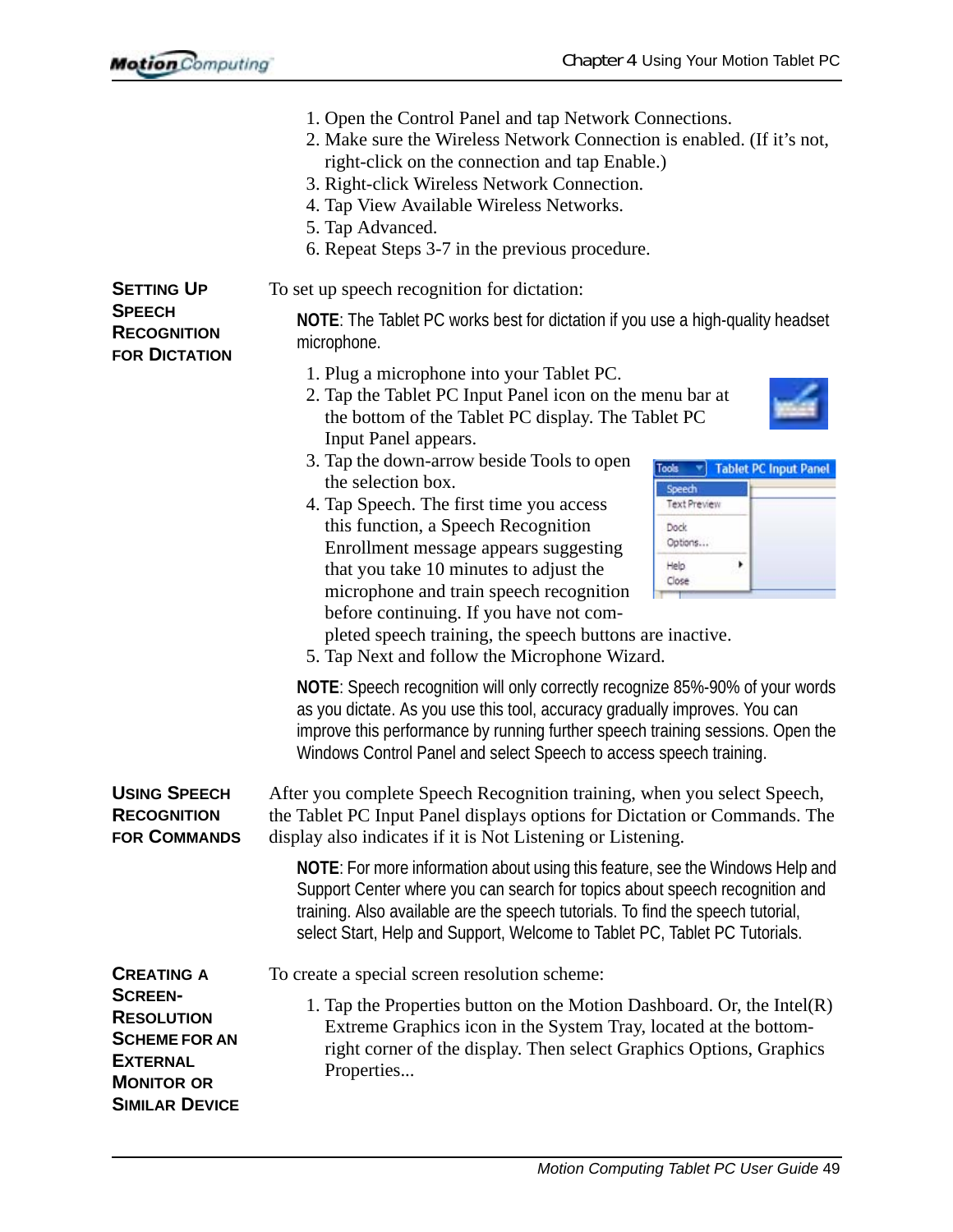|                                                          | 2. From the Intel(R) 82830M Graphics Controller Properties window,<br>select the Schemes tab. The current Video Mode is displayed.<br>3. Tap the New button on this window.<br>4. Type in a name for the new scheme.<br>5. Highlight this new scheme in the Schemes window.<br>6. Add or change the parameters for this scheme.<br>7. Tap Save.<br>8. To test or launch a scheme, select it from the list and tap the<br>Invoke button.<br>9. Tap OK. |
|----------------------------------------------------------|-------------------------------------------------------------------------------------------------------------------------------------------------------------------------------------------------------------------------------------------------------------------------------------------------------------------------------------------------------------------------------------------------------------------------------------------------------|
| <b>MULTIMEDIA</b><br><b>APPLICATIONS</b>                 | M1200 and the M1300 Tablet PCs support most multimedia applications.                                                                                                                                                                                                                                                                                                                                                                                  |
| <b>SETTING UP</b><br><b>TABLET PC</b><br><b>SECURITY</b> | Passwords protect your Tablet PC from unauthorized access. Passwords can<br>create different levels of protection for your Tablet PC and its data:                                                                                                                                                                                                                                                                                                    |
|                                                          | <b>Operating system password</b> — Secures the files on your Tablet PC<br>$\bullet$<br>from other users                                                                                                                                                                                                                                                                                                                                               |
|                                                          | <b>BIOS passwords</b> — Secures the software routines that test hardware at<br>$\bullet$<br>startup, start the operating system, and support the transfer of data<br>among hardware devices; BIOS is the Basic Input/Output System                                                                                                                                                                                                                    |
|                                                          | • System password - Locks access to the BIOS setup<br>• Boot password — Locks access to the system<br>• HDD (Hard Disk Drive) password - Secures your data so the Hard<br>Disk Drive cannot be accessed by removing it and connecting it to<br>another Tablet PC                                                                                                                                                                                      |
|                                                          | <b>Setting the Windows Operating System Password</b>                                                                                                                                                                                                                                                                                                                                                                                                  |
|                                                          | You can set up a Windows operating system password through the Control<br>Panel, User Accounts.                                                                                                                                                                                                                                                                                                                                                       |

#### **Setting the BIOS Passwords**



**CAUTION**: We strongly recommend that you write down your password(s) and keep it in a location that is appropriate to your work environment. If you enter a wrong BIOS System password several times, you will be locked out of the system. If you become locked out, you can restart the Tablet PC and retry the password again. You can repeat restarting and retrying the password as many times as you want. However, if you are unable to remember your password, you will not be able to access your Tablet PC. If this happens, you call Motion Computing Technical Support or your Motion reseller for assistance. Have your Tablet PC Serial number

The level of security you want on your Tablet PC helps determine what BIOS password(s) you set. These are described in the following sections.

available (located on the label on the back of the unit) for them to assist you.

#### **BIOS System Passwords**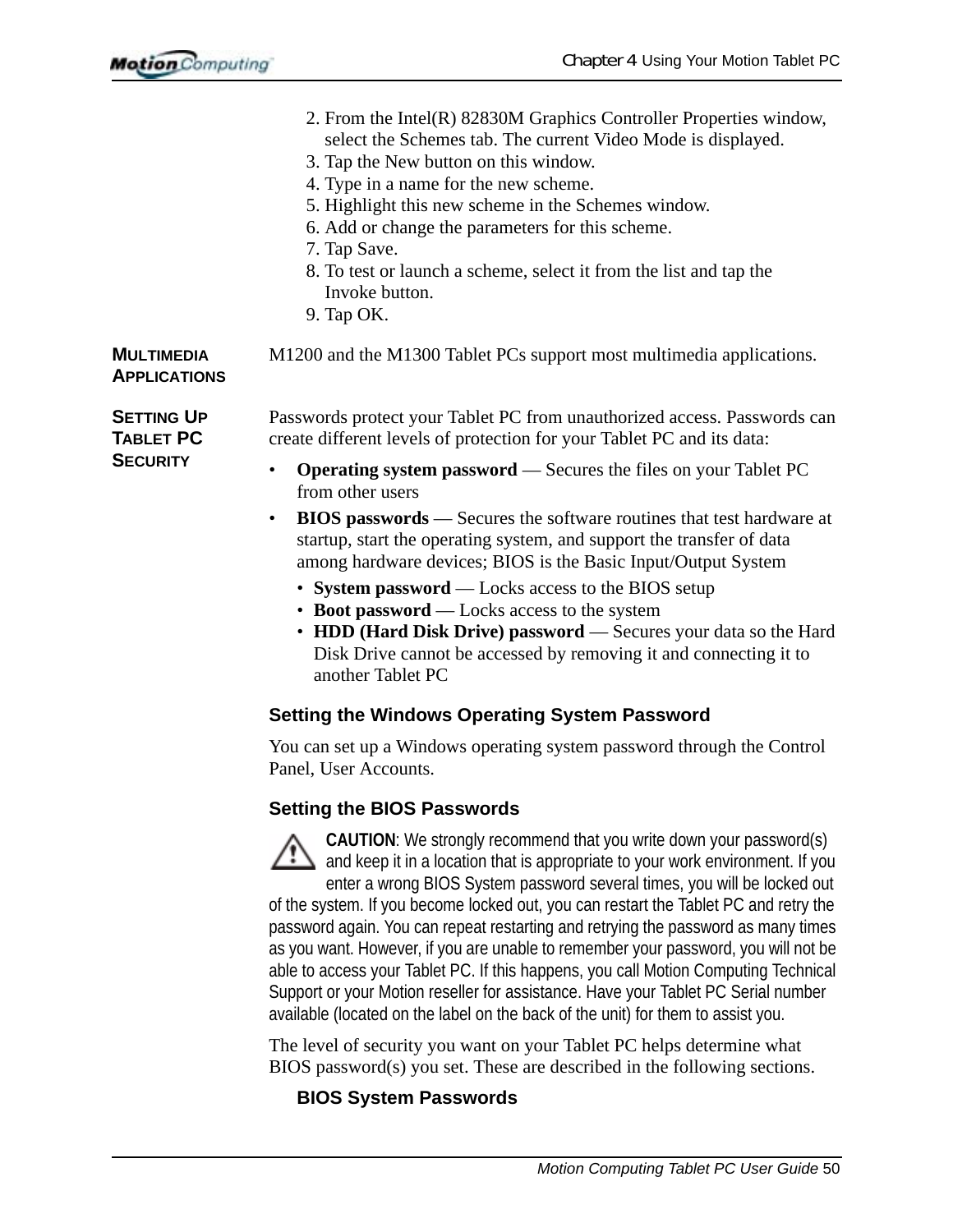To set up a password to access the Phoenix BIOS<sup>TM</sup> Setup Utility on the Tablet PC:

**NOTE:** These procedures describe using the Pen to enter information; you can also attach an external keyboard if you prefer.

- 1. Start the Tablet PC.
- 2. When the Motion Computing Splash Screen appears, quickly press Hot Key #2 (icon shown here). If you miss the Splash screen, turn the Tablet PC off then back on and try this step again.



- <span id="page-53-0"></span>3. From the PhoenixBIOS Setup Utility, tap Security on the menu bar.
- 4. **To set up a System password**, double-tap Enter next to Set System Password.
- 5. Type in a System Password using the onscreen keyboard.
- 6. Tap Enter.
- 7. Type in the password again to confirm it.
- 8. Tap Enter. The system returns to the Security screen and the System Password reads Set. A password is now required to enter the PhoenixBIOS Setup Utility.
- 9. **To set up a Password on boot**, tap Disabled next to Password on boot until Enabled is highlighted. You will not be prompted to type in another password because Password on boot uses the System password.

**NOTE:** You cannot set up Password on boot until you set up a System password.

- 10.If you have finished setting up a password, tap Exit or press the Esc key on the Tablet PC to exit the PhoenixBIOS Setup Utility.
- 11.When you exit, you're prompted to select from the

<span id="page-53-1"></span>following options:

- Exit Saving Changes
- Exit Discarding Changes
- Load Setup Defaults
- Discard Changes
- Save Changes
- 12.Select the desired action.

13.Confirm the selection by tapping Yes.

#### **Hard Disk Drive (HDD) Password**

To set up a password to start the Tablet PC (so no one can access the information on the Hard Disk Drive of your Tablet PC even if it's removed and installed in another Tablet PC without the proxy password):

1. Start the Tablet PC.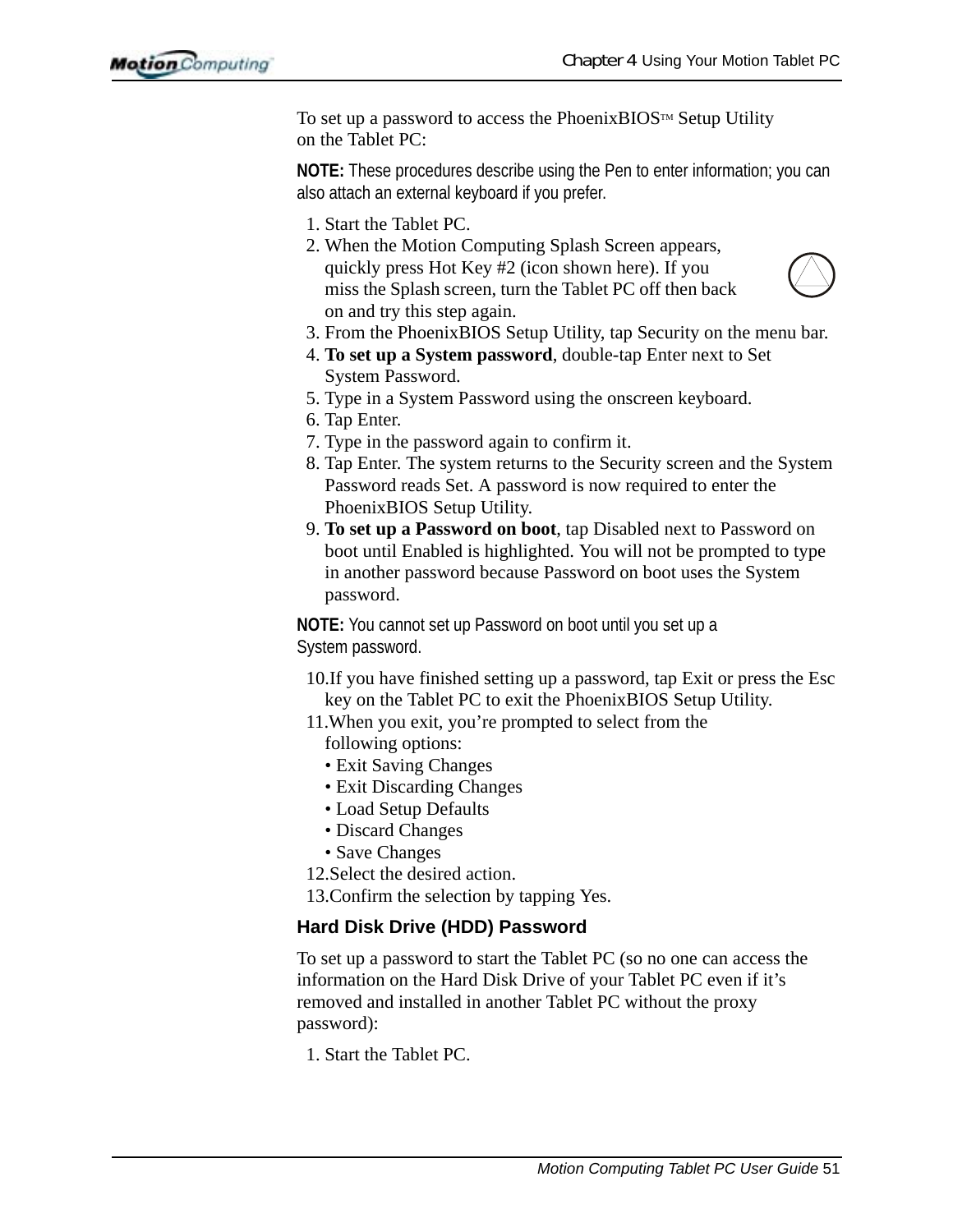<span id="page-54-0"></span>

|                                                 | 2. When the Motion Computing Splash Screen appears,<br>quickly press Hot Key #2. If you miss the Splash<br>screen, turn the Tablet PC off then back on and try this<br>step again.<br>3. From the Phoenix BIOS Setup Utility, tap Security on the menu bar.<br>4. To set the hard disk password, double-tap Enter next to Set Hard<br>Disk Password.<br>5. Type in a New Password.<br>6. Tap Enter.<br>7. Type in the password to confirm it.<br>8. Tap Enter. The system returns to the Security screen and the HDD<br>Password is Set. (When you exit then re-enter the Phoenix BIOS<br>setup, the HDD Password is Locked.)<br>9. Repeat Steps 10-13 in the section "Bios System Passwords."                                                                                                                                                                                                                                                                                                                                                                                                                                                                                                                              |
|-------------------------------------------------|-----------------------------------------------------------------------------------------------------------------------------------------------------------------------------------------------------------------------------------------------------------------------------------------------------------------------------------------------------------------------------------------------------------------------------------------------------------------------------------------------------------------------------------------------------------------------------------------------------------------------------------------------------------------------------------------------------------------------------------------------------------------------------------------------------------------------------------------------------------------------------------------------------------------------------------------------------------------------------------------------------------------------------------------------------------------------------------------------------------------------------------------------------------------------------------------------------------------------------|
| <b>CLEARING</b><br>Tablet PC<br><b>SECURITY</b> | To clear the Tablet PC PhoenixBIOS security:<br>1. Start the Tablet PC.<br>2. When the Motion Computing Splash Screen appears,<br>quickly press Hot Key #2. If you miss the Splash<br>screen, turn the Tablet PC off then back on and try this<br>step again.<br>3. From the Phoenix BIOS Setup Utility, tap Security on the menu bar.<br>If you have rebooted, you will be prompted to enter the password $(s)$<br>you've set up.<br>4. To clear the System and Password on boot passwords, double-tap<br>Enter next to Set System Password.<br>5. Type in the Current Password.<br>6. Leave the space blank next to Enter New Password.<br>7. Tap Enter.<br>8. Leave the space blank to Confirm New Password.<br>9. Tap Enter.<br>10. When the Security screen appears, the System Password should be<br>Clear and the Password on boot Disabled.<br>11. To clear the Hard Disk Drive password, double-tap Enter next to Set<br>Hard Disk Password.<br>12. Type in the Current Password.<br>13. Leave the space blank next to Enter New Password.<br>14. Tap Enter.<br>15. Leave the space blank to Confirm New Password.<br>16. Tap Enter.<br>17. When the Security screen appears, the HDD Password should be<br>Clear. |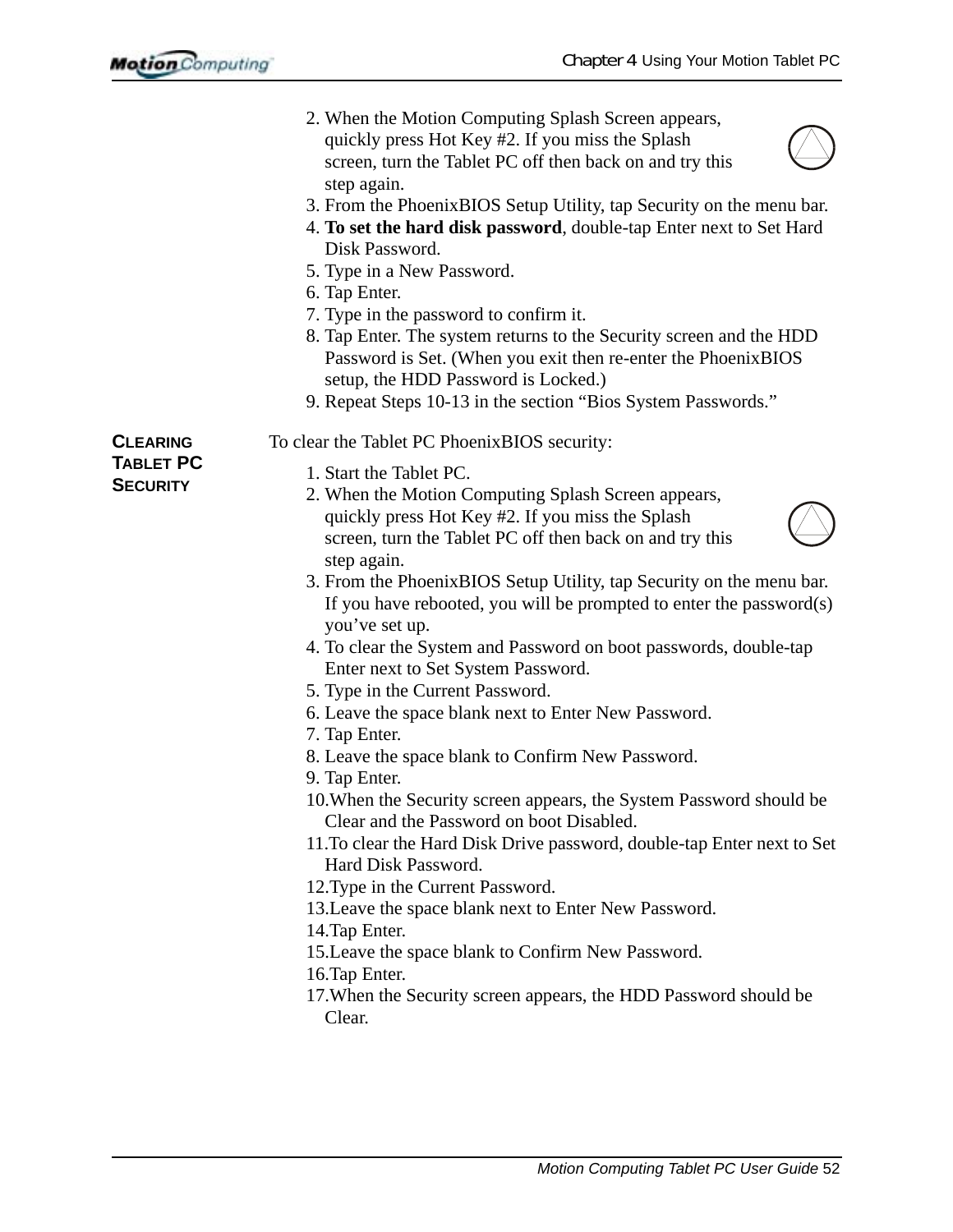**CARING FOR YOUR TABLET PC AND ITS ACCESSORIES** The Tablet PC display and chassis are designed to be very durable. This section describes the proper care and maintenance that will keep them working and in good condition for a long time.



**CAUTION**: Be sure to follow the guidelines listed below when caring for your Tablet PC and its components. Improper use may damage the Tablet PC and/or its components.

#### **General Care**

- Protect the Tablet PC from exposure to extreme temperatures, shock, liquids, strong magnetic fields, and turbulent conditions.
- Do not open or disassemble the Tablet PC other than to replace memory modules or to replace the battery. Always follow the instructions included with these accessories when performing these procedures.



**WARNING**: To avoid the risk of personal injury or damage to the Tablet  $\sum$  PC, when replacing memory modules, turn off your Tablet PC, unplug the AC power connection, and remove the battery. Ground yourself by touching a grounded conductive surface, such as a device or appliance with a grounded, three-pronged plug. Avoid touching the pins and leads on the memory and the internal circuitry of the Tablet PC. See the section "Adding Memory" in this chapter for more information about replacing or adding memory modules.

- <span id="page-55-0"></span>• When storing the Tablet PC for an extended period of time, unplug AC power and remove the battery after discharging it partway.
- <span id="page-55-3"></span>• Do not place heavy objects on top of the Tablet PC.

#### **Caring for the Display Screen**

- <span id="page-55-2"></span><span id="page-55-1"></span>• You can clean fingerprints and most marks from the display surface by wiping it with the soft cloth (provided). If needed, you can spray this cloth with a window-type cleaner. Never spray or pour liquids directly onto the display surface itself. Never use an abrasive cleaner on the display. If liquid is spilled on the display, wipe it up immediately.
- Avoid using tissues or paper towels to clean the display surface. These contain wood fibers that can scratch the display.
- Use only the Motion Digitizer Pen on the display. Do not write on the surface with an ink pen or pencil, any pointed or other object that could damage the display surface.
- Do not place heavy objects on the display surface.
- Protect the display surface from unnecessary contact by using the Hardtop Cover or a portfolio when transporting the Tablet PC.
- Avoid exposing the display to direct sunlight for long periods of time.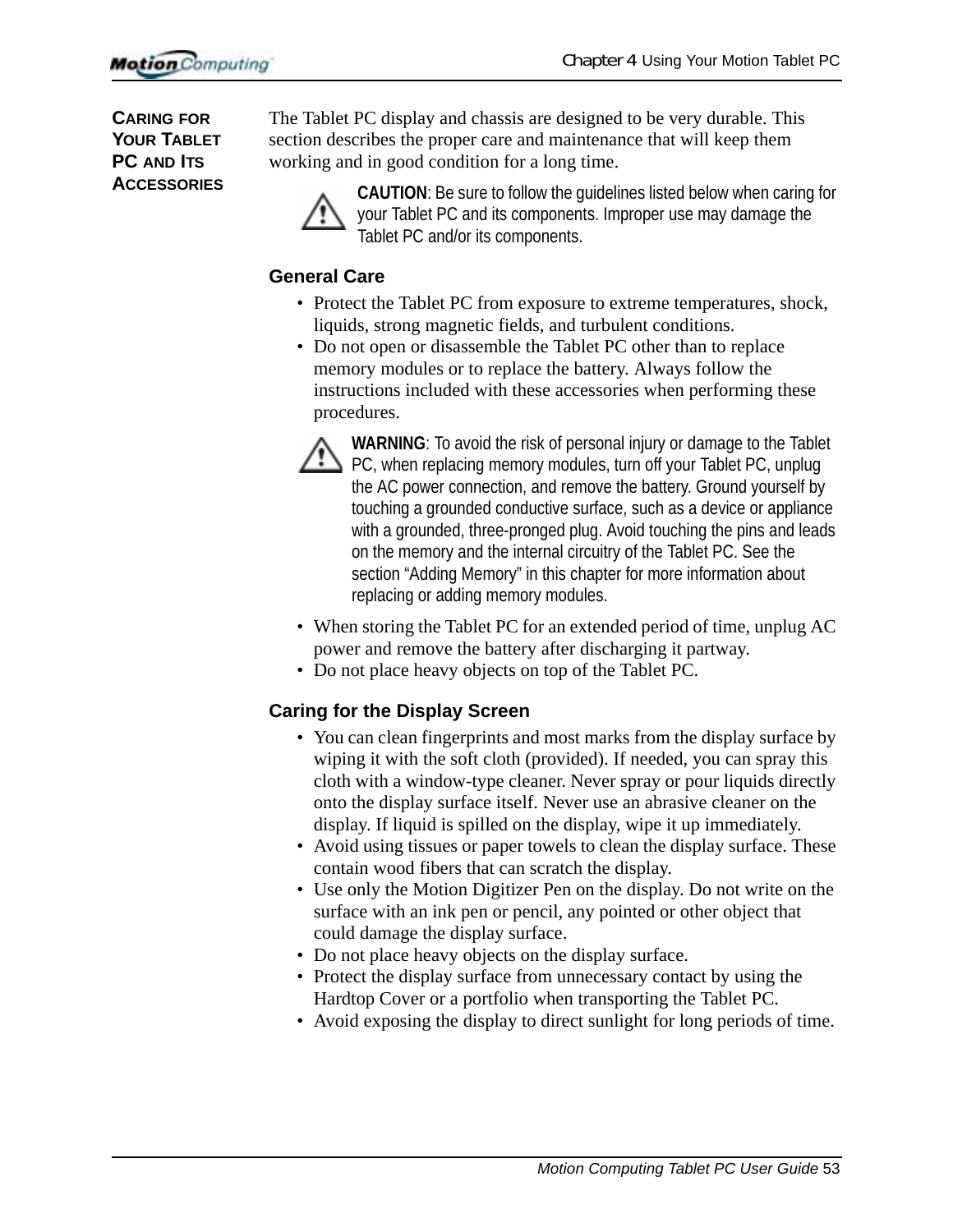#### **Caring for the Motion Digitizer Pen**

- Always store the Motion Digitizer Pen in the Tablet PC Pen holder or in the portfolio when not in use.
- Store extra Pens in your portfolio. The Pen should not be stored vertically on the tip as constant tip pressure can affect the Pen-todigitizer interaction.
- The Pen contains sensitive electronics. Do not immerse it in liquids.

#### **Replacing the Pen Tips**

Normal use eventually wears down the Pen tip, so the Pen ships with extra tips and a tool for replacing them.

- 1. Grasp the old tip with the silver ring of the replacement tool.
- 2. Pull the old tip out of the Pen.
- 3. Insert a new tip.
- 4. Apply slight pressure to set it in place.

#### **Ordering New Pens**

To order additional Pens, visit the Motion Computing website at www.motioncomputing.com/accessories.

**TRAVELING WITH YOUR TABLET PC**



**WARNING**: FAA regulations require that you disable any wireless connection when traveling by air. The LED on the front of the Tablet PC provides a convenient way to check the status of your wireless connection. If the LED is off, wireless communications are disabled.

#### **Packing Your Tablet PC for Travel**

- Remove all accessories and cables. Remember to pack those you'll need while traveling and don't forget to pack at least one Motion Digitizer Pen.
- Attach the Hardtop Cover or slip the Tablet PC into its portfolio to protect the display.
- Protect the Pen by keeping it in the Tablet PC Pen holder or portfolio case during travel.
- Pack the Tablet PC securely in a briefcase or hand-carried luggage, and keep it separate from toiletries, liquids, and food. Do not pack it in checked luggage when you travel.
- Keep the Tablet PC stable during travel; secure it to prevent it from sliding around in overhead bins and car trunks.

#### **Traveling by Air**

- Prepare for airport security by charging the battery in the event Security asks you to start the Tablet PC.
- Have it hand-inspected or sent through the X-ray scanner, but never carry it through the metal detector.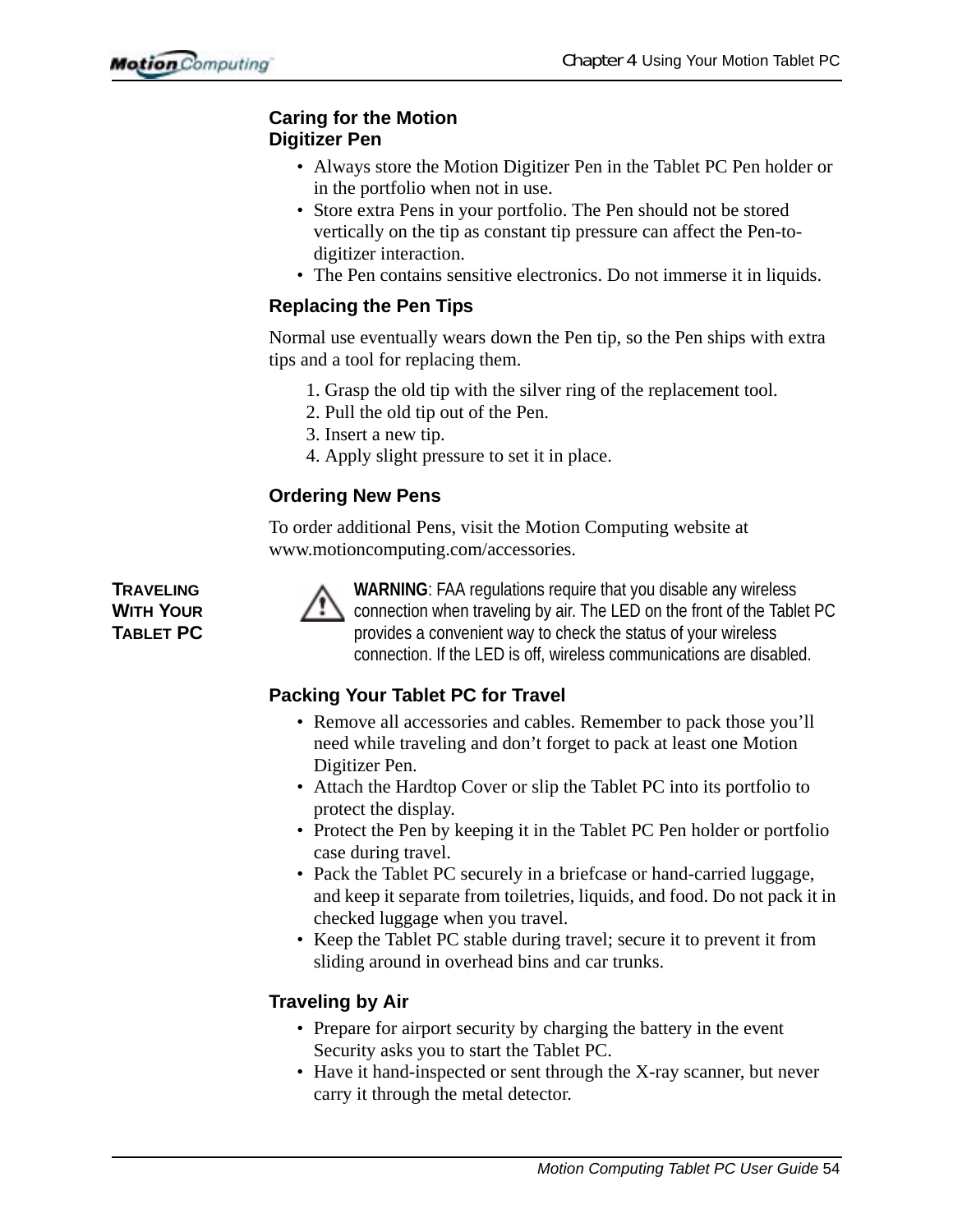• Either turn off or place the Tablet PC in hibernation for takeoff and landing.

#### **FAA Wireless Air Travel Requirement**



**WARNING:** The FAA requires that wireless operations be suspended before boarding the plane. The easiest way to disable wireless operations is by unchecking the Enable 802.11 Wireless Radio box in the Motion Dashboard. The wireless LED on the Tablet PC front panel,

marked as shown here, is off when wireless communications are disabled.



**WARNING:** Do not transport the Lithium ion batteries used in your Tablet PC in checked baggage. You may take up to two spare batteries in carry-on luggage in addition to the one in your Tablet PC. Transporting batteries in check baggage or transporting more than two spare batteries is a violation of transportation regulations.

#### **Other Travel Hints**

- Before extended use in the field or long trips away from AC power, adjust the Power properties to maximize battery conservation. Rightclick the Power/Battery icon in the System Tray, located in the lower right-hand corner of the display window, to open the Power Options Properties dialog box. Then adjust the options. For more information, see the section "Changing the Default Power Scheme" in this chapter. Or see the Performance and Maintenance section of the Help and Support Center for details about power settings.
- For international travel, obtain and use the appropriate adapters for your destination's electrical outlets. A current converter is not necessary.
- You may want to carry proof of ownership or a merchandise passport when traveling internationally.
- Consult your insurance company and credit card company to learn about emergency travel assistance if your Tablet PC is lost or disabled.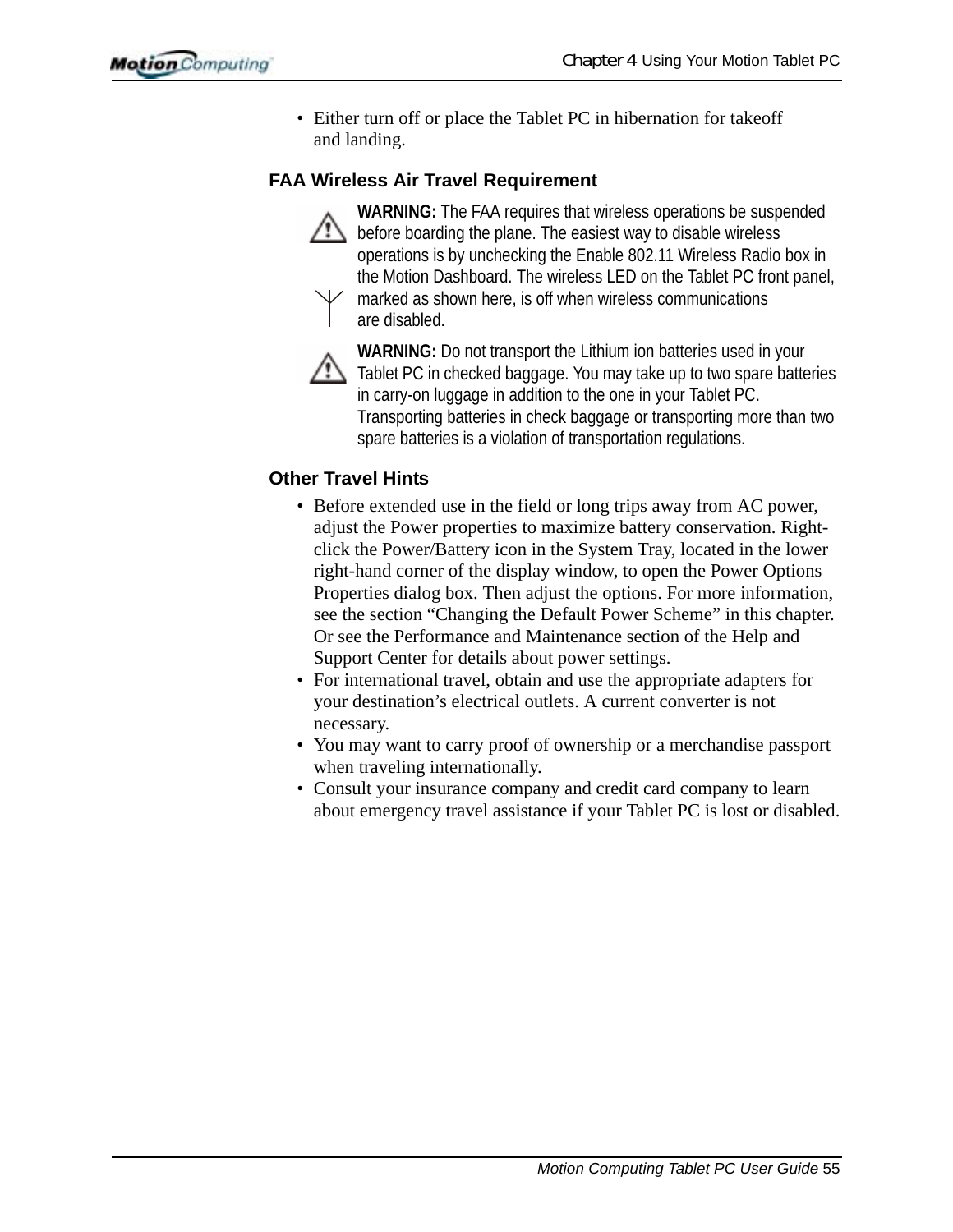

## **Troubleshooting and Support**

All Motion Computing Tablet PCs have passed a rigorous series of performance and quality-control tests, but now and then a problem may occur. If you don't see a solution among the following system and software issues, check the Support Options listed at the end of this chapter or go to our website at www.motioncomputing.com/support.

#### **SOLUTIONS**

| <b>PROBLEM</b>                                                                        | <b>CAUSE</b>                                               | <b>SOLUTION</b>                                                                                    |
|---------------------------------------------------------------------------------------|------------------------------------------------------------|----------------------------------------------------------------------------------------------------|
| <b>POWER</b>                                                                          |                                                            |                                                                                                    |
| The Tablet PC won't start when I<br>slide the Power switch.                           | The Power switch hasn't been<br>fully engaged.             | Slide and hold the Power switch<br>for at least a half-second, but no<br>more than three seconds.  |
|                                                                                       | Fully discharged battery or no<br>battery and no AC power. | Connect the AC adapter to<br>operate the Tablet PC and charge<br>the battery.                      |
| The Tablet PC won't shut down.                                                        | An application has locked up the<br>Tablet PC.             | Slide and hold the Power switch<br>for at least 5 seconds to force a<br>shutdown of the Tablet PC. |
| The Tablet PC won't enter<br>Hibernation mode.                                        | Hibernation isn't enabled.                                 | Enable Hibernation through Power<br>Option Properties.                                             |
| The Tablet PC won't come out of<br>Hibernation mode when running<br>on battery power. | Fully discharged battery and no<br>AC power.               | Connect the AC adapter to<br>provide power to the Tablet PC<br>and charge the battery.             |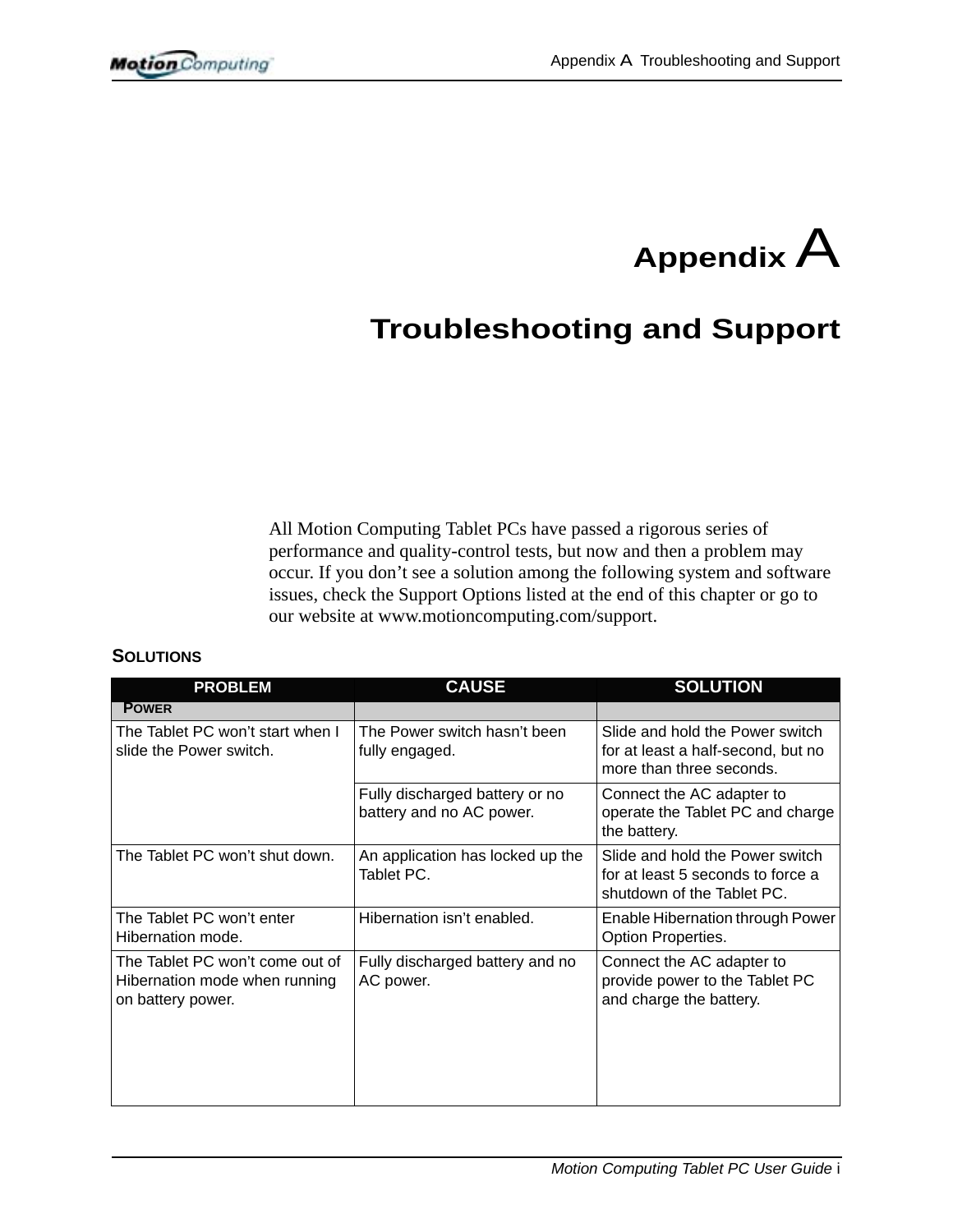| <b>PROBLEM</b>                                                                                                        | <b>CAUSE</b>                                                                                                                                                                                              | <b>SOLUTION</b>                                                                                                                                                                                                        |
|-----------------------------------------------------------------------------------------------------------------------|-----------------------------------------------------------------------------------------------------------------------------------------------------------------------------------------------------------|------------------------------------------------------------------------------------------------------------------------------------------------------------------------------------------------------------------------|
| <b>POWER (CONTINUED)</b>                                                                                              |                                                                                                                                                                                                           |                                                                                                                                                                                                                        |
| The display goes black while the<br>Tablet PC is still turned on.                                                     | The Tablet PC system has gone<br>into Stand By after sitting idle for a<br>period of time. (In this state, the<br>power LED flashes green.)                                                               | Slide the Power switch for about a<br>second to resume operations.                                                                                                                                                     |
|                                                                                                                       | System has gone into low-battery<br>Hibernation. (In this state, the<br>power LED is off.)                                                                                                                | 1, Slide the Power switch for<br>about a second to resume<br>operations. 2. Connect the AC<br>adapter to the Tablet PC to charge<br>the battery.                                                                       |
| <b>BATTERY</b>                                                                                                        |                                                                                                                                                                                                           |                                                                                                                                                                                                                        |
| Data loss during battery swap.                                                                                        | The unit is designed to maintain<br>the data and settings for up to 30<br>seconds in Stand By while you<br>swap the battery. This time may<br>vary due to your system and the<br>programs you're running. | When you swap the battery with<br>the unit in Stand By, be sure to<br>save your data before removing<br>the battery to avoid data loss.                                                                                |
| The battery seems to run down<br>very quickly (lasting less than<br>three hours after a full charge).                 | Accessory devices such as a DVD<br>player and applications that make<br>heavy use of the hard drive drain<br>the battery more quickly.                                                                    | Use AC power when possible and/<br>or turn off the accessory devices.                                                                                                                                                  |
|                                                                                                                       | The battery is weakening or<br>defective.                                                                                                                                                                 | All batteries weaken in time, but if<br>a new battery is needed, contact<br>your reseller or Motion Computing<br>Support about replacing it.                                                                           |
| <b>DISPLAY</b>                                                                                                        |                                                                                                                                                                                                           |                                                                                                                                                                                                                        |
| The desktop is too big for the<br>display - I can't see all of the<br>desktop icons.                                  | Screen resolution is set higher<br>than the default 1024 x 768 with<br>32-bit resolution.                                                                                                                 | Decrease the screen resolution by<br>opening the Motion Dashboard,<br>selecting Graphics Properties,<br>then the Schemes tab.                                                                                          |
| When I disconnected a second<br>monitor from the Tablet PC, the<br>image became too big for the<br>Tablet PC display. | The Tablet PC has attempted to<br>spread the image of a window or<br>desktop beyond the screen area<br>of the active monitor.                                                                             | 1. Tap the Properties button on the<br>Motion Dashboard.<br>2. Tap Graphics Options, then<br>Graphics Properties to open the<br>Properties screen.<br>3. Select Notebook to make the<br>Tablet PC the primary display. |
| The display looks dim.                                                                                                | Brightness is set too low.                                                                                                                                                                                | Adjust brightness from the Motion<br>Dashboard.                                                                                                                                                                        |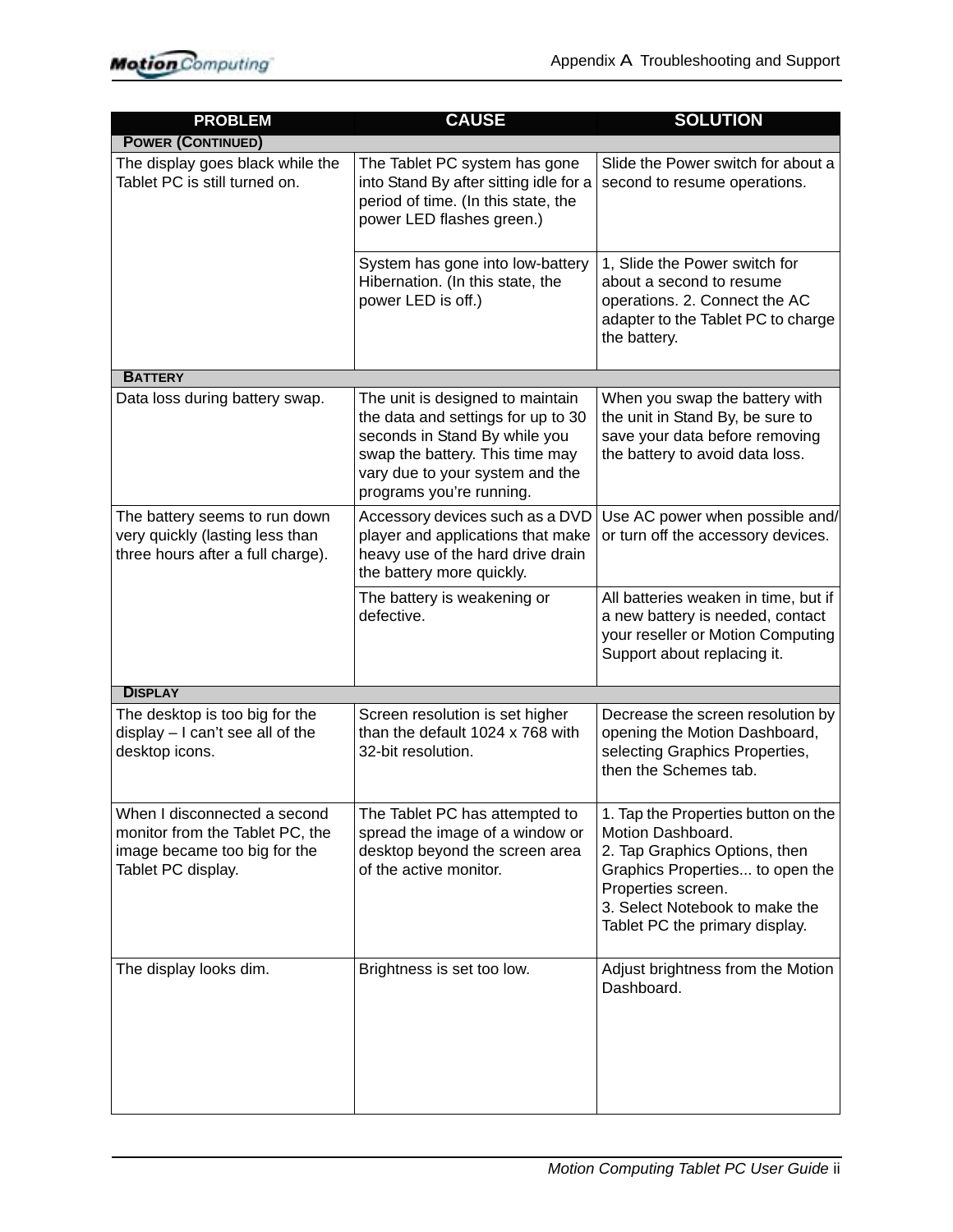| The screen is unreadable or<br>distorted.                                                            | Screen resolution and/or color<br>quality are set incorrectly.                                                                                                                                                     | Reset resolution to 1024 x 768<br>and color quality to 32-bit by<br>opening the Motion Dashboard,<br>Graphics Properties, then the<br>Schemes tab.                                                                                                                                                                                                                                                                                                                                                                  |
|------------------------------------------------------------------------------------------------------|--------------------------------------------------------------------------------------------------------------------------------------------------------------------------------------------------------------------|---------------------------------------------------------------------------------------------------------------------------------------------------------------------------------------------------------------------------------------------------------------------------------------------------------------------------------------------------------------------------------------------------------------------------------------------------------------------------------------------------------------------|
|                                                                                                      | Display driver has become<br>corrupted or uninstalled.                                                                                                                                                             | 1. Open the Windows Control<br>Panel, select Performance and<br>Maintenance (Category View).<br>or System (Classic View).<br>2. Select the Hardware tab.<br>3. Select Device Manager.<br>4. Open Display adapters.<br>5. Double-tap on an adapter.<br>6. Select the Driver tab.<br>7. Choose Update Driver and<br>follow the Installation Wizard.                                                                                                                                                                   |
| <b>PEN</b>                                                                                           |                                                                                                                                                                                                                    |                                                                                                                                                                                                                                                                                                                                                                                                                                                                                                                     |
| The Tablet PC digitizer screen<br>doesn't respond to the plastic<br>stylus I use on my PDA.          | You're using the wrong input<br>device.                                                                                                                                                                            | Only the Motion Digitizer Pen lets<br>you write on the Tablet display.<br>The Tablet PC doesn't respond to<br>other tablet pens or to a plastic<br>stylus.                                                                                                                                                                                                                                                                                                                                                          |
| I have the Tablet PC Input Panel<br>open, but a few seconds after I<br>write, my writing disappears. | You don't have an application or<br>word processing program open to<br>which the Input Panel can send<br>the ink message.                                                                                          | Either open the Text Preview<br>window from the Tools menu on<br>the Input Panel, or open a word<br>processing program, such as<br>Microsoft Word, Notepad, or<br>Wordpad.                                                                                                                                                                                                                                                                                                                                          |
| The Motion Digitizer Pen tip<br>doesn't line up with the arrow-<br>cursor when I tap on the screen.  | The pen and display need<br>recalibrating.                                                                                                                                                                         | Double-tap the Tablet and Pen<br>Settings icon and select the Pen<br>Settings tab. Or select Calibrate<br>on the Motion Dashboard.                                                                                                                                                                                                                                                                                                                                                                                  |
| I sometimes unintentionally click<br>the Pen function button while I'm<br>writing with the Pen.      | You're pressing the Pen button<br>with your thumb or finger when<br>you write or gripping the Pen too<br>tightly and accidentally pressing<br>the Pen button. This enables the<br>right-click function of the Pen. | Try these hints:<br>• Readjust how you hold the Pen.<br>Place your fingers on either side<br>of the Pen function button when<br>you write.<br>• Practice using the Pen function<br>button with both your index fin-<br>ger and thumb to see which<br>you prefer.<br>• Relax your grip. Only a light<br>touch is needed to write with<br>the Pen.<br>• Deactivate the Pen right-click<br>function through Tablet and Pen<br>Settings. Instead, press and<br>hold the Pen to the display sur-<br>face to right-click. |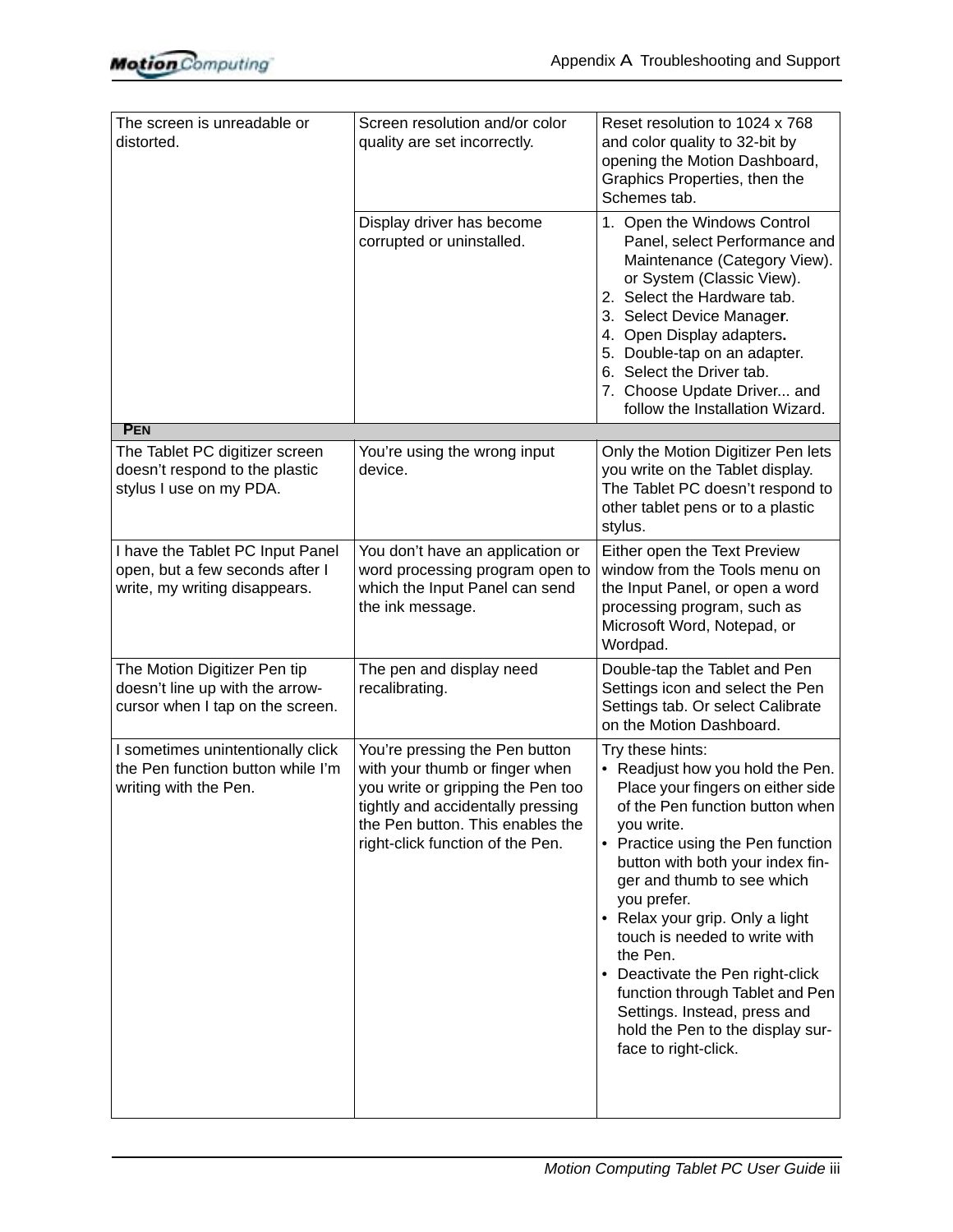| <b>PROBLEM</b>                                                                                                                                              | <b>CAUSE</b>                                                                                      | <b>SOLUTION</b>                                                                                                                                                                                                               |  |
|-------------------------------------------------------------------------------------------------------------------------------------------------------------|---------------------------------------------------------------------------------------------------|-------------------------------------------------------------------------------------------------------------------------------------------------------------------------------------------------------------------------------|--|
| <b>PEN (CONTINUED)</b>                                                                                                                                      |                                                                                                   |                                                                                                                                                                                                                               |  |
| The Pen button doesn't work. I<br>can't get it to right-click.                                                                                              | The right-click option for the Pen<br>button may be deactivated.                                  | Re-activate the right-click option:<br>Double-click the Tablet and Pen<br>Settings icon, select Pen Options,<br>and reselect Use pen button to<br>right-click. Select Apply>OK.                                               |  |
|                                                                                                                                                             | You may not be correctly timing<br>clicking the Pen button and<br>tapping the Pen on the display. | To right-click, hold the Pen button<br>down and then tap on the display.                                                                                                                                                      |  |
| The buttons on the Tablet PC<br>don't do what I expect them to do.                                                                                          | Button functions have been<br>changed.                                                            | Double-tap the Tablet and Pen<br>Settings icon, then Tablet<br><b>Buttons.</b> You can reset the<br>buttons to the defaults. Note:<br>Button functions are associated<br>with the orientation in which<br>they're programmed. |  |
| <b>INTERFACE/PORTS</b>                                                                                                                                      |                                                                                                   |                                                                                                                                                                                                                               |  |
| The system doesn't recognize the<br>PC card I've inserted.                                                                                                  | The card is incorrectly inserted.                                                                 | Eject the card and re-insert it with<br>the label side up.                                                                                                                                                                    |  |
|                                                                                                                                                             | The device is not supported.                                                                      | Check Windows XP compatibility.                                                                                                                                                                                               |  |
| The system doesn't recognize a<br>USB or IEEE 1394 device.                                                                                                  | Windows XP may take a short<br>time to recognize the device.                                      | Wait until Windows XP recognizes<br>the device.                                                                                                                                                                               |  |
|                                                                                                                                                             | The accessory isn't connected to<br>the Tablet PC correctly.                                      | Check the connection cable and<br>be sure it is inserted into the<br>correct port on the Tablet PC and<br>the accessory device.                                                                                               |  |
|                                                                                                                                                             | The correct driver isn't built into<br>Windows XP.                                                | Use the device's installation CD or<br>check the manufacturer's website<br>for the correct driver.                                                                                                                            |  |
| The Tablet PC is sitting in the<br>Motion FlexDock, but the system<br>doesn't recognize any accessory<br>devices, such as the external<br>monitor or CDROM. | The Tablet PC isn't fully seated in<br>the Motion FlexDock.                                       | Reseat the Tablet PC in the<br>Motion FlexDock.                                                                                                                                                                               |  |
| <b>AUDIO</b>                                                                                                                                                |                                                                                                   |                                                                                                                                                                                                                               |  |
| The built-in microphone doesn't<br>seem to hear my voice correctly.                                                                                         | The built-in microphone is not<br>intended for dictation.                                         | For speech recognition, attach a<br>headset microphone. A DSP<br>headset provides good results.                                                                                                                               |  |
| No sound is coming from the built-<br>in speakers.                                                                                                          | Connecting a headset or external<br>speakers mutes the built-in<br>speakers.                      | Disconnect the headset or<br>external speakers if not in use.                                                                                                                                                                 |  |
| No sound is coming from any<br>speakers.                                                                                                                    | Audio volume is too low or has<br>been muted.                                                     | Open the Motion Dashboard and<br>adjust the speaker volume by<br>sliding the volume slider or<br>uncheck the Mute button.                                                                                                     |  |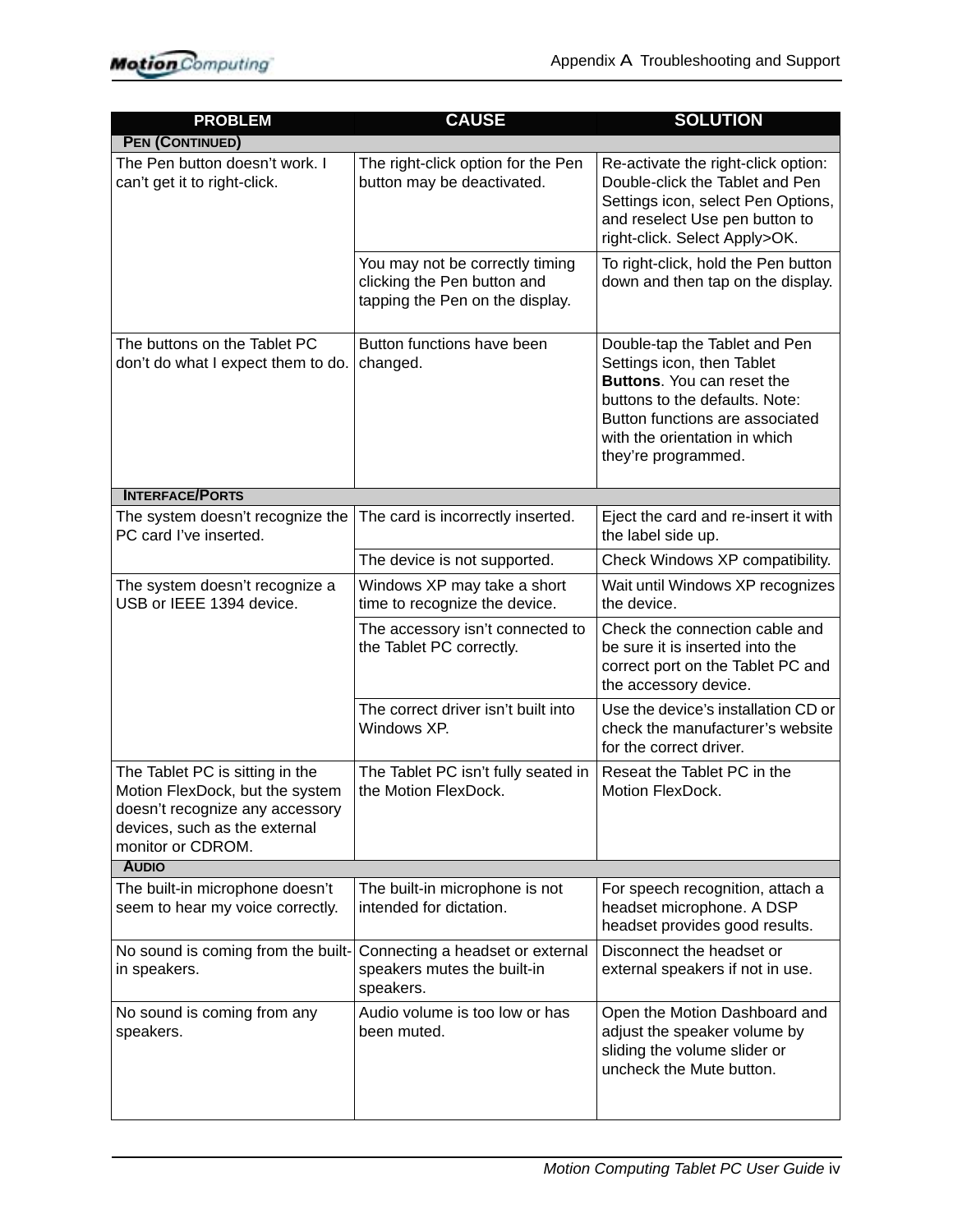| <b>PROBLEM</b>                                                                                            | <b>CAUSE</b>                                                                                                         | <b>SOLUTION</b>                                                                                                                                                                                                                                                                                               |
|-----------------------------------------------------------------------------------------------------------|----------------------------------------------------------------------------------------------------------------------|---------------------------------------------------------------------------------------------------------------------------------------------------------------------------------------------------------------------------------------------------------------------------------------------------------------|
| <b>OPERATING SYSTEM</b>                                                                                   |                                                                                                                      |                                                                                                                                                                                                                                                                                                               |
| I've forgotten my BIOS password<br>and can't access my system.                                            | The Tablet PC will let you enter a<br>certain number of incorrect<br>passwords (five) before it locks<br>the system. | Turn the Tablet PC off and back on<br>and try re-entering your password<br>(you can do this as many times as<br>needed). If you have forgotten<br>your password, contact your<br>Motion Computing reseller or<br><b>Motion Computing Technical</b><br>Support for information about<br>unlocking your system. |
| The program I'm working in has<br>stopped responding, but the<br>cursor moves and other programs<br>work. | The program has crashed.                                                                                             | Press the Security button (small<br>button with a key icon) on the<br>Tablet PC front panel to open the<br>Task Manager and end the non-<br>responsive program.                                                                                                                                               |
| The system keeps showing the<br>wrong date and time even after I                                          | Wrong time zone is selected.                                                                                         | Check that the time zone is<br>correct and reset it as needed.                                                                                                                                                                                                                                                |
| reset it.                                                                                                 | The system memory battery on<br>the mainboard may need to be<br>replaced.                                            | <b>Contact your Motion Computing</b><br><b>Reseller or Motion Computing</b><br>Support at<br>www.motioncomputing.com/<br>support                                                                                                                                                                              |
| The system seems to be operating<br>more slowly than usual.                                               | The hard disk drive is full or nearly<br>full.                                                                       | Run the Disk Cleanup utility to<br>clear out unnecessary and<br>temporary files. Remove<br>unneeded programs and files.                                                                                                                                                                                       |
|                                                                                                           | The disk needs defragmenting.                                                                                        | Run Disk Defragmenter to<br>consolidate files and folders on<br>the hard drive. Consult the<br>"Performance and Maintenance"<br>section of the Help and Support<br>Center.                                                                                                                                    |
| <b>COMMUNICATIONS</b>                                                                                     |                                                                                                                      |                                                                                                                                                                                                                                                                                                               |
| The wireless communication<br>keeps connecting even when I<br>don't want it to.                           | The default setting is On.                                                                                           | Uncheck the Wireless<br>Communications checkbox in the<br>Motion Dashboard.                                                                                                                                                                                                                                   |
| Data doesn't transfer through the<br>wired Ethernet cable.                                                | The Ethernet cable is not<br>connected correctly.                                                                    | Reconnect and check the activity<br>LEDs next to the LAN (RJ-45)<br>port. They should flash green and<br>amber.                                                                                                                                                                                               |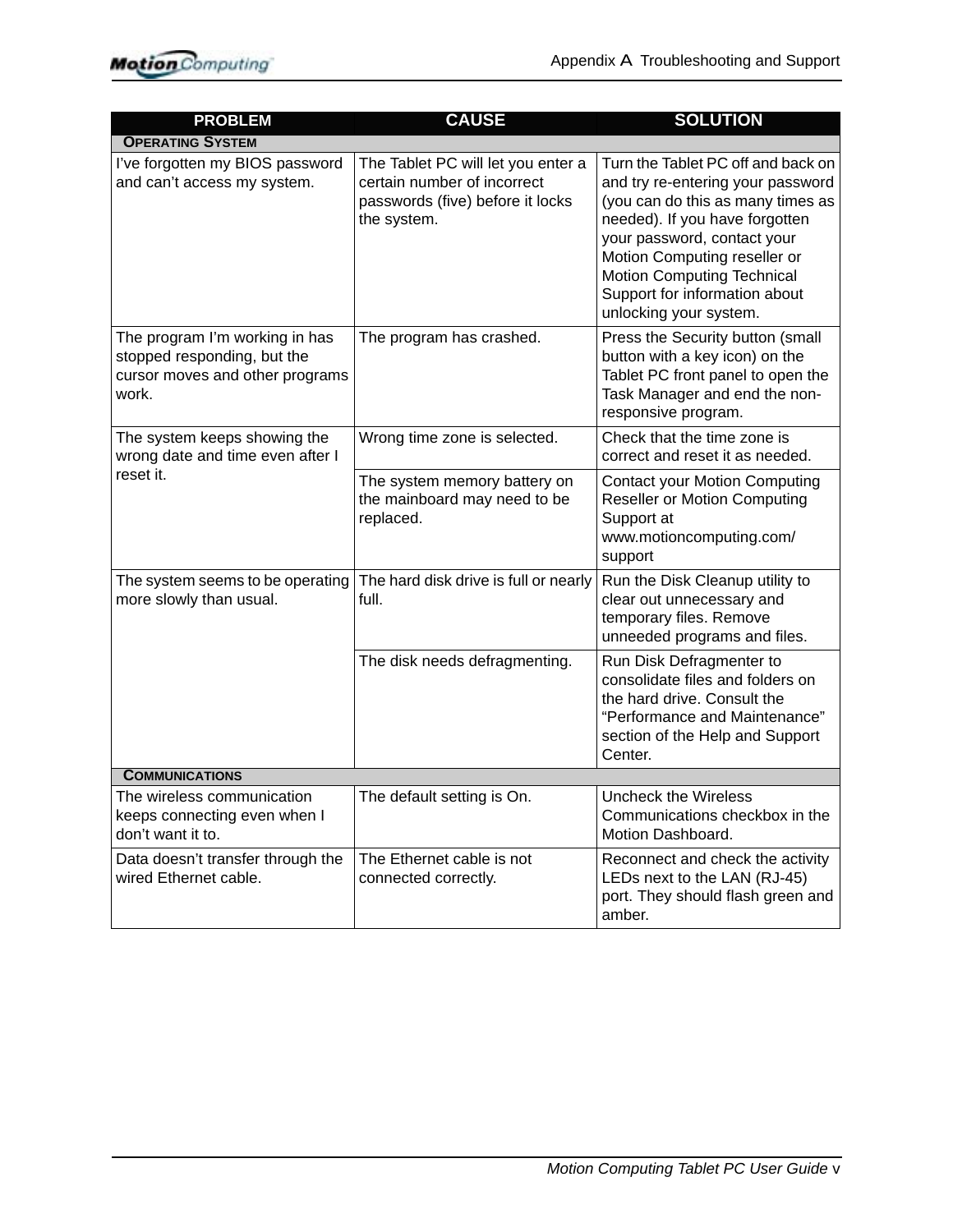#### **FAQS How long will the battery stay charged?**

This can vary according how you're using the Tablet PC, but a new, fully charged standard Motion 6-cell battery can last 3-4 hours.

#### **Can I make the battery charge last longer?**

- Change to the Max Battery power scheme (right-click on the Power/ Battery icon in the System Tray--located in the lower-right corner of the display window--and tap Adjust Power Properties; under Power schemes, tap Max Battery). The Tablet PC comes with Motion Computing Optimized as the default power scheme.
- Dim the display brightness by opening the Motion Dashboard and moving the Display Brightness slider. (You can also double-tap on the Tablet and Pen Settings icon in the System Tray and choose the Display tab to get this brightness slider.)
- Disconnect LAN/modem connections and disable wireless communications when not in use (uncheck the Wireless Communications checkbox in the Motion Dashboard).
- Turn off optional and unnecessary background programs and turn off or unplug accessory equipment from the USB and IEEE 1394 ports.

#### **What does the Tablet PC need for use in another country?**

Just an outlet adapter, which you can find in airports and travel stores. The AC adapter will adjust automatically to different voltage when plugged into the correct location-appropriate power adapter.

#### **What's the best way to clean the display screen?**

To clean the display screen, spray a window-type cleaner onto a soft cloth, like the one supplied with your Tablet PC, then wipe the display. Do not spray cleaners, spray/pour any liquid, nor wipe any abrasive cleaner on the screen nor any surface of the Tablet PC. Do not use tissues or paper towels to clean the screen. They contain wood fibers and may scratch the surface.

#### **Will scratches affect the display/digitizer's performance?**

Testing has not found appreciable loss of performance on a scratched display.

#### **How sensitive is the screen to sunlight and the elements?**

As with any computer or electronic device, the Tablet PC should be protected from liquids, dirt and sand, other contaminants, sunlight, and extreme heat.

#### **Will the Tablet PC work with any monitor or USB accessory keyboard, mouse, disk drive, etc?**

As long as the device's driver is available either in the Windows XP operating system or from the manufacturer and it carries the Windows XP logo or certification, it should work with your Tablet PC. For more information, see www.microsoft.com/help.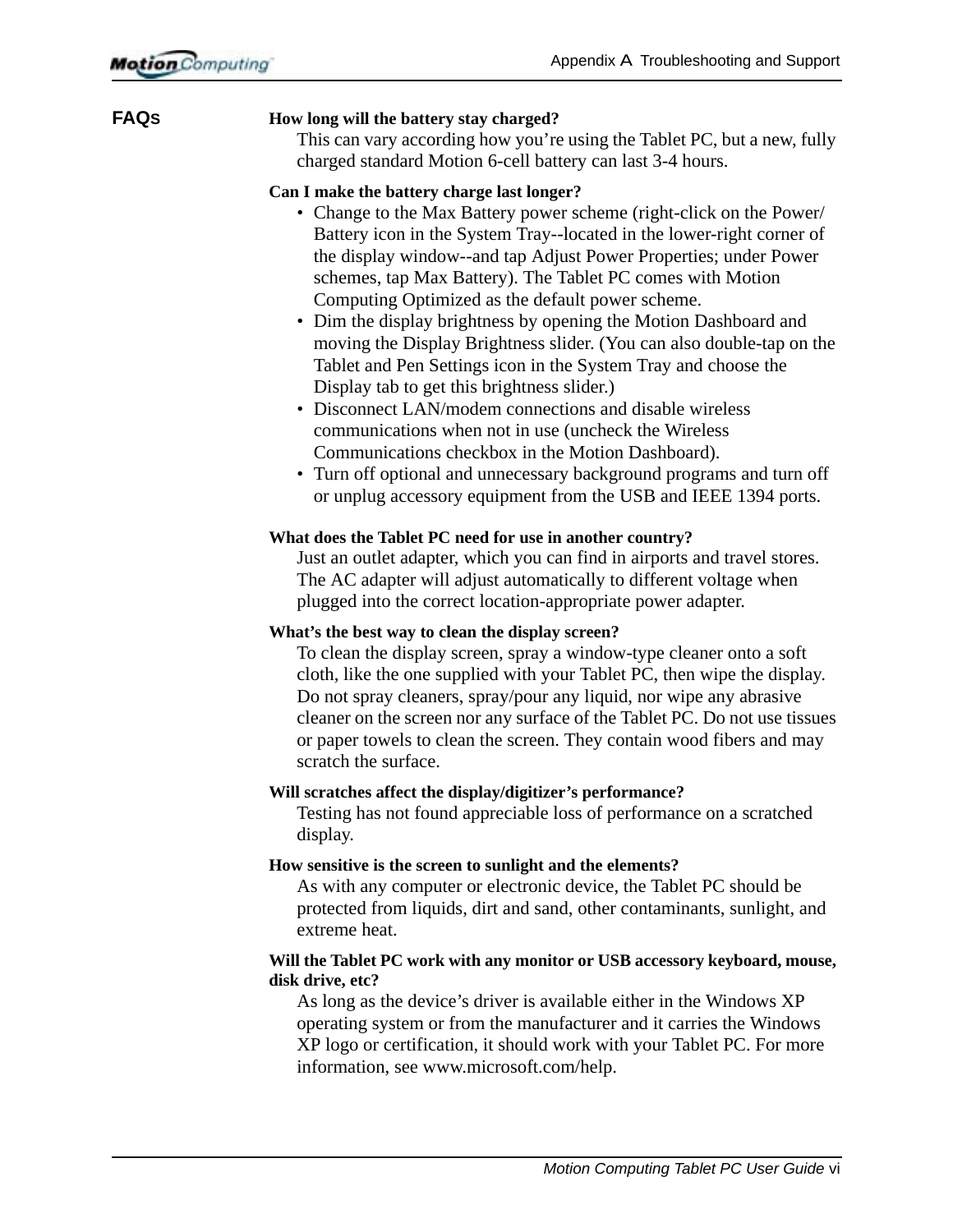|                                                      | Why doesn't the Tablet PC or FlexDock have parallel, serial, or<br>PS2 (mouse) ports?                                                                                                                                                                                                                                                                                                                                                                                                                                                                                              |
|------------------------------------------------------|------------------------------------------------------------------------------------------------------------------------------------------------------------------------------------------------------------------------------------------------------------------------------------------------------------------------------------------------------------------------------------------------------------------------------------------------------------------------------------------------------------------------------------------------------------------------------------|
|                                                      | Microsoft Tablet PC certification requires the system to be completely<br>Grab-and-Go-that is, to be able to dock with and undock from all<br>accessories without putting the system into suspend or shutting it down.<br>Connection through legacy ports (serial, parallel, PS2) often requires<br>suspending or restarting the system, which prevents you from moving<br>between desktop mode and mobile mode seamlessly in one docking/<br>undocking step. You can purchase a USB-to-serial or USB-to-parallel<br>adapter from Motion Computing or a Motion Computing reseller. |
|                                                      | How do I adjust the Tablet for left-handed use?<br>Double-tap on the Tablet and Pen Settings icon in the System Tray,<br>located in the lower-right corner of the display window, which opens the<br>Settings window. You can change handedness as well as the location of<br>the menus. Then, recalibrate the Pen.                                                                                                                                                                                                                                                                |
| <b>MOTION</b>                                        | <b>Standard, and Extended Warranty and Insurance Programs</b>                                                                                                                                                                                                                                                                                                                                                                                                                                                                                                                      |
| <b>WARRANTIES</b>                                    | Motion Computing offers a 1-year limited warranty on the Motion<br>Tablet PC, the Motion FlexDock, and Memory Upgrade Modules. For a<br>copy of this Warranty, see the Warranty packaged with your Tablet PC.                                                                                                                                                                                                                                                                                                                                                                      |
|                                                      | Motion Computing offers a 90-day warranty on other accessories. For a<br>copy of this Warranty, see the Warranty packaged with your Tablet PC.                                                                                                                                                                                                                                                                                                                                                                                                                                     |
|                                                      | In addition, Motion Computing offers 1-year and 2-year extended<br>warranties along with various screen and configuration insurance<br>programs. For information, contact Motion Computing at<br>www.motioncomputing.com/support.                                                                                                                                                                                                                                                                                                                                                  |
| <b>MOTION</b>                                        | <b>Motion Computing Support</b>                                                                                                                                                                                                                                                                                                                                                                                                                                                                                                                                                    |
| <b>COMPUTING</b><br><b>SUPPORT</b><br><b>OPTIONS</b> | If you need assistance or answers to frequently asked questions about<br>your Motion Tablet PC, visit www.motioncomputing.com/support. We<br>also offer a Knowledge Base of additional information that may help<br>with your problem.                                                                                                                                                                                                                                                                                                                                             |
|                                                      | <b>Returning the Motion Tablet PC for Repairs</b>                                                                                                                                                                                                                                                                                                                                                                                                                                                                                                                                  |
|                                                      | To request service for your Motion Computing Tablet PC, contact<br>Motion Computing Technical Support at www.motioncomputing.com/<br>support.                                                                                                                                                                                                                                                                                                                                                                                                                                      |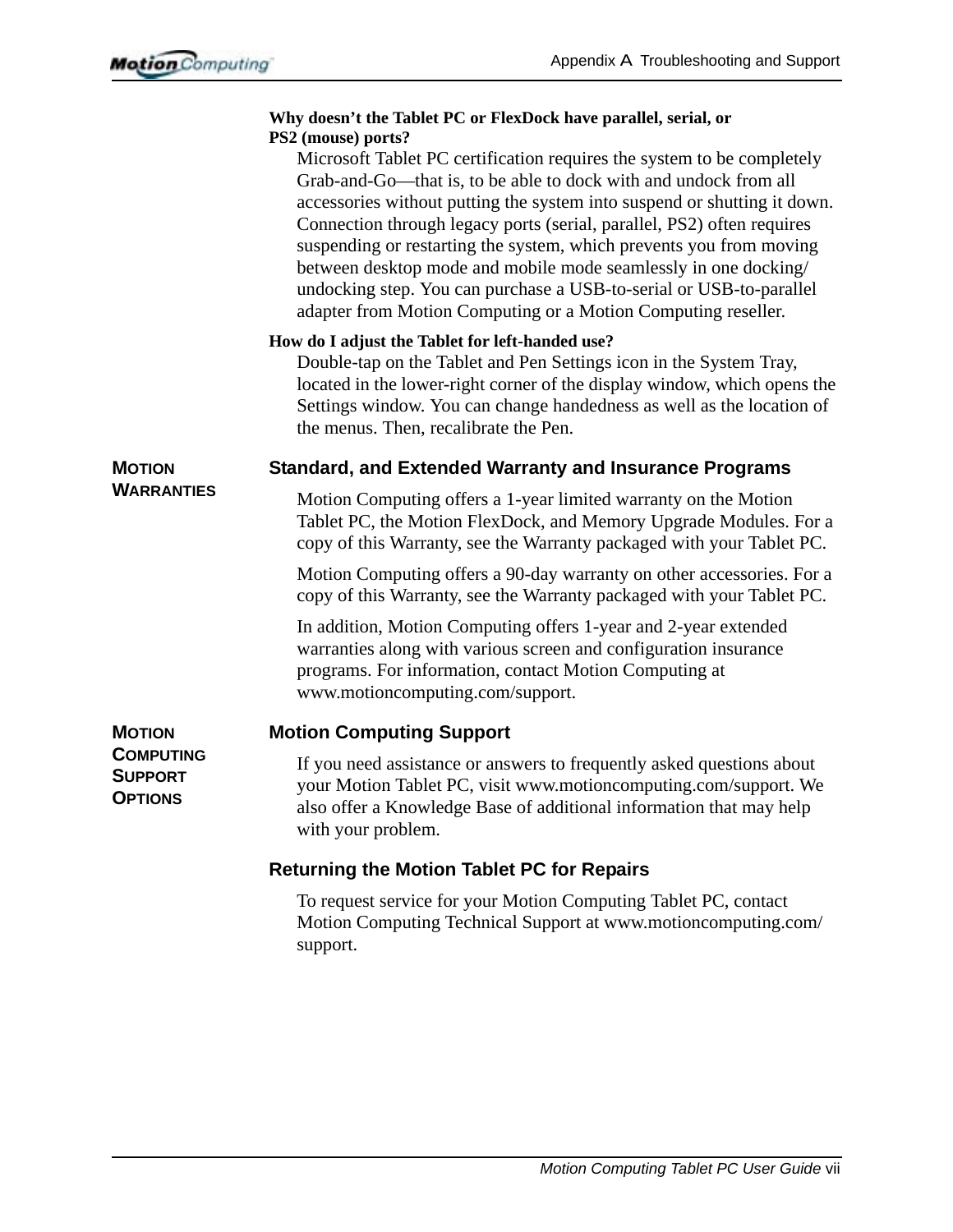#### **RMA Process (Warranty Service)**

To request warranty service, contact Motion Technical Support. If Motion determines a return is necessary, you will be given an RMA (Return Material Authorization) number, as well as packing and shipping instructions. Motion Computing will complete the repair within 48 business hours and return it by two-day air shipment.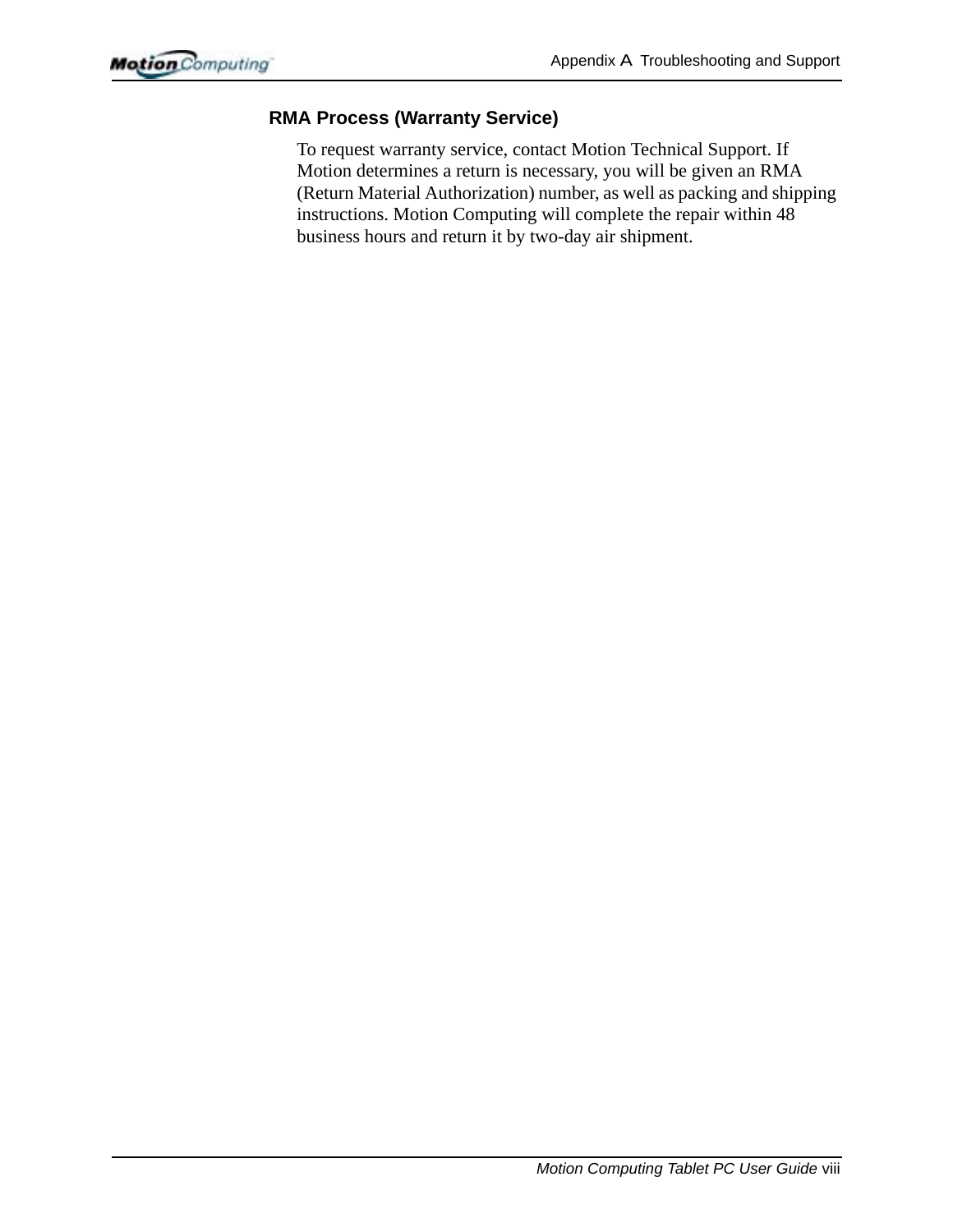# Appendix  $B$ Motion Tablet PC Specifications

| Motion M1200 and M1300 Tablet PCs                                 |                                                                                                                                                                                                                                                                                                                                      |
|-------------------------------------------------------------------|--------------------------------------------------------------------------------------------------------------------------------------------------------------------------------------------------------------------------------------------------------------------------------------------------------------------------------------|
| CPU                                                               | Motion M1200: Intel Pentium III Processor-M, ULV*<br>Motion M1300: Intel Pentium M Processor, ULV*<br>*ULV=Ultra Low Voltage                                                                                                                                                                                                         |
| Chipset                                                           | Motion M1200: Intel 830GM<br>Motion M1300: Intel 855GM with 64MB video RAM                                                                                                                                                                                                                                                           |
| <b>System Memory</b>                                              | Motion M1200: 256MB base RAM (maximum 1GB); two PC133 SDRAM SODIMM slots<br>Motion M1300: 256MB base RAM (maximum 1GB); two PC2100 DDR SODIMM slots                                                                                                                                                                                  |
| System Storage (Hard Disk Drive)                                  | Available configurations: minimum 20GB, upgradeable                                                                                                                                                                                                                                                                                  |
| 1/O                                                               | Microphone-in; Headphone out; DC power in<br>Ports: two USB ports (M1200=USB 1.1; M1300=USB 2.0); one IEEE 1394; one RJ-11;<br>one RJ-45; one VGA monitor; one docking connector                                                                                                                                                     |
| Front Panel Buttons (in Primary<br>landscape mode; top to bottom) | One Alt+Tab key with secondary function<br>One Function key<br>Five-way directional control button with secondary functions<br>Programmable Hot Key: One Dashboard display button with secondary function<br>Programmable Hot Key: One Portrait/Landscape rotation key with secondary function<br>One Security button (Ctrl+Alt+Del) |
| <b>PC Card Controller</b>                                         | O <sub>2</sub> Micro OZ6912T PCI Cardbus                                                                                                                                                                                                                                                                                             |
| <b>PCMCIA</b>                                                     | Single Type-II PCMCIA cardbus slot                                                                                                                                                                                                                                                                                                   |
| Audio                                                             | Motion M1200: Sigmatel AC9750<br>Motion M1300: RealTek ALC203                                                                                                                                                                                                                                                                        |
| Display                                                           | 12.1" XGA TFT LCD (1024 x 768)                                                                                                                                                                                                                                                                                                       |
| Graphics                                                          | Motion M1200: Intel 830GM integrated graphics with UMA rotational support.<br>Motion M1300: Intel 855GM integrated graphics with UMA rotational support.<br>Rotation: 0°, 90°, 180°, 270°<br>External Monitor Resolution Support: Motion M1200 -- 1800 x 1440 (maximum);<br>Motion M1300 -- 2048 x 1536 (maximum)                    |
| Communications                                                    |                                                                                                                                                                                                                                                                                                                                      |
| <b>Ethernet LAN</b>                                               | 10/100: Realtek RTL8100BL LAN on motherboard                                                                                                                                                                                                                                                                                         |
| Modem                                                             | PCTEL MDC V.92 56.6Kbps/14.4Kbps transceiver fax                                                                                                                                                                                                                                                                                     |
| Wireless                                                          | Motion M1200: 802.11b via Type-IIIA mini-PCI interface<br>Motion M1300: 802.11b dual band                                                                                                                                                                                                                                            |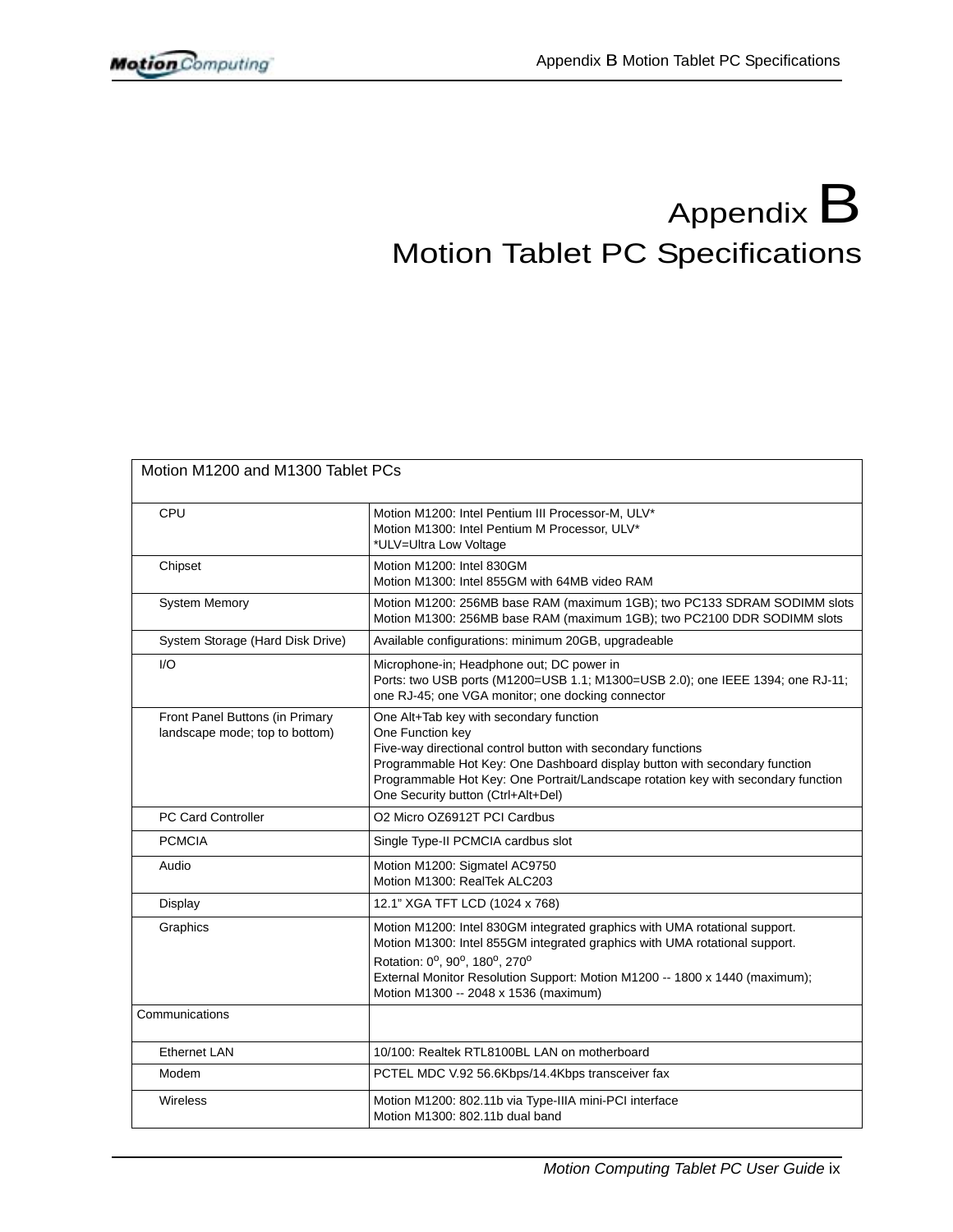| Input Device                                                                                                                                                                                                | Active digitizer pen (no battery required) with single function button                                                                                                                                                                                                                                                                                                                                                                                                    |
|-------------------------------------------------------------------------------------------------------------------------------------------------------------------------------------------------------------|---------------------------------------------------------------------------------------------------------------------------------------------------------------------------------------------------------------------------------------------------------------------------------------------------------------------------------------------------------------------------------------------------------------------------------------------------------------------------|
| Docking                                                                                                                                                                                                     | Motion FlexDock docking station. Features include: microphone-in; headphone out; DC<br>power in; three USB ports (M1200=USB 1.1; M1300=USB 2.0); IEEE1394 connector;<br>RJ-45 connector; VGA connector (for external monitor); docking connector to the Tablet<br>PC; cut-out that allows access to the RJ-11 (modem) connector on either MotionTablet<br>PC model                                                                                                        |
| Battery/Power Management                                                                                                                                                                                    |                                                                                                                                                                                                                                                                                                                                                                                                                                                                           |
| <b>Battery Type</b>                                                                                                                                                                                         | Six prismatic Lithium-ion cells; Smbus control; 40Whr capacity (optional lightweight 3-cell<br>Lithium-ion battery, purchased separately)                                                                                                                                                                                                                                                                                                                                 |
| <b>Battery Life</b>                                                                                                                                                                                         | Six-cell battery: Maximum 3-4 hours                                                                                                                                                                                                                                                                                                                                                                                                                                       |
| <b>Battery Charging Time</b>                                                                                                                                                                                | Approximate charging time of 2 hours (Tablet PC on); 1.2 hours (Tablet PC off)                                                                                                                                                                                                                                                                                                                                                                                            |
| <b>Battery Charger</b>                                                                                                                                                                                      | Motion Multi-Unit Battery Charger: Nominal Input Voltage=19VDC; nominal output<br>voltage=12.5V; operating ambient temperature: $0^{\circ}$ C to + 50°C (+32 F to +122°F);<br>storage temperature: -2 <sup>o</sup> C to +70 <sup>o</sup> C (-4 <sup>o</sup> F to +158 <sup>o</sup> F)                                                                                                                                                                                     |
| <b>AC Power Adapter</b>                                                                                                                                                                                     | 50W universal, 2-pin jack, 90~264V AC, 47-63Hz                                                                                                                                                                                                                                                                                                                                                                                                                            |
| <b>LED System Status Indicators</b>                                                                                                                                                                         | Power/Stand By; Battery Status; Hard Drive Access; Wireless Activity                                                                                                                                                                                                                                                                                                                                                                                                      |
| Software (standard)                                                                                                                                                                                         | Microsoft Windows XP Tablet PC Edition; Adobe Acrobat; Motion Computing Dashboard;<br>customer support tools; online documentation; drivers                                                                                                                                                                                                                                                                                                                               |
| <b>BIOS</b>                                                                                                                                                                                                 | 512 KB (Motion M1200) or 1024KB (Motion M1300) Flash BIOS ROM; password<br>protection for the system and Hard Disk Drive; ACPI 1.1 compliant; Pen/Button based<br>setup utility                                                                                                                                                                                                                                                                                           |
| Environment                                                                                                                                                                                                 | Operating Temperature: +5°C to +35°C (+41F to +95°F)<br>Storage Temperature: -20°C to +60°C (+4F to +140°F)<br>Humidity: 10% to 90% without condensation<br>Operating Altitude: 0 to 10,000 feet<br>Storage Altitude: 0 to 40,000 feet                                                                                                                                                                                                                                    |
| <b>Physical Characteristics</b>                                                                                                                                                                             |                                                                                                                                                                                                                                                                                                                                                                                                                                                                           |
| Size                                                                                                                                                                                                        | 296.0mm x 240.0mm x 22.0mm (11.7" x 9.4" x 0.90")                                                                                                                                                                                                                                                                                                                                                                                                                         |
| <b>Carrying Weight</b>                                                                                                                                                                                      | <3.0 lb (1.36KG) (in selected configurations)                                                                                                                                                                                                                                                                                                                                                                                                                             |
| Optional Accessories*<br>*New accessories may be added from<br>time to time. For a list of the currently<br>available accessories, see the Motion<br>website at<br>www.motioncomputing.com/<br>accessories. | Motion FlexDock; Motion Desktop Stand; Motion Slip Case; Motion Hardtop Cover;<br>Motion Portfolio; Motion Executive Portfolio; Clamshell Portfolio; Motion Mobile Keyboard<br>with Touch Pad; Motion Hardtop Keyboard; Motion Rubber Edge Protector; Motion<br>Optical Disk Drive; Motion 3-cell Battery; Motion 6-cell Battery; 256MB Memory Upgrade<br>for Motion Tablet PCs; 512MB Memory Upgrade for Motion Tablet PCs; Motion 40GB and<br>60GB hard drive upgrades. |
| Service/Support                                                                                                                                                                                             |                                                                                                                                                                                                                                                                                                                                                                                                                                                                           |
| <b>Motion Computing Support</b>                                                                                                                                                                             | Contact your Motion Computing reseller or go to the Motion Computing support website<br>at www.motioncomputing.com/support.                                                                                                                                                                                                                                                                                                                                               |
| <b>Agency Certifications</b>                                                                                                                                                                                |                                                                                                                                                                                                                                                                                                                                                                                                                                                                           |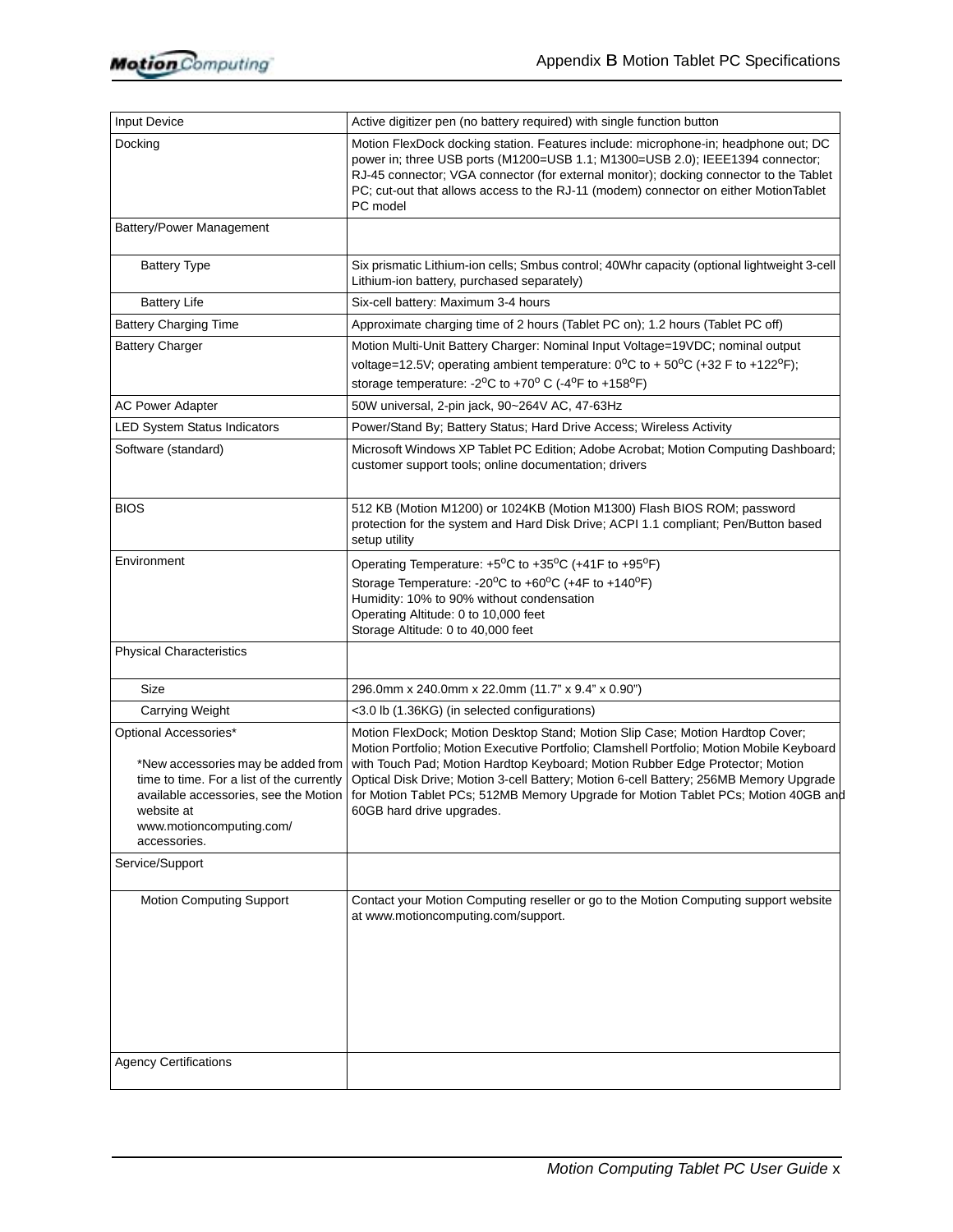| Emissions      | FCC 15, Class B<br>EN55022 (CISPR22) Class B<br>ICES-003 Class B<br>ETS 300 328<br>ETS 300 826<br><b>IC RSS 210</b> |
|----------------|---------------------------------------------------------------------------------------------------------------------|
| Immunity       | EN55024                                                                                                             |
| Safety         | UL and CUL, UL1950<br><b>CSA C22.2</b><br>EN60950<br>TUV/GS                                                         |
| <b>Telecom</b> | FCC Part 68<br>IC CS <sub>03</sub>                                                                                  |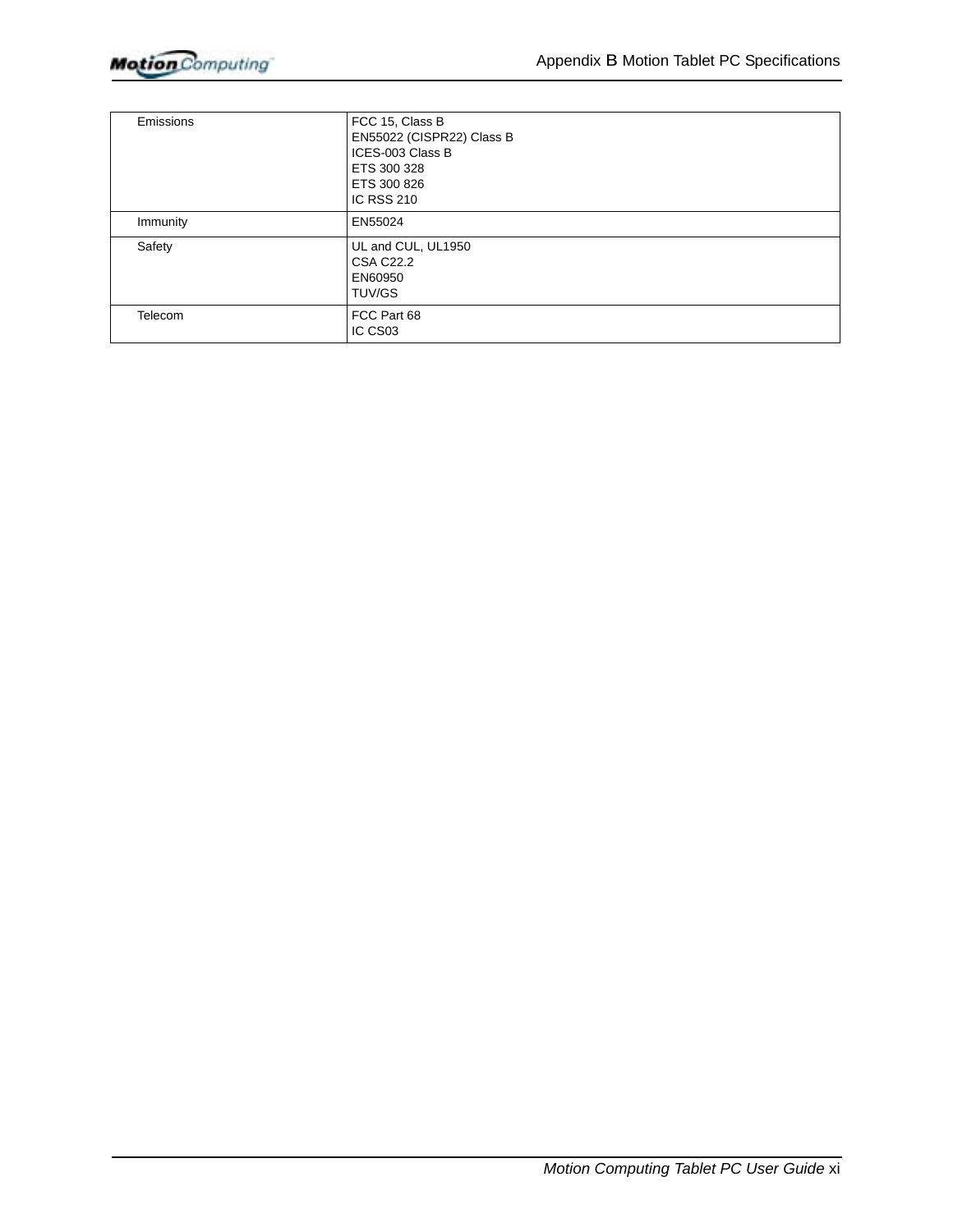**WIRELESS MINI-PCI INSTALLATION**

# **Appendix C**

### **Wireless Mini-PCI Installation**

To install the wireless mini-PCI card (WMIB 100GS) in your Tablet PC, follow these steps:

**WARNING**: To avoid the risk of personal injury or damage to the Tablet PC, when performing the following tasks, turn off your Tablet PC, unplug the AC power connection, and remove the battery. Ground yourself by touching a grounded conductive surface, such as a device or appliance with a grounded, three-pronged plug. Avoid touching the pins and leads on the memory module and the internal circuitry of the Tablet PC.

- 1. After you disconnect power, unscrew the L-shaped cover from the bottom of the Tablet PC.
- 2. If you are replacing a wireless card, release the clips on each side of the card then lift to remove it from the slot.
- 3. Align the pins on the wireless card with the receptors on the slot.
- 4. Gently push the new wireless mini-PCI card into the mini-PCI socket of the Tablet PC motherboard at a 25-degree angle until it is firmly seated, then snap it into place.



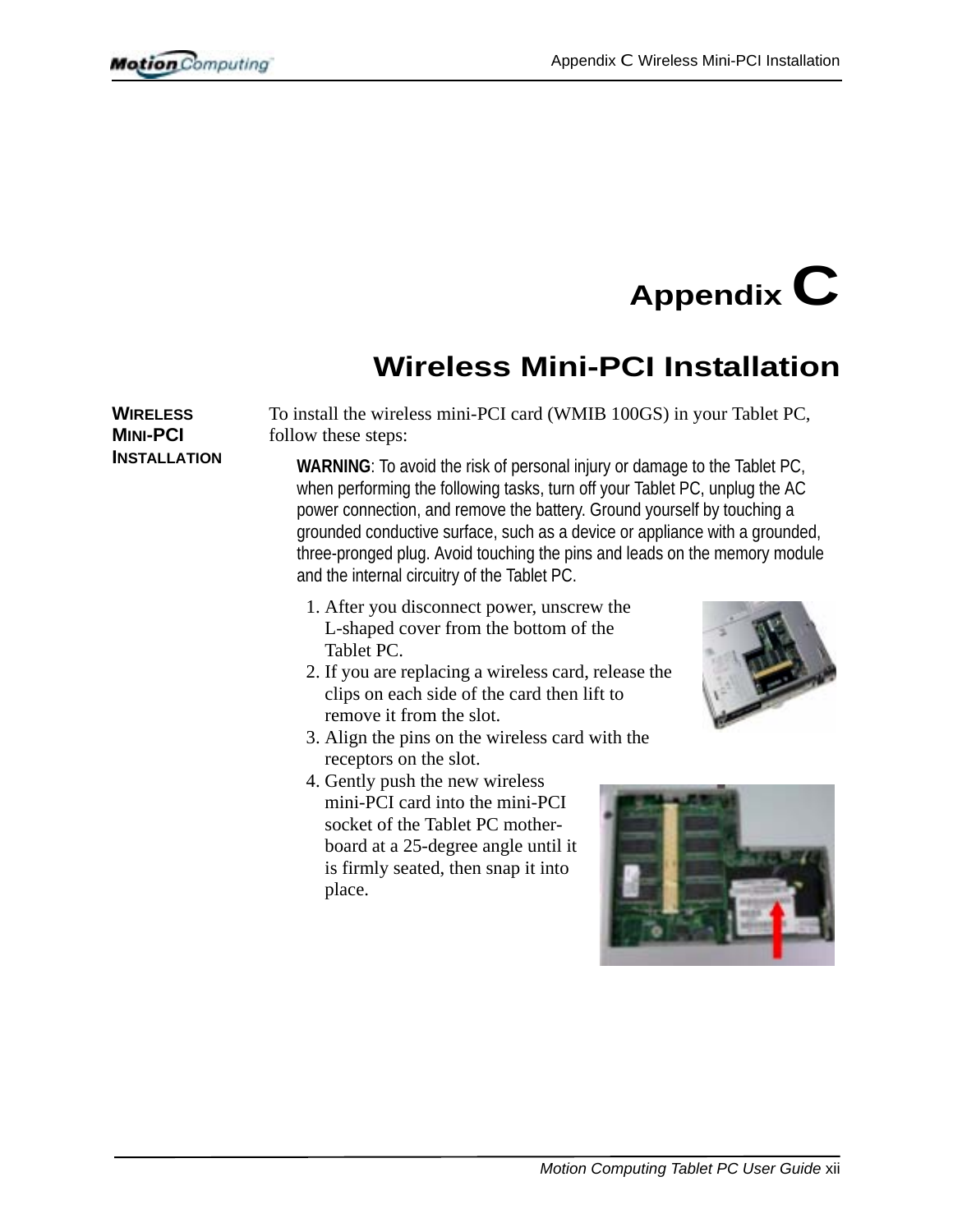- 5. Connect the gray antenna from the Tablet PC to the RF MAIN terminal of the mini-PCI card.
- 6. Connect the black antenna on the Tablet PC to the RF AUX auxiliary terminal of the mini-PCI card.
- 7. Replace the cover on the bottom of the Tablet PC, reinsert the screws, and tighten them.
- 8. Reinsert the battery and connect to AC power; then power up the Tablet PC.



**RF MAIN**.....**RF AUX**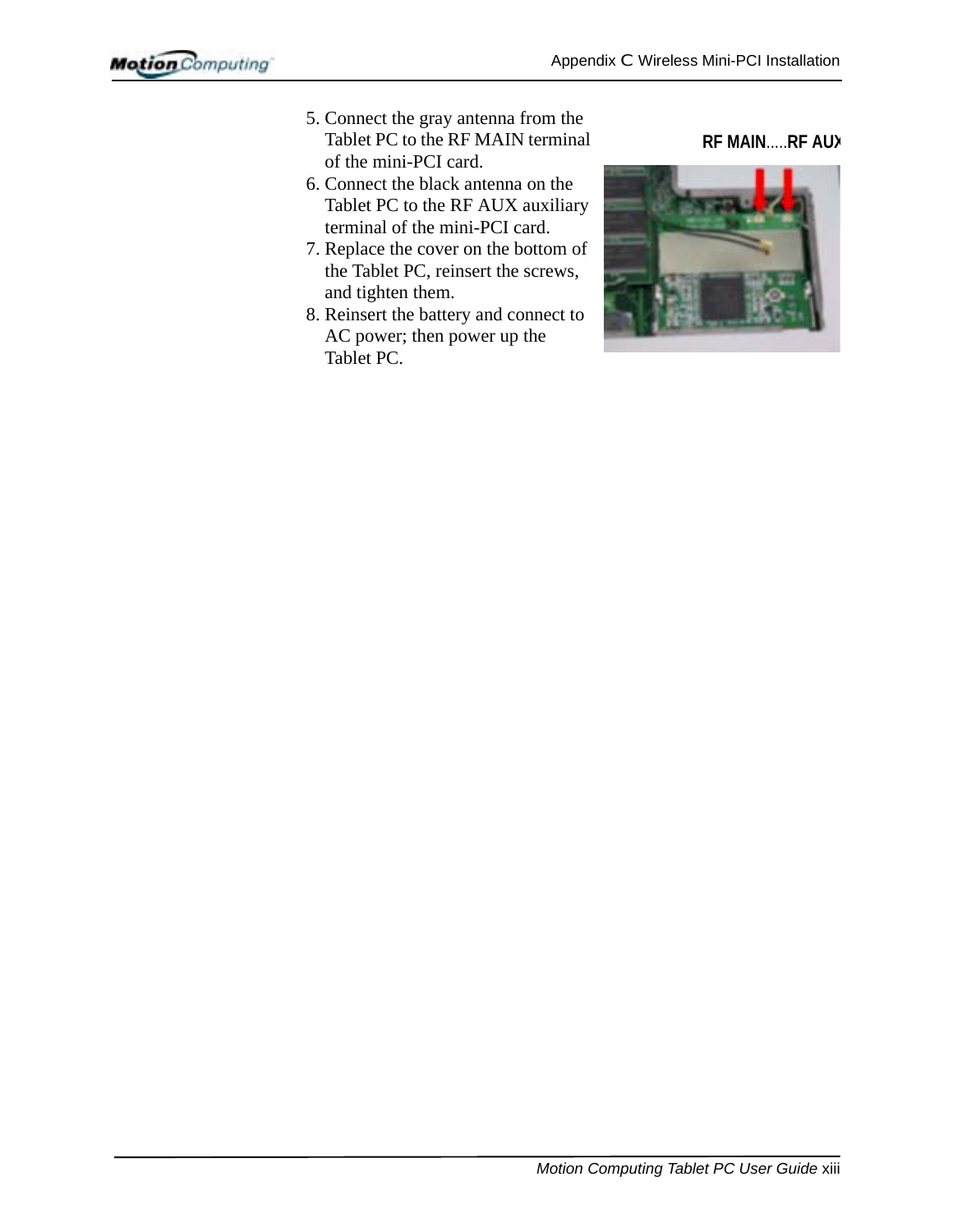#### **A**

[AC mini-plug 14](#page-16-0) [AC power adapter 14](#page-16-1) wrong 47 Accessories 7, [19](#page-21-0) [FlexDock 19](#page-21-1) [Hard Top Cover 21](#page-23-0) Keyboard 20 [Memory Upgrade Modules 22](#page-23-1) Optical Disk Drives 21 [Portfolio 21](#page-23-2) Adding memory 45 [Adjusting brightness 42](#page-42-0) [Administrator password 29](#page-31-0) [Analog telephone jack 15](#page-17-0) Application CD 23 [Arrow keys 15,](#page-17-1) [41](#page-42-1)

#### **B**

Battery 13 [and storing the Tablet 55](#page-55-0) [Battery Status Gauge 17](#page-19-0) Battery Status LED 44 charging 44 Dashboard 25 [disposing of 45](#page-46-0) [functions 14](#page-16-2) gauge 44 [hints 45](#page-46-1) overheated 44 reading the Power Meter 42, 44 recharging 44 recharging time 44 [Status 16](#page-18-0) [temperature 14](#page-16-3) testing the charge 44 [Battery Status 16](#page-18-1) Battery status gauge 13, [17](#page-19-1) BIOS [accessing 53,](#page-53-0) [54](#page-54-0) [exiting 54](#page-53-1) Brightness 25 Button functions  $Alt + Tab 15$ [Tablet PC Input Panel 15](#page-17-3)

Buttons [changing defaults 41](#page-42-2) [Escape button 15](#page-17-4) [Function button 15](#page-17-5) [Hot Key #1 \(Dashboard\) 15](#page-17-6) [primary functions 15](#page-17-7) [Resetting button functions 41](#page-42-3) [secondary functions 15](#page-17-8) setting functions x

#### **C**

Cable connections DVD, CDRW 46 Calibrating 25 CDROM 46 CDRW 46 [Cleaning recommendations 56](#page-55-1) Cloning 48 Commands [voice 51](#page-51-0) [Computer name 29](#page-31-1)

#### **D**

[Dashboard 25](#page-28-0) [Calibrate Pen button 33](#page-35-0) Quick Keys 25 [Default power scheme 43](#page-44-0) [Desktop Stand 19](#page-21-2) [Dictation 51](#page-51-1) [Did You Know updates 10](#page-12-0) [Disappearing 36](#page-38-0) Display [brightness 42](#page-42-4) [cleaning 55](#page-55-2) [orientation 40](#page-41-0) Display Brightness 25 Display Rotation 25 [Display screen 55](#page-55-3) [Domain name 29](#page-31-2) [Drawings 37](#page-38-1) Dual Head Video Controller 48 DVD/CDRW 46

#### **E**

[Enable 802.11 Wireless Radio 50](#page-50-0) [End User License Agreement 29](#page-31-3)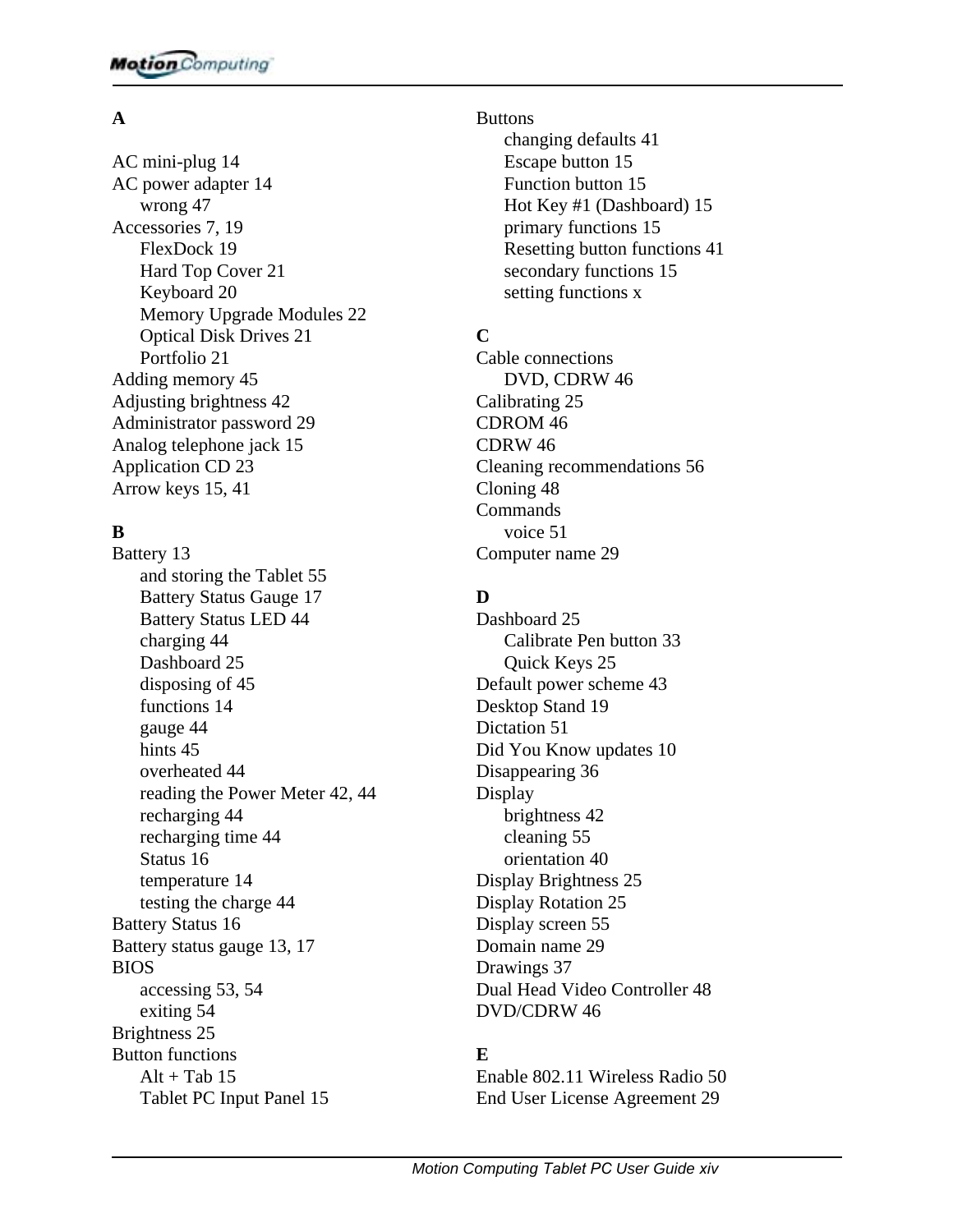### **F**

[Faxing 15](#page-17-0) FCC i [Features 5,](#page-7-0) [6](#page-7-1) [FlexDock 19,](#page-21-0) 48, x [Function button. See Pen, function button 34](#page-35-0)

## **G**

[Gauge 17](#page-19-0) Gestures, Pen 35 Graphics 48, 49 Grounding 45

## **H**

Hard drive 13 [Hard Drive LED 16](#page-18-0) [Hard Top 56](#page-55-0) [Hard Top Cover 21,](#page-23-0) [56](#page-55-0) [HDD password 52](#page-52-0) Headphone 13 Hibernate [Power Management 45](#page-46-0) **Hibernation** [definition of 31](#page-33-0) [exiting 32](#page-34-0) [when to use 31](#page-33-0) **Hints** [battery 45](#page-46-1) [Power Management 45](#page-46-2) [Wireless 22](#page-24-0) [Hot Key #2 \(Orientation\) 15,](#page-17-1) [40](#page-41-0) [Hot Keys 41](#page-42-0)

## **I**

 $I/O<sub>6</sub>$ IEEE 1394 46 [Inkball 9](#page-11-0) Intel Extreme Graphics 48, 49 Internet [initializing in Windows XP 28](#page-30-0)

#### **K**

Keyboard 20 [Keyboard, USB 29](#page-31-0)

### **L**

LEDs [Battery Status 16](#page-18-1) front panel 16 [Hard Drive 16](#page-18-0) [Power/Standby 16](#page-18-2) [status 16](#page-18-3) [Wireless 16](#page-18-4) [Lithium-ion battery 6](#page-8-1) Lock slot 13 [Locked, HDD Password 54](#page-54-0)

## **M**

Memory 13, 45 amount of 46 Memory configurations 22 [Memory upgrade modules 22](#page-23-1) Microphone built-in 13 jack 13 [Microphone Wizard 51](#page-51-0) [Mini-PCI card 5, 1](#page-7-2)3, [22](#page-24-1) [Modem 15](#page-17-2) Motion M1200 Tablet PC [care 55](#page-55-1) [chassis 14](#page-16-0) [features 5,](#page-7-3) [6](#page-7-4) software 28 [starting and stopping 30](#page-32-0) [storing 55](#page-55-2) [Motion Digitizer Pen 14](#page-16-1) [Multimedia 52](#page-52-1) i

# **O**

Optical Disk Drive AC power adapter 47 cables 46 diagram 46 installation 46 Optical Disk Drives 21 **Orientation** [changing 40](#page-41-1)

## **P**

Password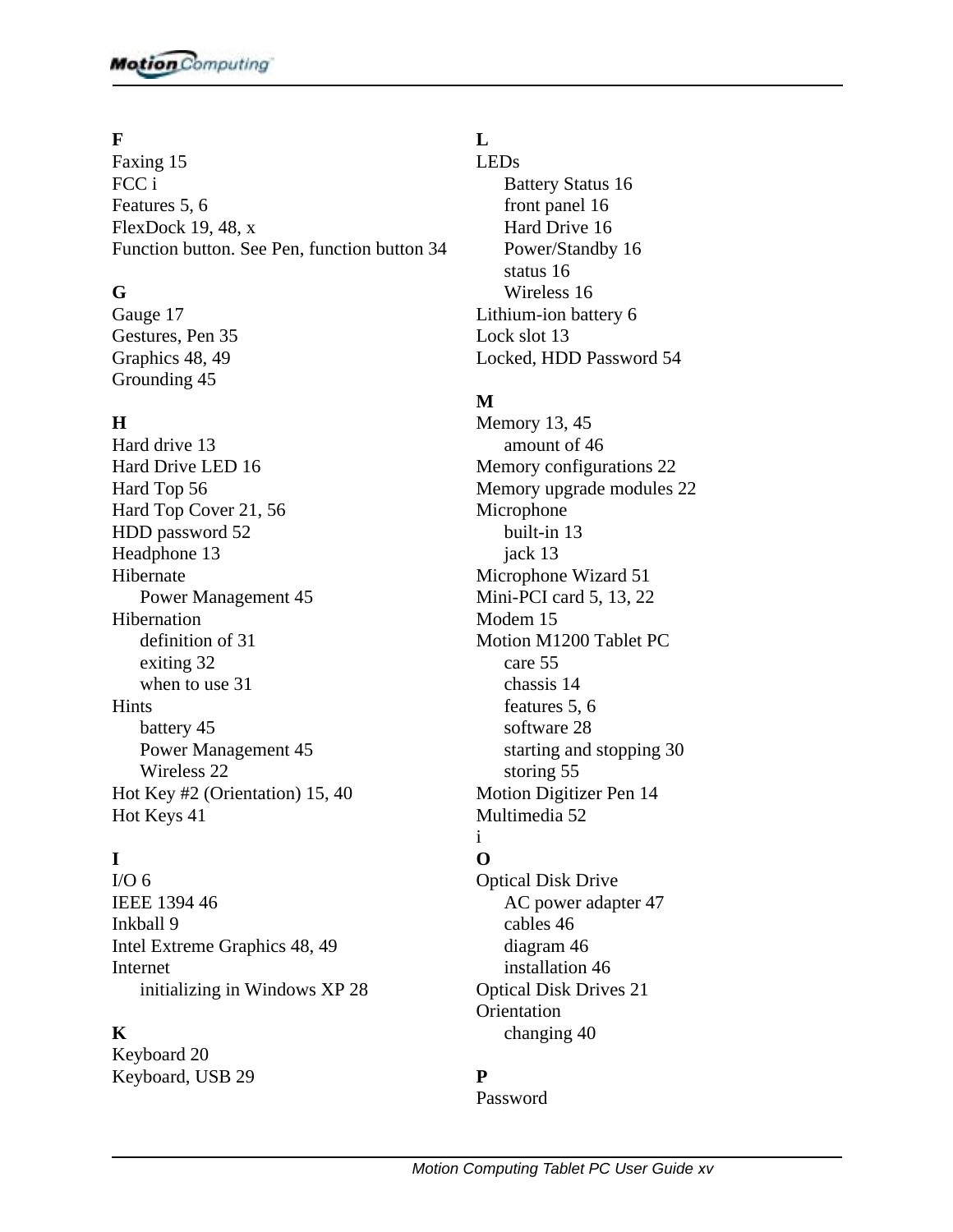[forgotten 53](#page-52-2) [HDD 52](#page-52-3) [operating system 52](#page-52-4) [Password on boot 53](#page-53-0) [removing 54](#page-54-1) [PBX 15](#page-17-3) PC card PC card slot 13, [22](#page-24-2) Pen [adjusting properties 35](#page-36-0) [and mouse 34](#page-36-1) backspace gesture 35 [button 32](#page-34-1) [calibrating 14,](#page-16-2) [33](#page-35-1) [care 34,](#page-36-2) [56](#page-56-0) [description 11](#page-13-0) [double-tap 33](#page-34-2) [electronics 56](#page-56-1) [function button 33](#page-35-2) gestures 35 hints for using 33 [ordering 56](#page-56-2) [overview 32](#page-34-3) pen tether anchor 13 [pointer 34](#page-35-3) [practice 8](#page-10-0) [press and hold 33](#page-34-4) [replacing pin tips 56](#page-56-3) [right-click 33](#page-34-5) [select/highlight 33](#page-34-6) [tap and drag 33](#page-34-7) [using on the display 56](#page-55-3) Windows XP pen functions 27 [writing with 33](#page-35-4) Pen Calibration 25 [Peripheral devices 19](#page-21-1) [PhoenixBIOS Setup Utility 53](#page-53-1) Plugging in wrong AC power adapter 47 [Portfolio 21,](#page-23-2) [56](#page-55-4) Ports IEEE 1394 13 [LAN \(RJ-45\) 15](#page-17-4) modem (RJ-11) 13, [15](#page-17-4) tUSB 13 VGA monitor 13, 48 Power Management 25

[hints 45](#page-46-2) [Power Meter 43](#page-43-0) Power switch 13, 30 [Power/Standby LED 16](#page-18-2) Preview window 36 [Product Key 28](#page-30-1)

# **Q**

Quick Keys Dashboard 25

# **R**

[RJ-11 15](#page-17-5)

## **S**

Scheme [screen resolution 52](#page-51-1) Screen resolution [setting up a new scheme 52](#page-51-1) [Security 52](#page-52-5) [disabling passwords 54](#page-54-2) [Security button 15](#page-17-6) [Set System Password 53](#page-53-2) **Shortcuts** Dashboard 25 Slot A 22 Slot B 22 [Smart battery 16](#page-18-5) [Software 23](#page-25-0) [Dashboard 25](#page-28-0) [Microsoft activation 28](#page-30-2) Speaker Volume 25 Speakers 13 Speech [headset microphone 51](#page-51-2) [Listening... 51](#page-51-3) [Not Listening 51](#page-51-4) [Speech recognition 26](#page-29-0) [setting up 51](#page-51-5) Standby 25 [definition of 31](#page-33-1) [exiting 32](#page-34-8) [Power Management 45](#page-46-3) [when to use 31](#page-33-1) [Standby mode 19](#page-21-2) [Starting and stopping 30](#page-32-1)